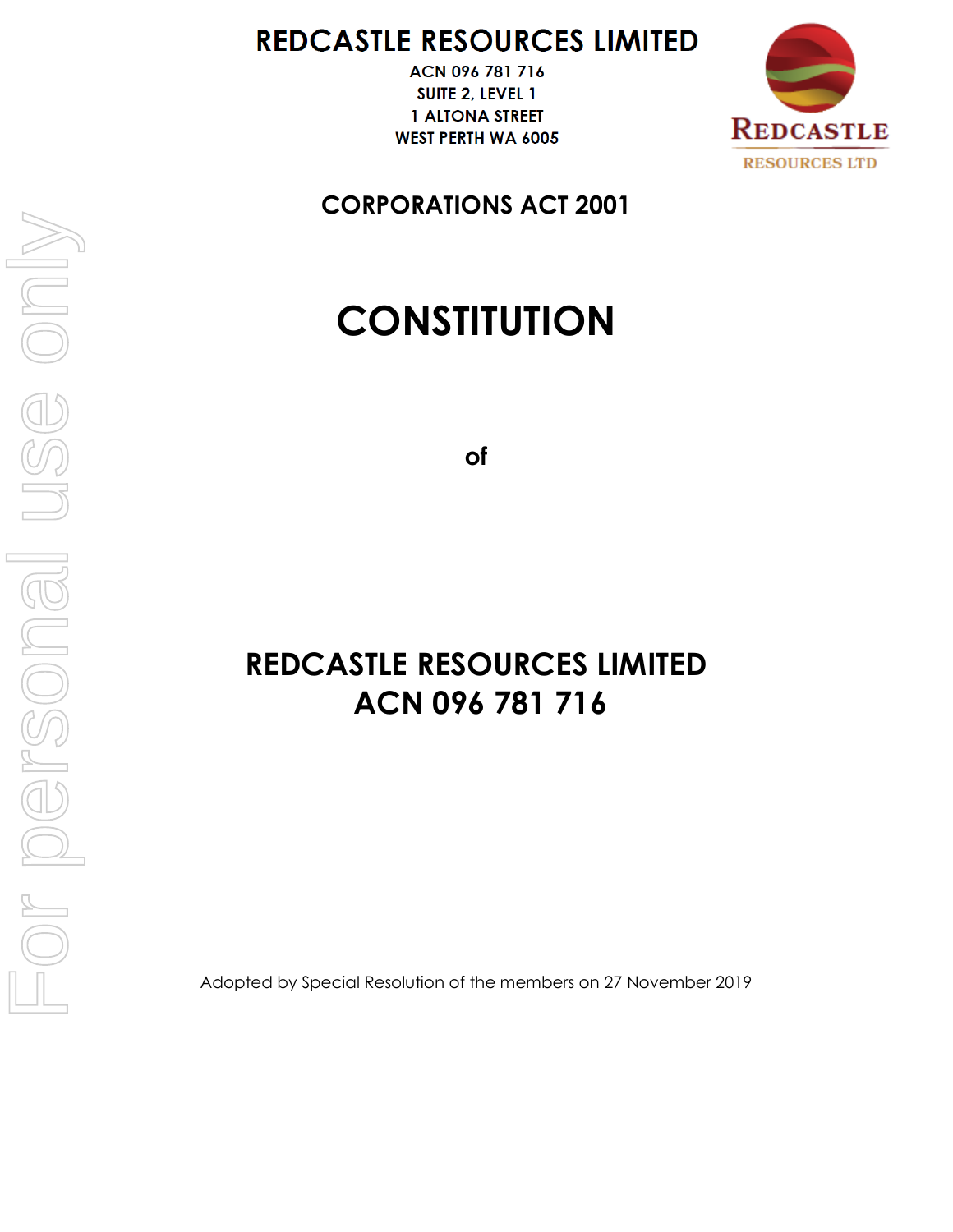# **CONTENTS**

| 1. | <b>INTERPRETA</b>                                                                                           |                                                                                                                      |
|----|-------------------------------------------------------------------------------------------------------------|----------------------------------------------------------------------------------------------------------------------|
|    | 1.1<br>1.2<br>1.3<br>1.4<br>1.5<br>1.6<br>1.7<br>1.8                                                        | D<br>$\ln$<br>$\subset$<br><b>St</b><br>G<br>Di<br>Er<br>Jı                                                          |
| 2. | <b>SHARE CAI</b>                                                                                            |                                                                                                                      |
|    | 2.1<br>2.2<br>2.3<br>2.4<br>2.5<br>2.6<br>2.7<br>2.8<br>2.9<br>2.10<br>2.11<br>2.12<br>2.13<br>2.14<br>2.15 | Ri<br>lss<br>Sł<br>V<br>Ef<br>Pr<br>R6<br>Uı<br>Sł<br>$S\epsilon$<br>$\mathsf{C}$<br>R <sub>6</sub><br>N,<br>N,<br>P |
| 3. | MINIMUM:                                                                                                    |                                                                                                                      |
|    | 3.1<br>3.2<br>3.3<br>3.4<br>3.5<br>3.6<br>3.7<br>3.8<br>3.9<br>3.10                                         | Ef<br>D<br>M<br>$\mathsf{Sc}$<br>A <sub>0</sub><br>$\overline{A}$<br>Tr<br>Pr<br>R<br>R                              |
|    | 3.11<br>3.12<br>3.13<br>3.14<br>3.15<br>3.16<br>3.17                                                        | R<br>С<br>E<br>N,<br>Тc<br>U.<br>N,                                                                                  |
| 4. | <b>UNCERTIFIC</b>                                                                                           |                                                                                                                      |

| 1. |                                                                                                                             |  |
|----|-----------------------------------------------------------------------------------------------------------------------------|--|
|    | 1.1<br>1.2<br>1.3<br>1.4<br>1.5<br>1.6<br>1.7<br>1.8                                                                        |  |
| 2. |                                                                                                                             |  |
|    | 2.1<br>2.2<br>2.3<br>2.4<br>2.5<br>2.6<br>2.7<br>2.8<br>2.9<br>2.10<br>2.11<br>2.12<br>2.13<br>2.14<br>2.15                 |  |
| 3. |                                                                                                                             |  |
|    | 3.1<br>3.2<br>3.3<br>3.4<br>3.5<br>3.6<br>3.7<br>3.8<br>3.9<br>3.10<br>3.11<br>3.12<br>3.13<br>3.14<br>3.15<br>3.16<br>3.17 |  |
| 4. |                                                                                                                             |  |
|    | 4.1<br>4.2<br>4.3                                                                                                           |  |
| 5. | 4.4                                                                                                                         |  |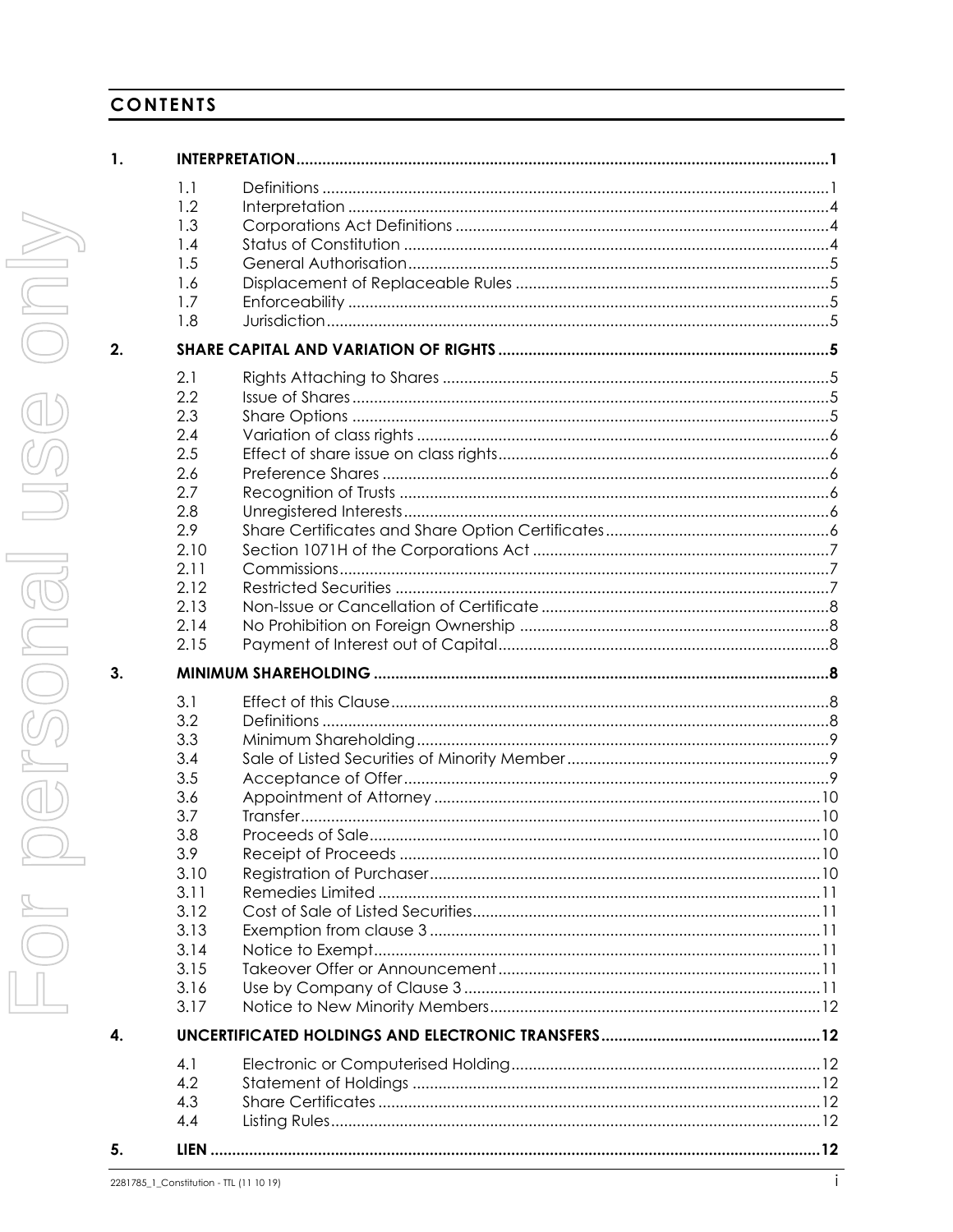|                    | 5.3  |                                                                          |  |
|--------------------|------|--------------------------------------------------------------------------|--|
|                    | 5.4  |                                                                          |  |
|                    | 5.5  |                                                                          |  |
|                    | 5.6  |                                                                          |  |
|                    | 5.7  |                                                                          |  |
|                    | 5.8  |                                                                          |  |
|                    | 5.9  |                                                                          |  |
|                    |      | Protection of Lien under ASX Settlement Operating Rules 15               |  |
|                    | 5.10 |                                                                          |  |
| $\boldsymbol{6}$ . |      |                                                                          |  |
|                    |      |                                                                          |  |
|                    | 6.1  |                                                                          |  |
|                    | 6.2  |                                                                          |  |
|                    | 6.3  |                                                                          |  |
|                    | 6.4  |                                                                          |  |
|                    | 6.5  |                                                                          |  |
|                    | 6.6  |                                                                          |  |
|                    | 6.7  |                                                                          |  |
|                    | 6.8  |                                                                          |  |
|                    | 6.9  |                                                                          |  |
|                    |      |                                                                          |  |
|                    | 6.10 |                                                                          |  |
|                    | 6.11 |                                                                          |  |
|                    | 6.12 |                                                                          |  |
| 7.                 |      |                                                                          |  |
|                    | 7.1  |                                                                          |  |
|                    | 7.2  |                                                                          |  |
|                    | 7.3  |                                                                          |  |
|                    | 7.4  |                                                                          |  |
|                    |      |                                                                          |  |
|                    | 7.5  |                                                                          |  |
|                    | 7.6  |                                                                          |  |
|                    | 7.7  |                                                                          |  |
|                    | 7.8  |                                                                          |  |
| 8.                 |      |                                                                          |  |
|                    | 8.1  |                                                                          |  |
|                    | 8.2  |                                                                          |  |
|                    | 8.3  |                                                                          |  |
|                    | 8.4  |                                                                          |  |
|                    | 8.5  |                                                                          |  |
|                    | 8.6  |                                                                          |  |
|                    |      |                                                                          |  |
|                    | 8.7  |                                                                          |  |
|                    | 8.8  |                                                                          |  |
|                    | 8.9  |                                                                          |  |
|                    | 8.10 |                                                                          |  |
|                    | 8.11 |                                                                          |  |
|                    | 8.12 |                                                                          |  |
|                    | 8.13 |                                                                          |  |
|                    | 8.14 |                                                                          |  |
|                    | 8.15 |                                                                          |  |
| 9.                 |      |                                                                          |  |
|                    | 9.1  |                                                                          |  |
|                    | 9.2  | Death or Bankruptcy of Shareholder or the Shareholder becomes of unsound |  |
|                    |      |                                                                          |  |
|                    |      |                                                                          |  |
|                    |      |                                                                          |  |

 $5.1$ 

5.2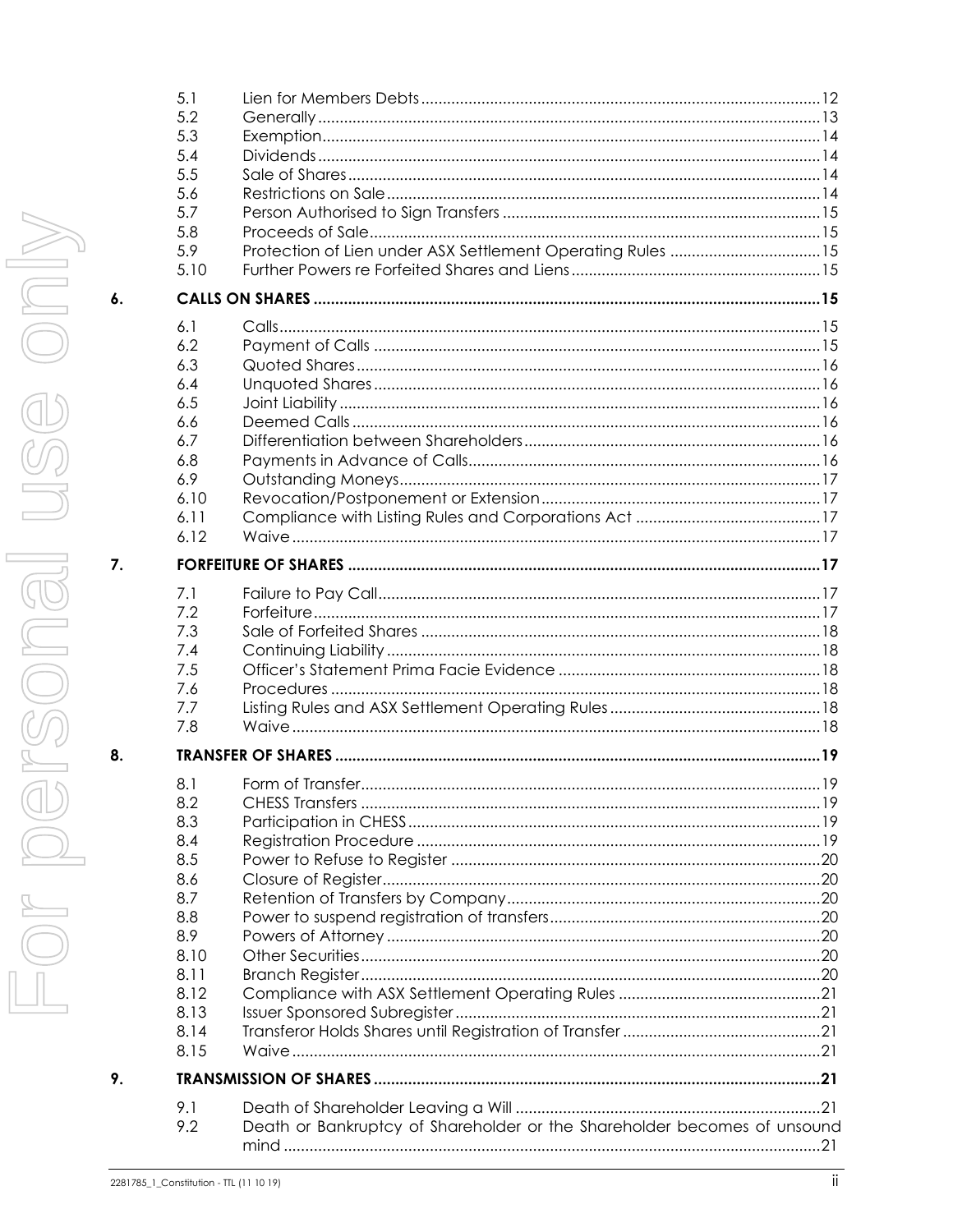|     | 9.3   |                                                                              |  |
|-----|-------|------------------------------------------------------------------------------|--|
|     | 9.4   |                                                                              |  |
|     | 9.5   |                                                                              |  |
|     | 9.6   |                                                                              |  |
|     | 9.7   |                                                                              |  |
|     | 9.8   |                                                                              |  |
| 10. |       |                                                                              |  |
|     | 10.1  |                                                                              |  |
|     | 10.2  |                                                                              |  |
|     | 10.3  |                                                                              |  |
|     | 10.4  |                                                                              |  |
| 11. |       |                                                                              |  |
| 12. |       |                                                                              |  |
|     | 12.1  | Convening of General Meetings of Shareholders by Directors' Resolution24     |  |
|     | 12.2  | Change of place or postponement of a General Meeting of Shareholders24       |  |
|     | 12.3  | Convening of General Meetings of Shareholders by a Director or requisition24 |  |
|     | 12.4  |                                                                              |  |
|     | 12.5  |                                                                              |  |
|     | 12.6  |                                                                              |  |
|     | 12.7  |                                                                              |  |
|     | 12.8  |                                                                              |  |
|     | 12.9  |                                                                              |  |
| 13. |       |                                                                              |  |
|     | 13.1  |                                                                              |  |
|     | 13.2  |                                                                              |  |
|     | 13.3  |                                                                              |  |
|     | 13.4  |                                                                              |  |
|     | 13.5  |                                                                              |  |
|     | 13.6  |                                                                              |  |
|     | 13.7  |                                                                              |  |
|     | 13.8  |                                                                              |  |
|     | 13.9  |                                                                              |  |
|     | 13.10 |                                                                              |  |
|     | 13.11 |                                                                              |  |
|     | 13.12 |                                                                              |  |
|     | 13.13 |                                                                              |  |
|     | 13.14 |                                                                              |  |
|     | 13.15 |                                                                              |  |
|     | 13.16 |                                                                              |  |
|     | 13.17 |                                                                              |  |
|     | 13.18 |                                                                              |  |
|     | 13.19 |                                                                              |  |
|     | 13.20 |                                                                              |  |
|     | 13.21 |                                                                              |  |
|     | 13.22 |                                                                              |  |
|     | 13.23 |                                                                              |  |
|     | 13.24 |                                                                              |  |
|     | 13.25 |                                                                              |  |
|     | 13.26 |                                                                              |  |
|     | 13.27 |                                                                              |  |
|     | 13.28 | No right to speak or vote if appointing Shareholder present 32               |  |
|     | 13.29 |                                                                              |  |
|     |       |                                                                              |  |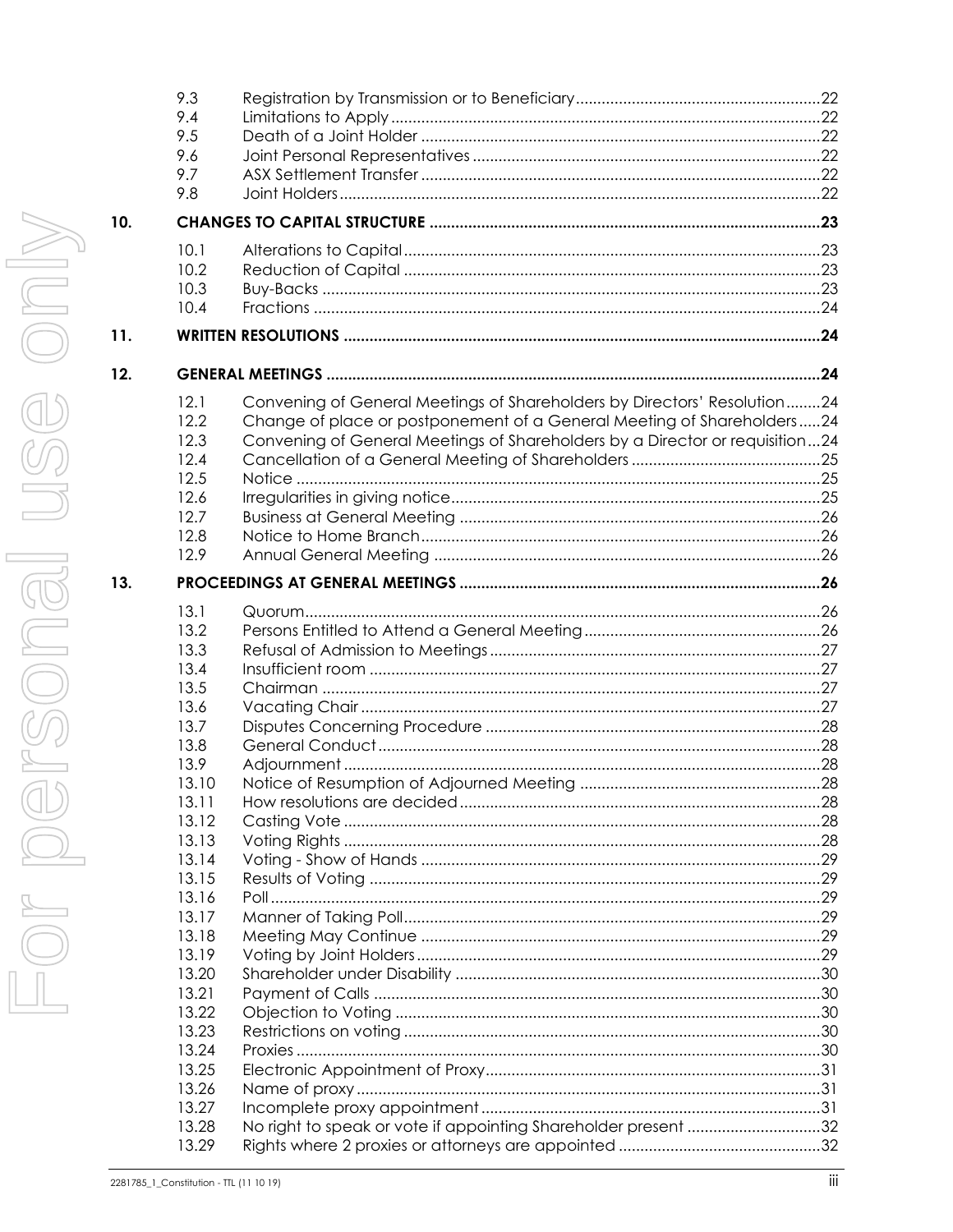|     | 13.32                                   |    |
|-----|-----------------------------------------|----|
|     | 13.33                                   |    |
|     | 13.34                                   |    |
|     | 13.35                                   |    |
|     | 13.36                                   |    |
|     | 13.37                                   |    |
|     | 13.38                                   |    |
|     | 13.39                                   |    |
|     | 13.40                                   |    |
| 14. |                                         |    |
|     | 14.1                                    |    |
|     | 14.2                                    |    |
|     | 14.3                                    |    |
|     | 14.4                                    |    |
|     | 14.5                                    |    |
|     | 14.6                                    |    |
|     | 14.7                                    |    |
|     | 14.8                                    |    |
|     | 14.9                                    |    |
|     | 14.10                                   |    |
| 15. |                                         |    |
|     |                                         |    |
|     | 15.1                                    |    |
|     | 15.2                                    |    |
|     | 15.3                                    |    |
|     | 15.4                                    |    |
|     | 15.5                                    |    |
|     | 15.6                                    |    |
| 16. |                                         |    |
|     | 16.1                                    |    |
|     | 16.2                                    |    |
|     | 16.3                                    |    |
|     | 16.4                                    |    |
|     | 16.5                                    |    |
|     | 16.6                                    |    |
|     | 16.7                                    |    |
|     | 16.8                                    |    |
|     | 16.9                                    |    |
|     | 16.10                                   |    |
|     | 16.11                                   |    |
|     | 16.12                                   |    |
|     | 16.13                                   |    |
|     | 16.14                                   |    |
|     | 16.15                                   |    |
|     | 16.16                                   |    |
|     | 16.17                                   |    |
|     | 16.18                                   |    |
|     | 16.19                                   |    |
|     | 16.20                                   |    |
| 17. |                                         |    |
|     | 17.1                                    |    |
|     | 2281785 1 Constitution - TIL (11 10 19) | iv |

13.30

13.31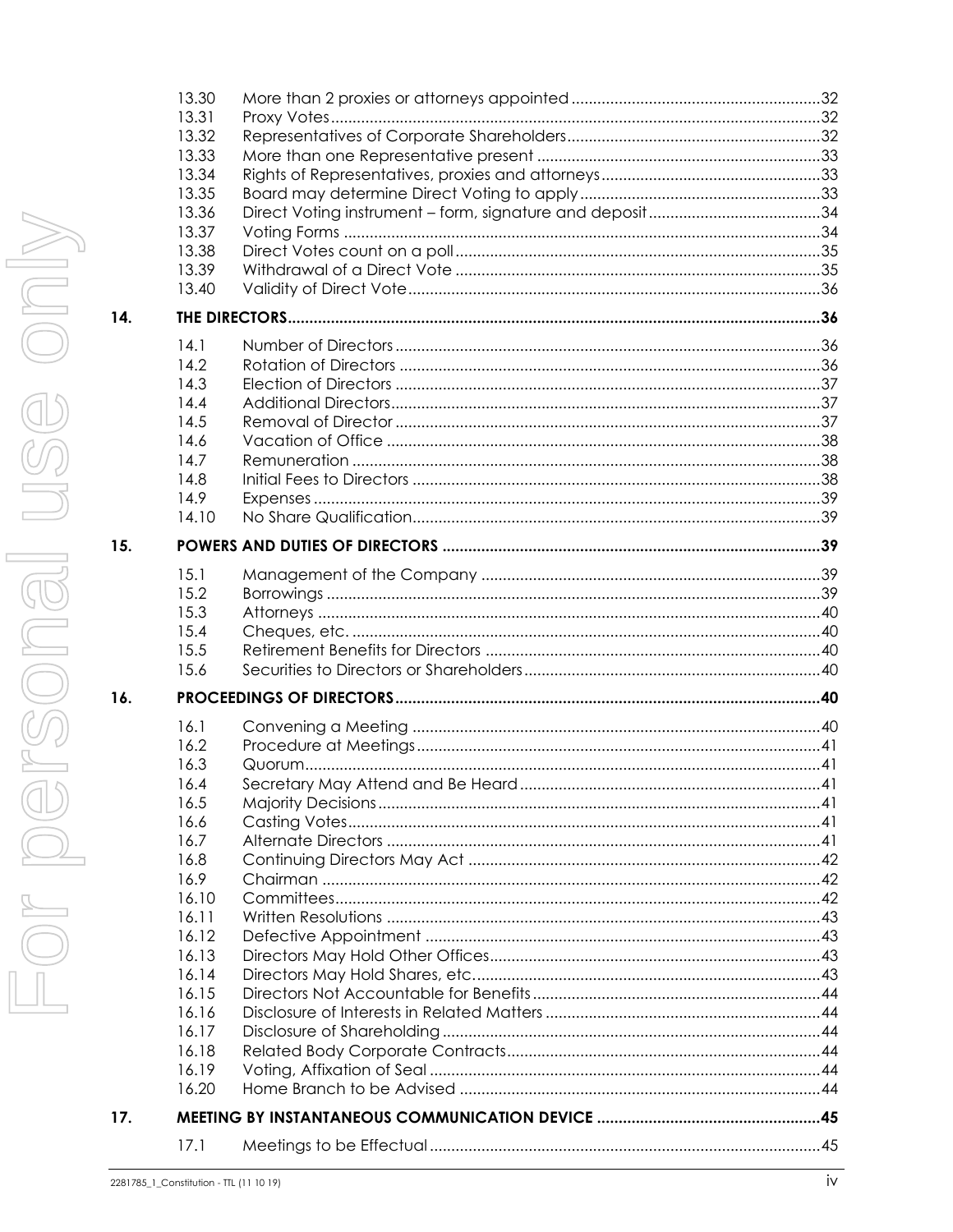|     | 17.2<br>17.3<br>17.4                                                          |                                                                              |  |
|-----|-------------------------------------------------------------------------------|------------------------------------------------------------------------------|--|
| 18. |                                                                               |                                                                              |  |
|     | 18.1<br>18.2<br>18.3<br>18.4<br>18.5                                          |                                                                              |  |
| 19. |                                                                               |                                                                              |  |
|     | 19.1<br>19.2<br>19.3                                                          |                                                                              |  |
| 20. |                                                                               |                                                                              |  |
|     | 20.1<br>20.2<br>20.3                                                          |                                                                              |  |
| 21. |                                                                               |                                                                              |  |
|     | 21.1<br>21.2<br>21.3                                                          |                                                                              |  |
| 22. |                                                                               |                                                                              |  |
|     | 22.1<br>22.2<br>22.3<br>22.4<br>22.5<br>22.6<br>22.7<br>22.8<br>22.9<br>22 IO |                                                                              |  |
| 23. |                                                                               |                                                                              |  |
|     | 23.1<br>23.2<br>23.3                                                          |                                                                              |  |
| 24. |                                                                               |                                                                              |  |
|     | 24.1<br>24.2                                                                  |                                                                              |  |
| 25. |                                                                               |                                                                              |  |
|     | 25.1<br>25.2                                                                  |                                                                              |  |
| 26. |                                                                               |                                                                              |  |
|     | 26.1<br>26.2<br>26.3                                                          | Service of notices by Directors, Alternate Directors and Shareholders to the |  |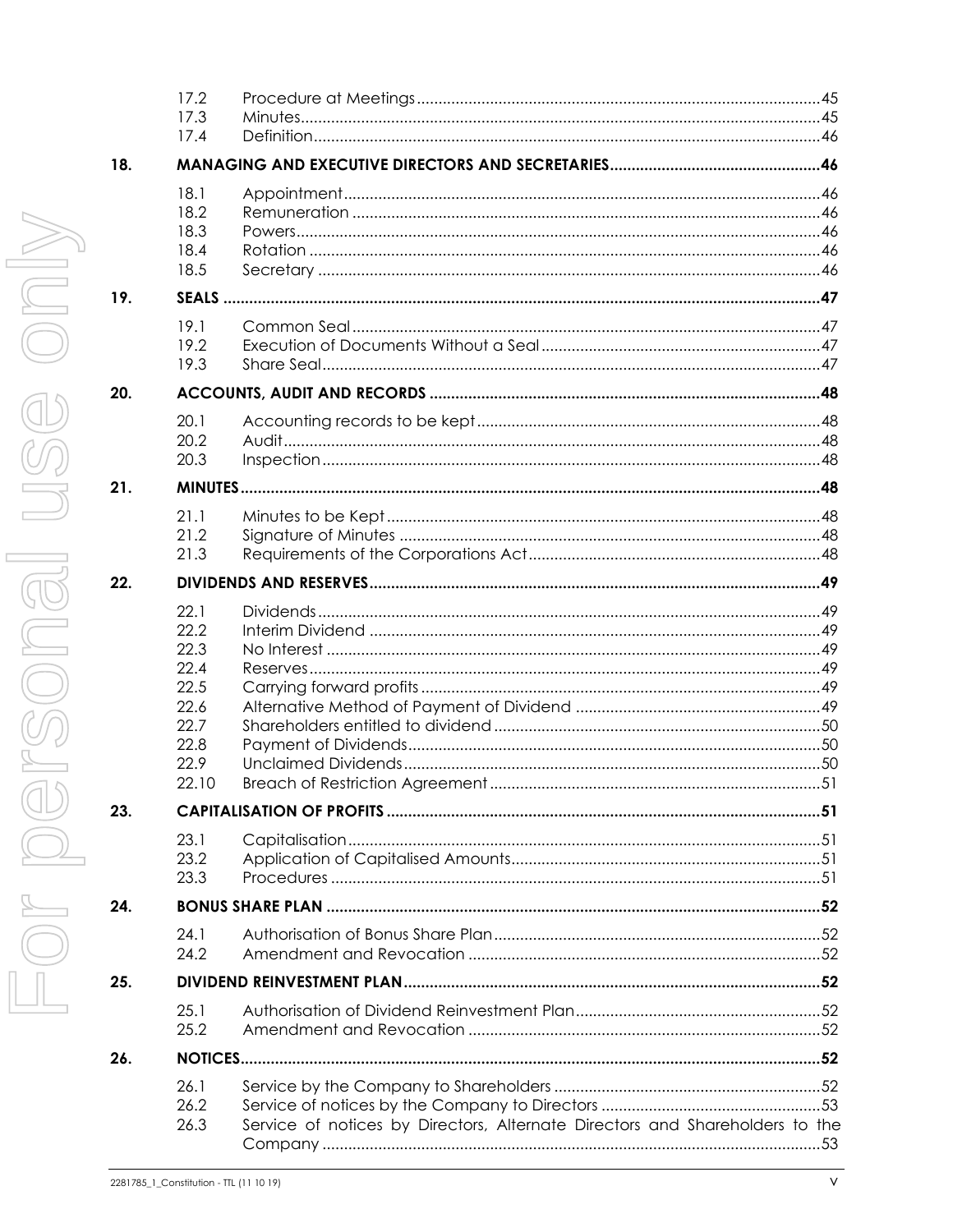| 32.<br>33. | 31.4         |  |
|------------|--------------|--|
|            |              |  |
|            |              |  |
|            |              |  |
|            | 31.2<br>31.3 |  |
| 31.        | 31.1         |  |
| 30.        |              |  |
| 29.        |              |  |
|            | 28.5         |  |
|            | 28.4         |  |
|            | 28.2<br>28.3 |  |
|            | 28.1         |  |
| 28.        |              |  |
|            | 27.2<br>27.3 |  |
| 27.        | 27.1         |  |
|            | 26.9         |  |
|            | 26.8         |  |
|            | 26.6<br>26.7 |  |
|            |              |  |
|            | 26.4<br>26.5 |  |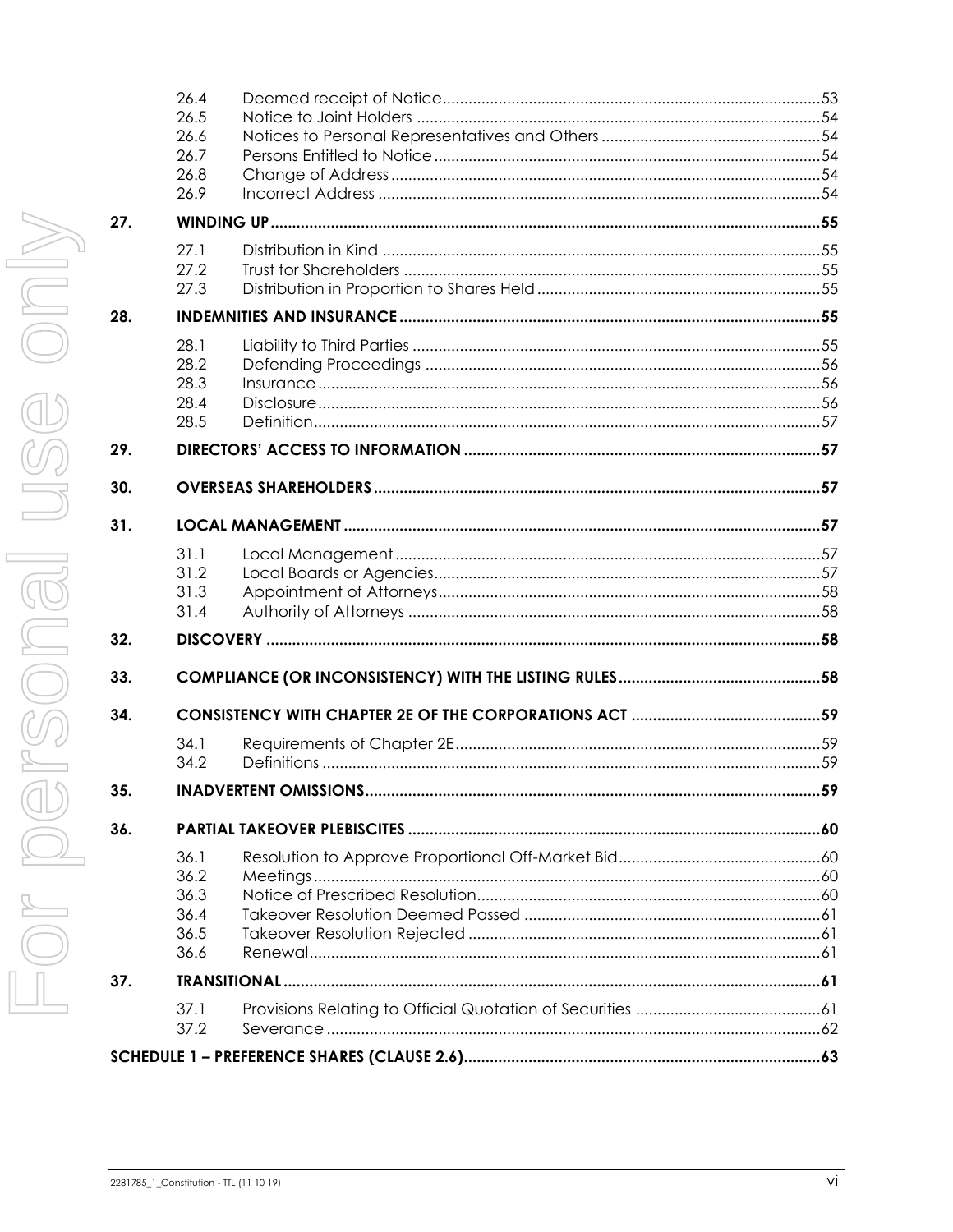#### **CORPORATIONS ACT**

#### **CONSTITUTION**

#### **of**

#### **REDCASTLE RESOURCES LIMITED ACN 096 781 716**

# **1. INTERPRETATION**

#### <span id="page-7-0"></span>**1.1 Definitions**

In this Constitution:

**Alternate Director** means a person appointed as an alternate director under clause [16.7.](#page-47-0)

**ASIC** means Australian Securities and Investments Commission.

**ASX** means ASX Limited (ACN 008 624 691) or the Australian Securities Exchange, as the context requires.

**ASX Settlement** means ASX Settlement Pty Ltd (ACN 008 504 532).

**ASX Settlement Operating Rules** means the operating rules of ASX Settlement.

**ASX Settlement Transfer** means a transfer of quoted securities or quoted rights effected in:

- (a) accordance with the ASX Settlement Operating Rules; or
- (b) substantial accordance with the ASX Settlement Operating Rules and determined by ASX Settlement to be an effective transfer.

**Auditor** means the Company's auditor.

**Bonus Share Plan** means a plan implemented under clause [24.](#page-58-0)

**Business Day** means a day other than a Saturday, a Sunday, New Year's Day, Australia Day, Good Friday, Easter Monday, Anzac Day, Christmas Day, Boxing Day and any other day declared and published by ASX to be a day which is not a business day.

**CHESS Approved Securities** means securities of the Company for which CHESS approval has been given in accordance with the ASX Settlement Operating Rules, or such amended definition as may be prescribed by the Listing Rules from time to time.

**CHESS System** means the Clearing House Electronic Subregister System operated by ASX Settlement or such other securities clearing house as is approved pursuant to the Corporations Act and to which the Listing Rules apply.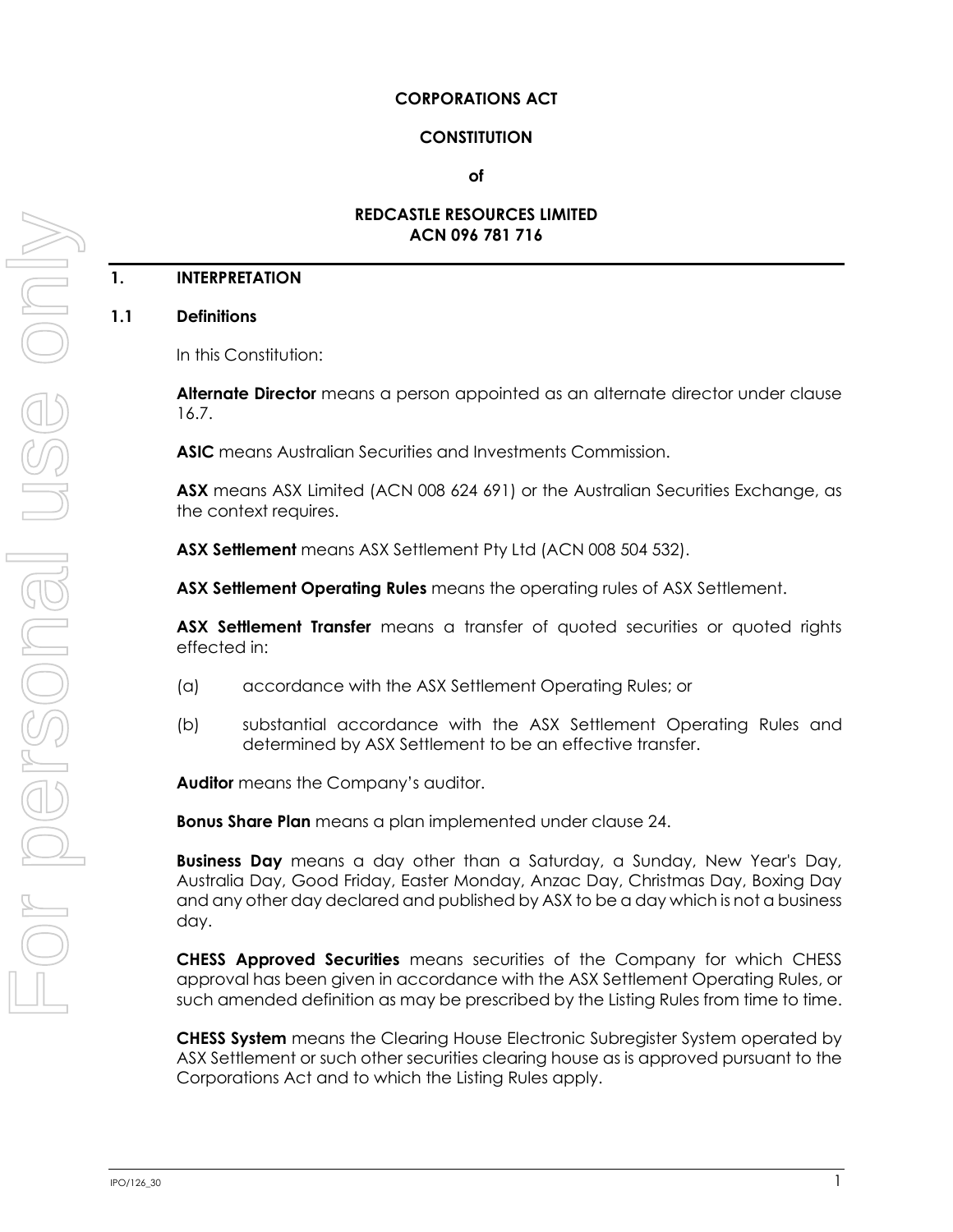**Company** means Redcastle Resources Limited (ACN 096 781 716) or as it is from time to time named in accordance with the Corporations Act of this jurisdiction.

**Constitution** means this Constitution as altered or amended from time to time.

**Corporations Act** means the *Corporations Act 2001* (Cth).

**Corporations Regulations** means the *Corporations Regulations 2001* (Cth).

**Director** means a person appointed to the position of a director of the Company and where appropriate, includes an Alternate Director.

**Directors** means all or some of the Directors acting as a board.

**Direct Vote** means a notice of a Shareholder's voting intention delivered to the Company by post, fax, electronic or other means approved by the Board and otherwise in accordance with this Constitution and regulations, rules and procedures made by the Board in accordanc[e with c](#page-39-0)lause 13.35.

**Dispose** has the meaning ascribed to it by the Listing Rules.

**Dividend Reinvestment Plan** means a plan implemented under claus[e 25.](#page-58-1)

**Duty** means any transfer, transaction or registration duty or similar charge imposed by any Government Authority and includes any interest, fine, penalty, charge or other amount imposed in respect of any of them.

**Government Authority** means a government or government department, a governmental or semi-governmental or judicial person (whether autonomous or not) charged with the administration of any applicable law.

**Holding Lock** has the meaning ascribed to it by the Listing Rules.

**Home Branch** means the state branch of ASX designated as such in relation to the Company by ASX.

**Listed Securities** means any Shares, Share Options, stock, debentures, debenture stock or other securities for the time being issued by the Company and officially quoted by ASX on its stock market.

**Listing Rules** means the listing rules of ASX and any other rules of ASX which are applicable while the Company is admitted to the official list of ASX, each as amended or replaced from time to time, except to the extent of any express written waiver by ASX.

**Loan Securities** includes:

- (a) unsecured notes or unsecured deposit notes;
- (b) mortgage debentures or mortgage debenture stock;
- (c) debentures or debenture stock; and
- (d) for the purposes of the Listing Rules, convertible loan securities.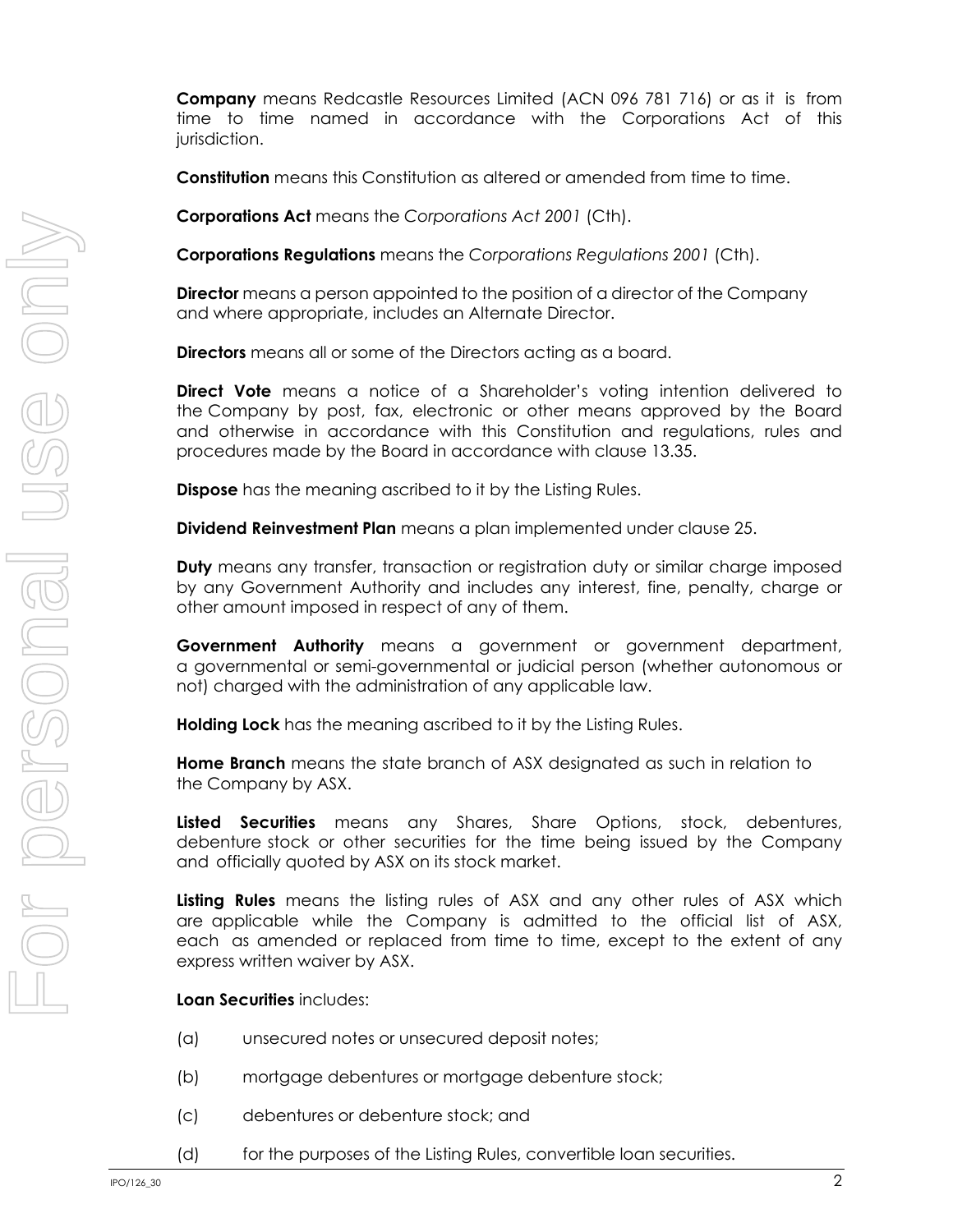**Office** means the registered office of the Company.

**Officer** means any Director or Secretary of the Company or such other person within the meaning of that term as defined by the Corporations Act.

**Official List** means the Official List of the ASX.

**Prescribed Rate** means the interest rate which is 2% above the Reserve Bank of Australia cash rate as published or quoted from time to time, or such other rate as may from time to time be fixed by the Directors, calculated daily.

**Registered Office** means the registered office of the Company in the State.

**Register of Shareholders** means the register of Shareholders kept by the Company in accordance with section 169 of the Corporations Act (including any branch register and any computerised or electronic subregister established and administered under the ASX Settlement Operating Rules).

**Related Body Corporate** means a corporation which by virtue of the provisions of section 50 of the Corporations Act is deemed to be related to the relevant corporation and **related** has a corresponding meaning.

**Representative** means a person authorised to act as a representative of a corporation under clause [13.32.](#page-38-0)

**Restricted Securities** has the meaning ascribed to it by the Listing Rules.

**Restriction Deed** has the meaning ascribed to it by the Listing Rules.

**Seal** means the common seal of the Company and includes any official seal and, where the context so admits, the Share Seal of the Company.

**Secretary** means any person appointed to perform the duties of a secretary of the Company.

**Securities** has the meaning ascribed to it by the Listing Rules.

**Share** means a share in the capital of the Company.

**Shareholder** means a person or company registered in the Register of Shareholders as the holder of one or more Shares and includes any person or company who is a member of the Company in accordance with or for the purposes of the Corporations Act.

**Shareholding Account** means an entry in the Register of Shareholders in respect of a Shareholder for the purpose of providing a separate identification of some or all of the ordinary Shares registered from time to time in the name of that Shareholder and **Securities Account** has an equivalent meaning in relation to Listed Securities of all kinds, including ordinary Shares.

**Share Option** means an option to require the Company to allot and issue a Share.

**Share Seal** means the duplicate common seal referred to in clause [19.3.](#page-53-0)

**State** means Western Australia.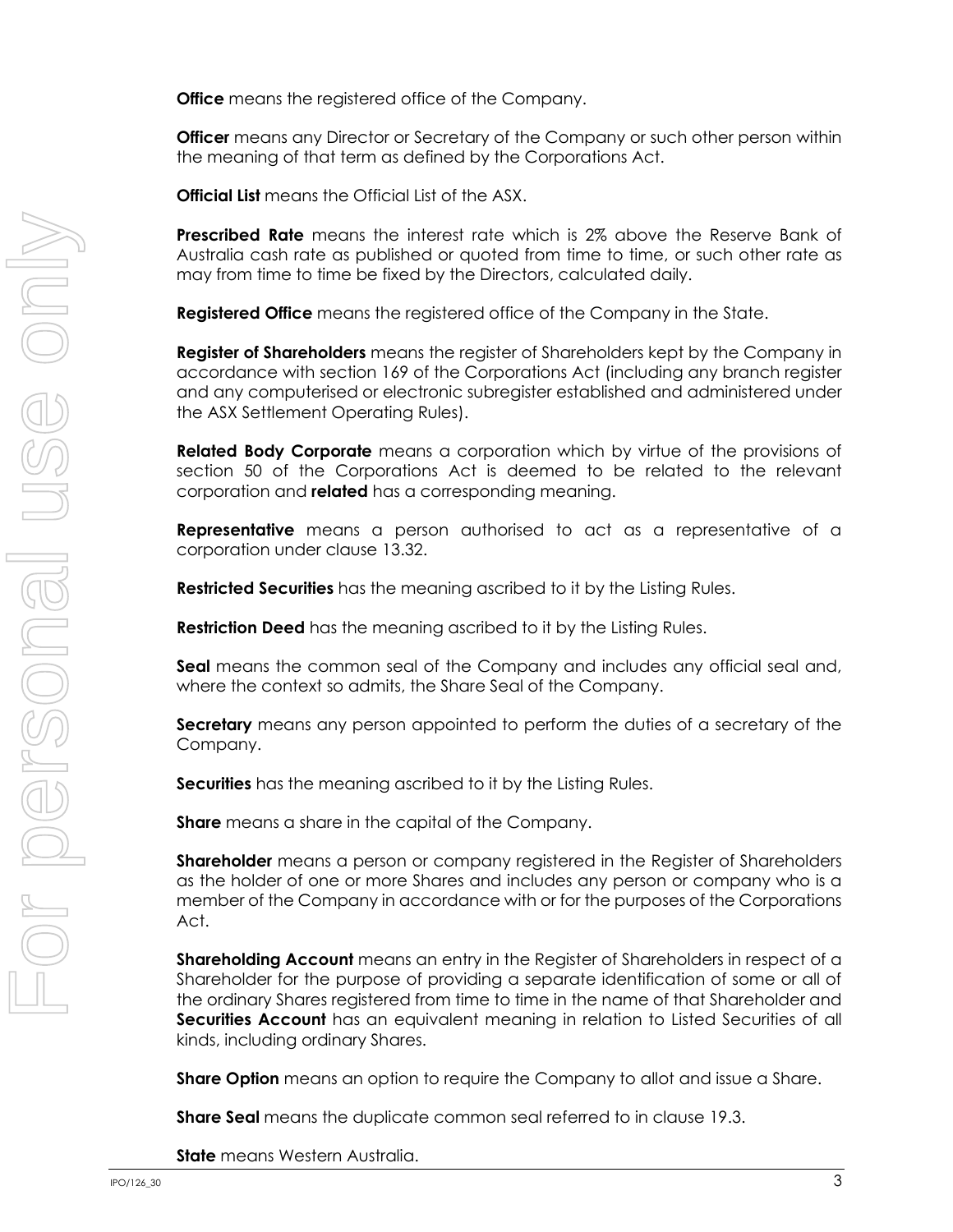# **1.2 Interpretation**

- (a) A reference in this Constitution to a partly paid share is a reference to a share on which there is an amount unpaid.
- (b) A reference in this Constitution to an amount unpaid on a share includes a reference to any amount of the issue price which is unpaid.
- (c) Unless the contrary intention appears, in this Constitution:
	- (i) the singular includes the plural and the plural includes the singular;
	- (ii) words that refer to any gender include all genders;
	- (iii) words used to refer to persons generally or to refer to a natural person include a body corporate, body politic, partnership, joint venture, association, board, group or other body (whether or not the body is incorporated);
	- (iv) a reference to a person includes that person's successors and legal personal representatives;
	- (v) a reference to a statute or regulation, or a provision of any of them includes all statutes, regulations or provisions amending, consolidating or replacing them, and a reference to a statute includes all regulations, proclamations, ordinances and by-laws issued under that statute;
	- (vi) a reference to the Listing Rules or the ASX Settlement Operating Rules includes any variation, consolidation or replacement of those rules and is to be taken to be subject to any applicable waiver or exemption; and
	- (vii) a reference to writing includes any method of reproducing words in a visible form.
- (d) In this Constitution, headings and body type are only for convenience and do not affect the meaning of this Constitution.

# **1.3 Corporations Act Definitions**

Any word or expression defined in or for the purposes of the Corporations Act shall, unless otherwise defined in clause [1.1](#page-7-0) or the context otherwise requires, have the same meaning when used in this Constitution, and the rules of interpretation specified in or otherwise applicable to the Corporations Act shall, unless the context otherwise requires, apply in the interpretation of this Constitution.

# **1.4 Status of Constitution**

This Constitution is adopted by the Company in substitution for any former memorandum and articles of association or other consistent documents of the Company. To the extent permitted by law, the replaceable rules provided for in the Corporations Act do not apply to the Company.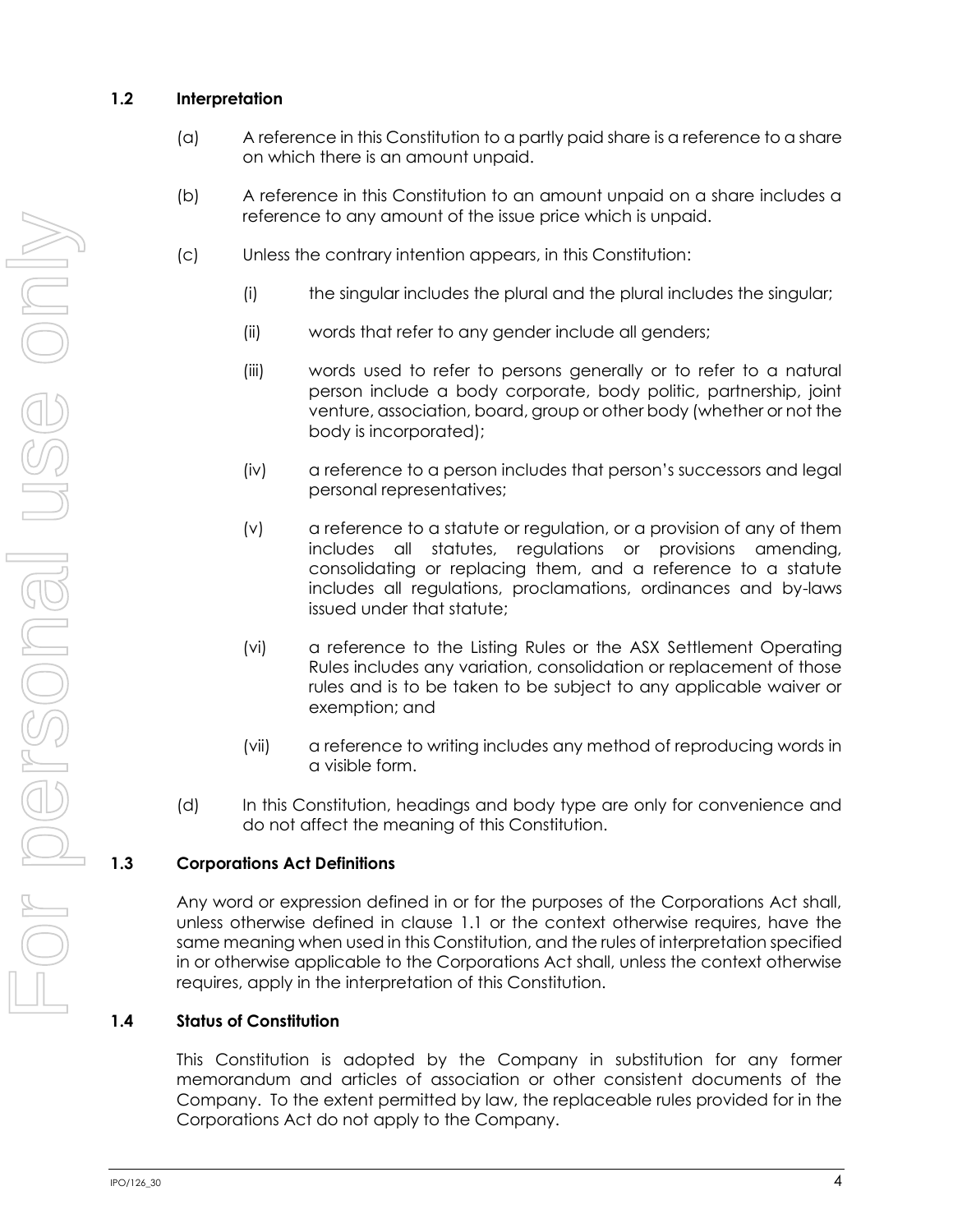#### **1.5 General Authorisation**

Where the Corporations Act authorises or permits a company to do any thing, if so authorised by its constitution, the Company is authorised by this rule to do that thing.

# **1.6 Displacement of Replaceable Rules**

The provisions of the Corporations Act that apply to public companies as replaceable rules are displaced completely by this Constitution in relation to the Company except to the extent they are repeated in this Constitution.

# **1.7 Enforceability**

If any provision of this Constitution is or becomes illegal, invalid or unenforceable in any jurisdiction then that illegality, invalidity or unenforceability does not affect the legality, validity or enforceability in that jurisdiction of any other provision of this Constitution or the legality, validity or enforceability in any other jurisdiction of that provision or any other provision of this Constitution.

# **1.8 Jurisdiction**

The courts having jurisdiction in the state of New South Wales have non-exclusive jurisdiction to settle any dispute arising out of or in connection with this Constitution and each Shareholder irrevocably submits to the jurisdiction of those courts.

# <span id="page-11-0"></span>**2. SHARE CAPITAL AND VARIATION OF RIGHTS**

#### **2.1 Rights Attaching to Shares**

Subject to this Constitution and to the terms of issue of Shares, all Shares attract the right to receive notice of and to attend and vote at all general meetings of the Company, the right to receive dividends, in a winding up or a reduction of capital, the right to participate equally in the distribution of the assets of the Company (both capital and surplus), subject to any amounts unpaid on the Share and, in the case of a reduction, to the terms of the reduction.

#### **2.2 Issue of Shares**

Without prejudice to any special rights previously conferred on the holders of any existing Shares or class of Shares, unissued Shares shall be under the control of the Directors and, subject to the Corporations Act, the Listing Rules and this Constitution, the Directors may at any time issue such number of Shares either as ordinary Shares or Shares of a named class or classes (being either an existing class or a new class) at the issue price that the Directors determine and with such preferred, deferred, or other special rights or such restrictions, whether with regard to dividend, voting, return of capital or otherwise, as the Directors shall, in their absolute discretion, determine.

#### **2.3 Share Options**

Subject to the Listing Rules, the Directors may at any time and from time to time issue Share Options on such terms and conditions as the Directors shall, in their absolute discretion, determine.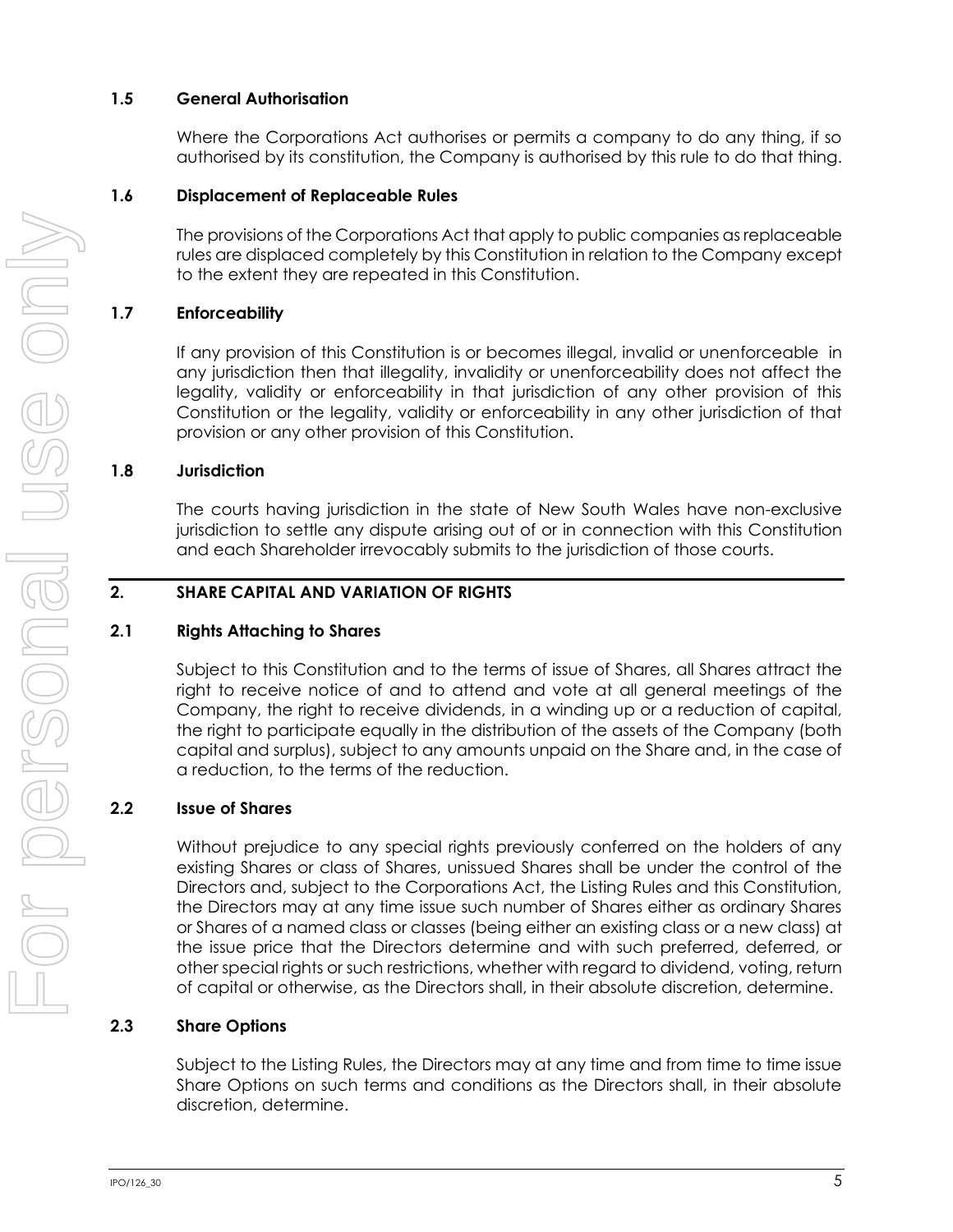# <span id="page-12-0"></span>**2.4 Variation of class rights**

If at any time the share capital of the Company is divided into different classes of Shares, the rights attached to any class (unless otherwise provided by the terms of issue of the Shares of that class) may be varied, whether or not the Company is being wound up, with the consent in writing of the holders of three quarters of the issued Shares of that class, or if authorised by a special resolution passed at a separate meeting of the holders of the Shares of the class. Any variation of rights under this clause [2.4](#page-12-0) shall be subject to Part 2F.2 of Chapter 2F of the Corporations Act. The provisions of this Constitution relating to general meetings shall apply so far as they are capable of application and with necessary alterations to every such separate meeting except that a quorum is constituted by two persons who together hold or represent by proxy not less than one-third of the issued Shares of the class.

# **2.5 Effect of share issue on class rights**

The rights attached to any class of shares are not taken to be varied by the issue or creation of further shares ranking equally with them unless expressly provided by the terms of issue of the shares of that class.

# **2.6 Preference Shares**

Subject to the Listing Rules and the Corporations Act, the Company may issue Preference Shares:

- <span id="page-12-1"></span>(a) that are liable to be redeemed whether at the option of the Company or otherwise; and
- (b) including, without limitation preference shares of the kind described in clause [2.6\(a\)](#page-12-1) in accordance with the terms of [Schedule](#page-69-0) 1.

# **2.7 Recognition of Trusts**

Except as permitted or required by the Corporations Act, the Company shall not recognise a person as holding a Share or Share Option upon any trust.

# **2.8 Unregistered Interests**

The Company is not bound by or compelled in any way to recognise any equitable, contingent, future or partial right or interest in any Share or Share Option (whether or not it has notice of the interest or right concerned) unless otherwise provided by this Constitution or by law, except an absolute right of ownership in the registered holder of the Share or Share Option.

# <span id="page-12-2"></span>**2.9 Share Certificates and Share Option Certificates**

Subject to the ASX Settlement Operating Rules (if applicable), claus[e 4](#page-18-0) and the Listing Rules, a person whose name is entered as a Shareholder in the Register of Shareholders is entitled without payment to receive a Share certificate or notice (as the case may be) in respect of the Share under the Seal in accordance with the Corporations Act but, in respect of a Share or Shares held jointly by several persons, the Company is not bound to issue more than one certificate or notice. Delivery of a certificate or notice for a Share to one of several joint Shareholders is sufficient delivery to all such holders. In addition: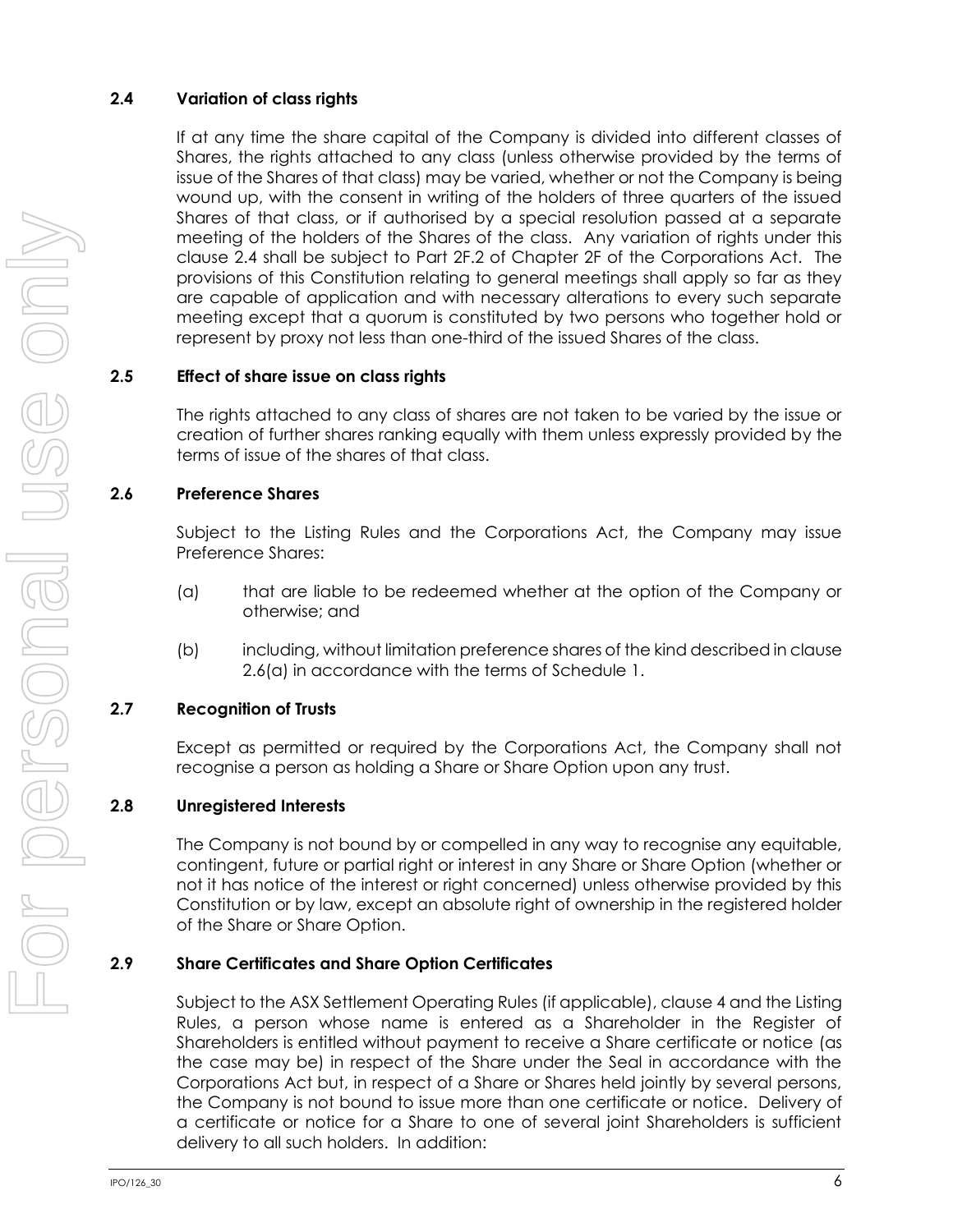- (a) Share certificates or notices in respect of Shares shall only be issued in accordance with the Listing Rules;
- (b) subject to this Constitution, the Company shall dispatch all appropriate Share certificates within one month from the date of issue of any of its Shares and within one month after the date upon which a transfer of any of its Shares is lodged with the Company;
- (c) where a Share certificate is lost, worn out or destroyed, the Company shall issue a duplicate certificate in accordance with the requirements of section 1070D of the Corporations Act and the Listing Rules; and
- (d) the above provisions of this clause [2.9](#page-12-2) shall, with necessary alterations, apply to Share Options.

If securities of the Company are CHESS Approved Securities and held in uncertificated mode, then the preceding provisions of this clause [2.9](#page-12-2) do not apply to those CHESS Approved Securities and the Company shall allot such CHESS Approved Securities and enter those CHESS Approved Securities into the Shareholder's uncertificated holding in accordance with the Listing Rules and the ASX Settlement Operating Rules.

# **2.10 Section 1071H of the Corporations Act**

Clause [2.9](#page-12-2) shall not apply if and to the extent that, on an application by or on behalf of the Company, the ASIC has made a declaration under section 1071H(5) of the Corporations Act published in the Commonwealth of Australia Gazette that the Company is a person in relation to whom section 1071H of the Corporations Act does not apply.

# **2.11 Commissions**

The Company may, subject to the Listing Rules, exercise the powers of paying commission conferred by section 258C of the Corporations Act. Such commission may be satisfied by the payment of cash or the allotment of fully or partly paid Shares or partly in the one way and partly in the other. The Company may also on any issue of Shares pay such brokerage as may be lawful.

# **2.12 Restricted Securities**

The Company shall comply in all respects with the requirements of the Listing Rules with respect to Restricted Securities. Without limiting the generality of the above:

- (a) a holder of Restricted Securities must not Dispose of, or agree or offer to Dispose of, the Securities during the escrow period applicable to those Securities except as permitted by the Listing Rules or the ASX;
- (b) if the Restricted Securities are in the same class as quoted Securities, the holder will be taken to have agreed in writing that the Restricted Securities are to be kept on the Company's issuer sponsored subregister and are to have a Holding Lock applied for the duration of the escrow period applicable to those Securities;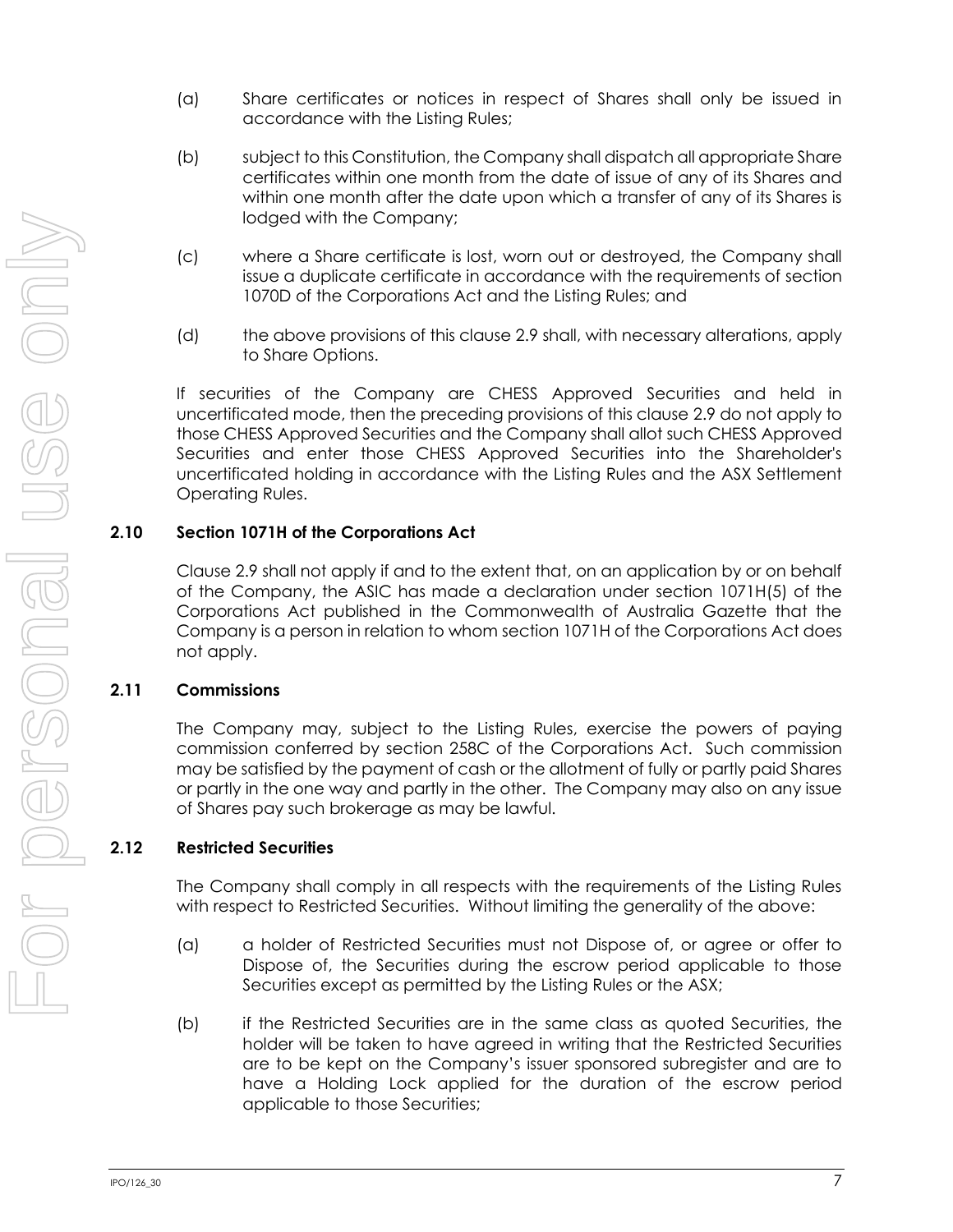- (c) the Company will refuse to acknowledge any Disposal (including, without limitation, to register any transfer) of Restricted Securities during the escrow period applicable to those Securities except as permitted by the Listing Rules or the ASX;
- (d) a holder of Restricted Securities will not be entitled to participate in any return of capital on those Securities during the escrow period applicable to those Securities except as permitted by the Listing Rules or the ASX; and
- (e) if a holder of Restricted Securities breaches a Restriction Deed or a provision of this Constitution restricting a Disposal of those Securities, the holder will not be entitled to any dividend or distribution, or to exercise any voting rights, in respect of those Securities for so long as the breach continues.

#### **2.13 Non-Issue or Cancellation of Certificate**

Notwithstanding any other provision of this Constitution, the Company need not issue a certificate, and may cancel any certificate without issuing a certificate in substitution, in respect of any Shares or Share Options of the Company in any circumstances where the non-issue or cancellation of that certificate is permitted by the Corporations Act, the Listing Rules or the ASX Settlement Operating Rules.

#### **2.14 No Prohibition on Foreign Ownership**

Nothing in this Constitution shall have the effect of limiting or restricting the ownership of any securities of the Company by foreign persons except where such limits or restrictions are prescribed by Australian law.

#### **2.15 Payment of Interest out of Capital**

Where any Shares are issued for the purpose of raising money to defray the expenses of the construction of any works or buildings or the provision of any plant which cannot be made profitable for a lengthened period the Company may pay interest on so much of such share capital as is paid up for the period and may charge this interest to capital as part of the cost of construction of the works, buildings or plant.

#### <span id="page-14-0"></span>**3. MINIMUM SHAREHOLDING**

#### **3.1 Effect of this Clause**

The provisions of this clause have effect notwithstanding any other provision of this Constitution, except clause [33.](#page-64-0)

#### **3.2 Definitions**

In this clause:

**Authorised Price** means the price per share of the Listed Securities equal to the simple average of the last closing price of the Listed Securities quoted on ASX for each of the ten trading days immediately preceding the date of any offer received by the Company pursuant to clause 3.5.

**Date of Adoption** means the date upon which this clause is inserted in this Constitution by special resolution of the members of the Company.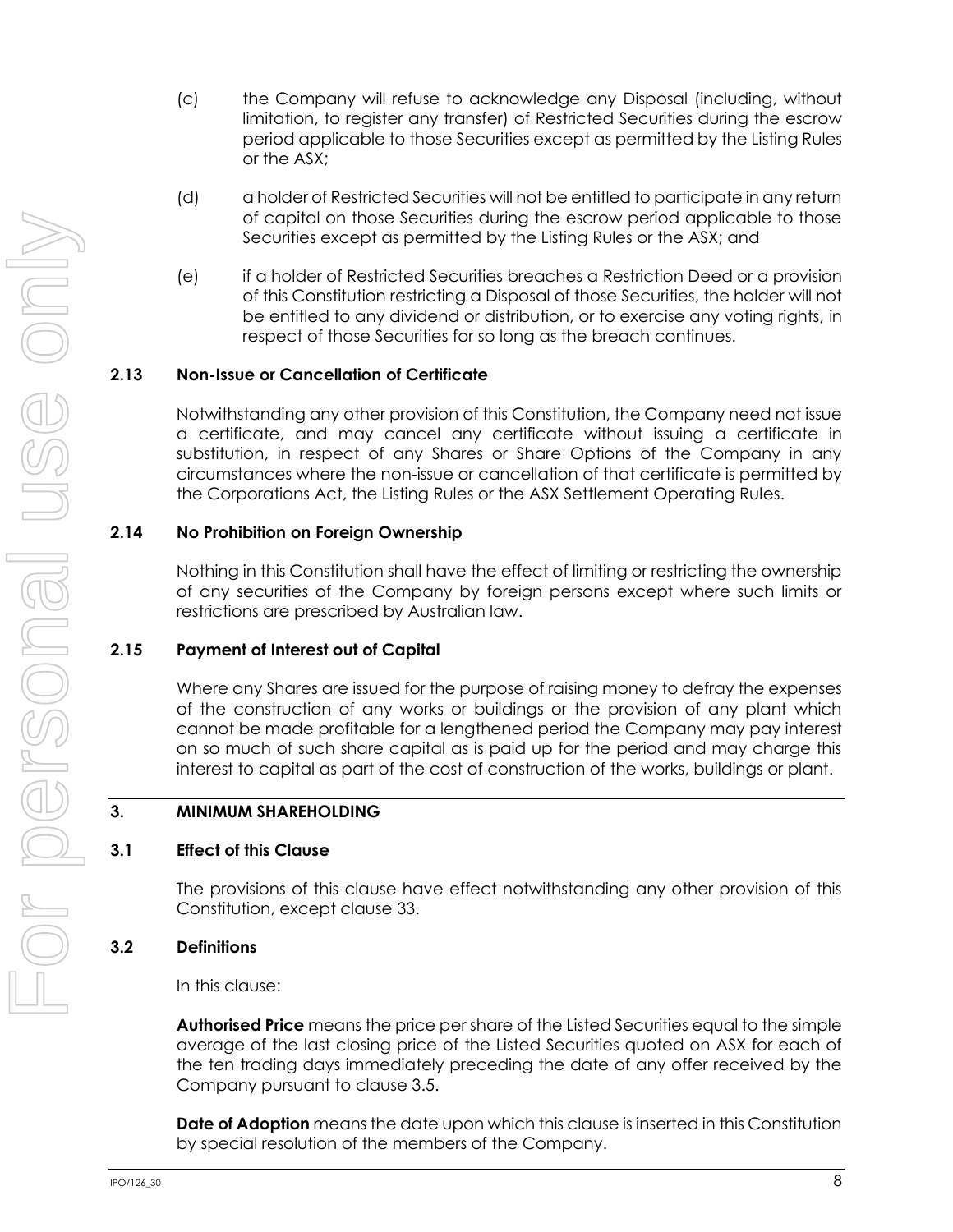**Date of Effect** has the meaning given in clause [3.13.](#page-17-0)

**Minimum Shareholding** means a number of shares equal to a "marketable parcel" of Listed Securities within the meaning of the Listing Rules.

**Minority Member** means a member holding less than the Minimum Shareholding on or at any time after the Date of Adoption.

**New Minority Member** means a member who is the holder or a joint holder of a New Minimum Shareholding.

**New Minimum Shareholding** means a holding of shares in the same class created after the Date of Adoption by the transfer of a parcel of shares the aggregate market price of which, at the time at which a transfer of those Listed Securities was initiated or a paper based transfer of those Listed Securities was lodged with the Company, was less than a marketable parcel.

**Purchaser** means the person or persons (including one or more members) whose offer or offers to purchase Listed Securities is or are accepted by the Company.

#### **3.3 Minimum Shareholding**

Subject to clauses [3.13](#page-17-0) and [3.14,](#page-17-1) on and from the Date of Effect, the shareholding of a member which is less than the Minimum Shareholding may be sold by the Company pursuant to the provisions of this clause [3.](#page-14-0)

#### **3.4 Sale of Listed Securities of Minority Member**

Subject to clauses [3.13](#page-17-0) and [3.14,](#page-17-1) on and from the Date of Effect, each Minority Member shall be deemed to have irrevocably appointed the Company as his agent:

- (a) to sell all the Listed Securities held by him at a price not less than the Authorised Price and without any cost being incurred by the Minority Member;
- (b) to deal with the proceeds of the sale of those Listed Securities in accordance with this clause; and
- (c) where the Listed Securities are CHESS Approved Securities held in uncertificated form, to initiate a Holding Adjustment (as defined in the ASX Settlement Operating Rules) to move the securities from the CHESS Holding (as defined in the ASX Settlement Operating Rules) of the Minority Member to an Issuer Sponsored or Certificated Holding (as defined in the ASX Settlement Operating Rules) for the sale of the Listed Securities.

#### **3.5 Acceptance of Offer**

Where the Company receives an offer for the purchase of all the Listed Securities of a Minority Member to whom this clause applies at the date of the offer at a price not less than the Authorised Price, the Company may accept the offer on behalf of that Minority Member.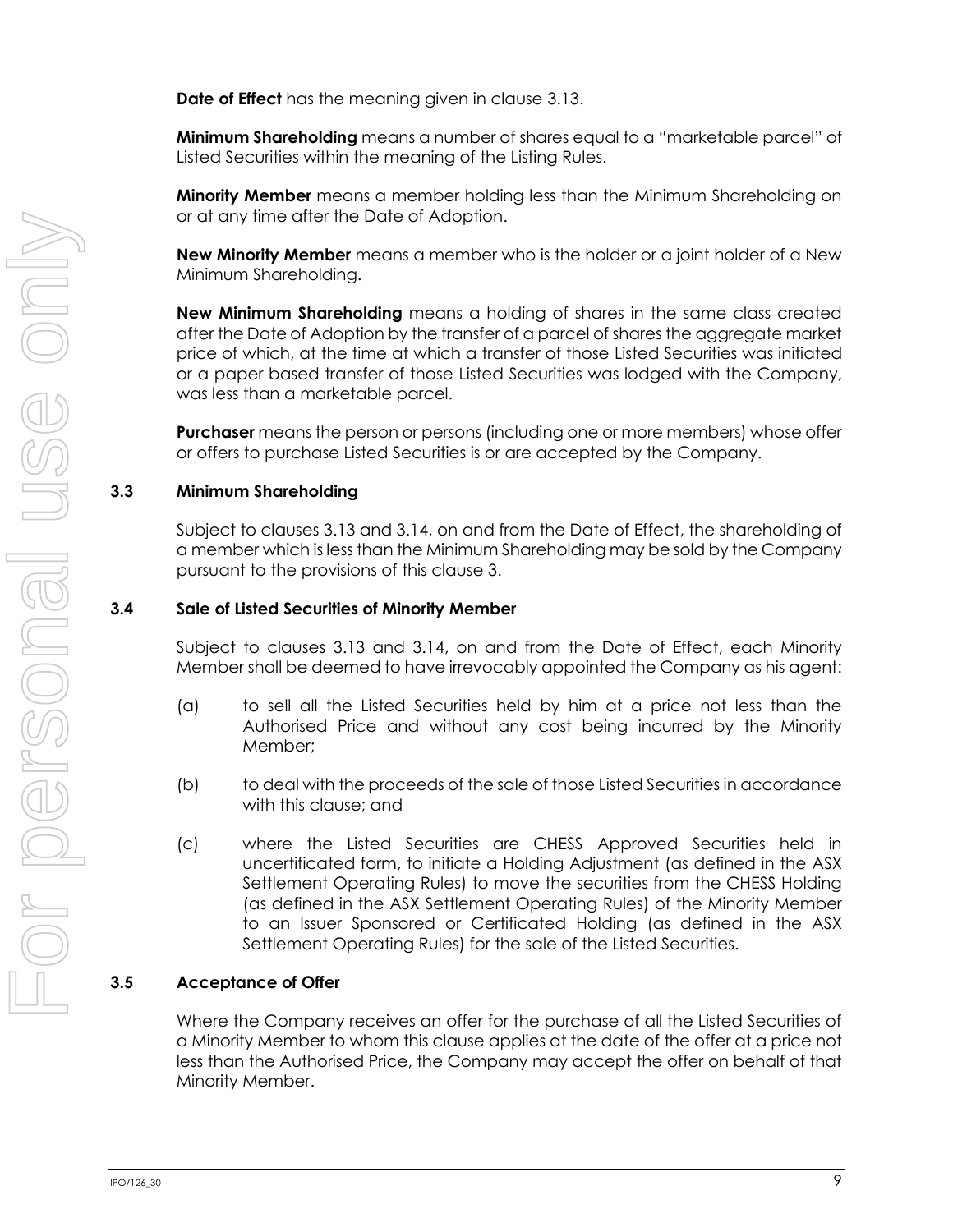# **3.6 Appointment of Attorney**

The Company shall, by instrument in writing, appoint a person or persons to act as attorney or attorneys of each Minority Member to whom this clause applies, to execute an instrument or instruments of transfer of their Listed Securities to the Purchaser.

# **3.7 Transfer**

Where:

- (a) all the Listed Securities of each Minority Member to whom this clause applies at any time are sold to one Purchaser; or
- (b) all the Listed Securities of two or more Minority Members to whom this clause applies at any time are sold to one Purchaser,

the transfer may be effected by one instrument of transfer.

#### <span id="page-16-0"></span>**3.8 Proceeds of Sale**

The Company shall receive the aggregate proceeds of the sale of all of the Listed Securities of each Minority Member to whom this clause applies at any time and shall:

- (a) immediately cause the name of the Purchaser to be entered in the Register of Shareholders as the holder of the Listed Securities sold; and
- (b) within fourteen days of receipt of the relevant share certificate or otherwise as soon as is practicable, cause the pro rata proportions of the proceeds attributable to each Minority Member to be sent to each Minority Member by electronic transfer or cheque mailed to his address in the Register of Shareholders (or in the case of joint holders, to the address of the holder whose name is shown first in the Register of Shareholders), this cheque or electronic transfer to be made payable to the Minority Member (or, in the case of joint holders, to them jointly). In the case where a Minority Member's whereabouts are unknown or where a Minority Member fails to return the share certificate or certificates (where required) relating to the Listed Securities sold, the proceeds of sale shall be applied in accordance with the applicable laws dealing with unclaimed moneys.

#### **3.9 Receipt of Proceeds**

The receipt by the Company of the proceeds of sale of Listed Securities of a Minority Member shall be a good discharge to the Purchaser of all liability in respect of the purchase of the Listed Securities.

#### **3.10 Registration of Purchaser**

Upon entry of the name of the Purchaser in the Register of Shareholders as the holder of the Listed Securities of a Minority Member to whom this clause applies:

(a) the Purchaser shall not be bound to see to the regularity of the actions and proceedings of the Company pursuant to this Constitution or to the application of the proceeds of sale; and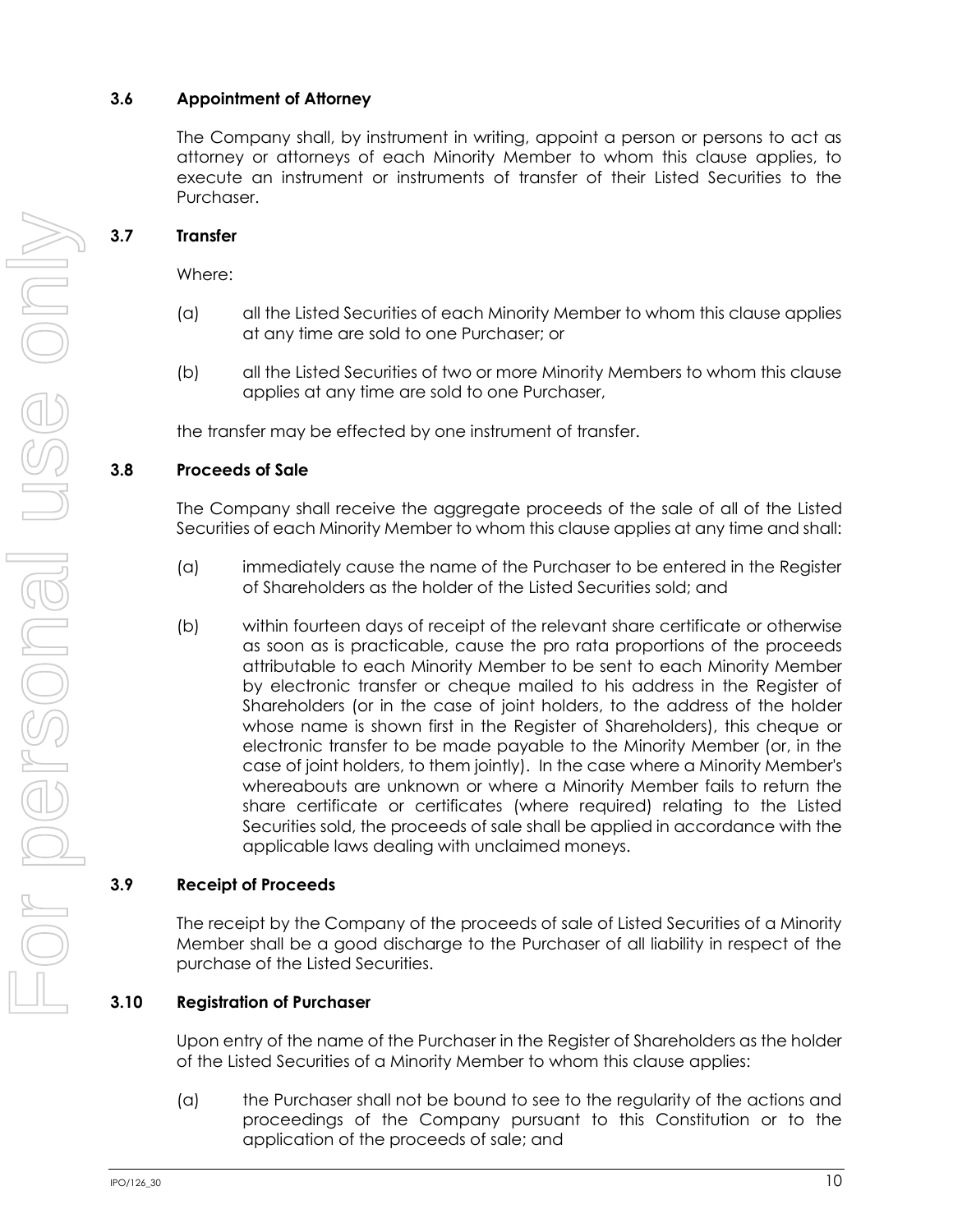(b) the validity of the sale shall not be impeached by any person.

# **3.11 Remedies Limited**

The remedy of any Minority Member to whom this clause applies in respect of the sale of his or her Listed Securities is expressly limited to a right of action in damages against the Company to the exclusion of any other right, remedy or relief against any other person.

# **3.12 Cost of Sale of Listed Securities**

The Company shall bear all the costs of the sale of the Listed Securities.

# <span id="page-17-0"></span>**3.13 Exemption from clause [3](#page-14-0)**

- (a) The Company must give written notice to a Minority Member and, where the Shares are CHESS Approved Securities, to the Controlling Participant (as defined in the ASX Settlement Operating Rules) for the holding of the Minority Member, advising of the Company's intention to sell his or her shareholding pursuant to this clause [3.](#page-14-0)
- (b) Unless the Minority Member, within 6 weeks from the date the notice was sent from the Company in accordance with this clause [3,](#page-14-0) gives written notice to the Company that it desires its shareholding to be exempted from clause [3,](#page-14-0) then the Company will be free to sell the Shares held by the relevant Minority Member immediately following expiry of the 6 week period in accordance with this clause [3](#page-14-0) (**Date of Effect**).
- (c) Where Shares are CHESS Approved Securities, a written notice by the Company in terms of this clause shall comply with the ASX Settlement Operating Rules.

# <span id="page-17-1"></span>**3.14 Notice to Exempt**

Where a Minority Member has given written notice to the Company that it desires its shareholding to be exempted from clause [3](#page-14-0) it may, at any time prior to the sale of the Listed Securities under clause [3.8,](#page-16-0) revoke or withdraw that notice. In that event the provisions of clause [3](#page-14-0) shall apply to the Minority Member.

# <span id="page-17-3"></span>**3.15 Takeover Offer or Announcement**

The Company shall not commence to sell Listed Securities comprising less than a Minimum Shareholding following the announcement of a takeover offer or takeover announcement for the Company. If a takeover bid is announced after a notice is given but before an agreement is entered into for the sale of the Listed Securities, this clause [3](#page-14-0) ceases to operate for those Listed Securities. However, despite clause [3.16,](#page-17-2) a new notice under clause [3.13](#page-17-0) may be given after the offer period if the takeover bid closes.

# <span id="page-17-2"></span>**3.16 Use by Company of Clause [3](#page-14-0)**

Subject to clause [3.15,](#page-17-3) this clause [3](#page-14-0) may be invoked only once in any twelve month period after its adoption or re-adoption.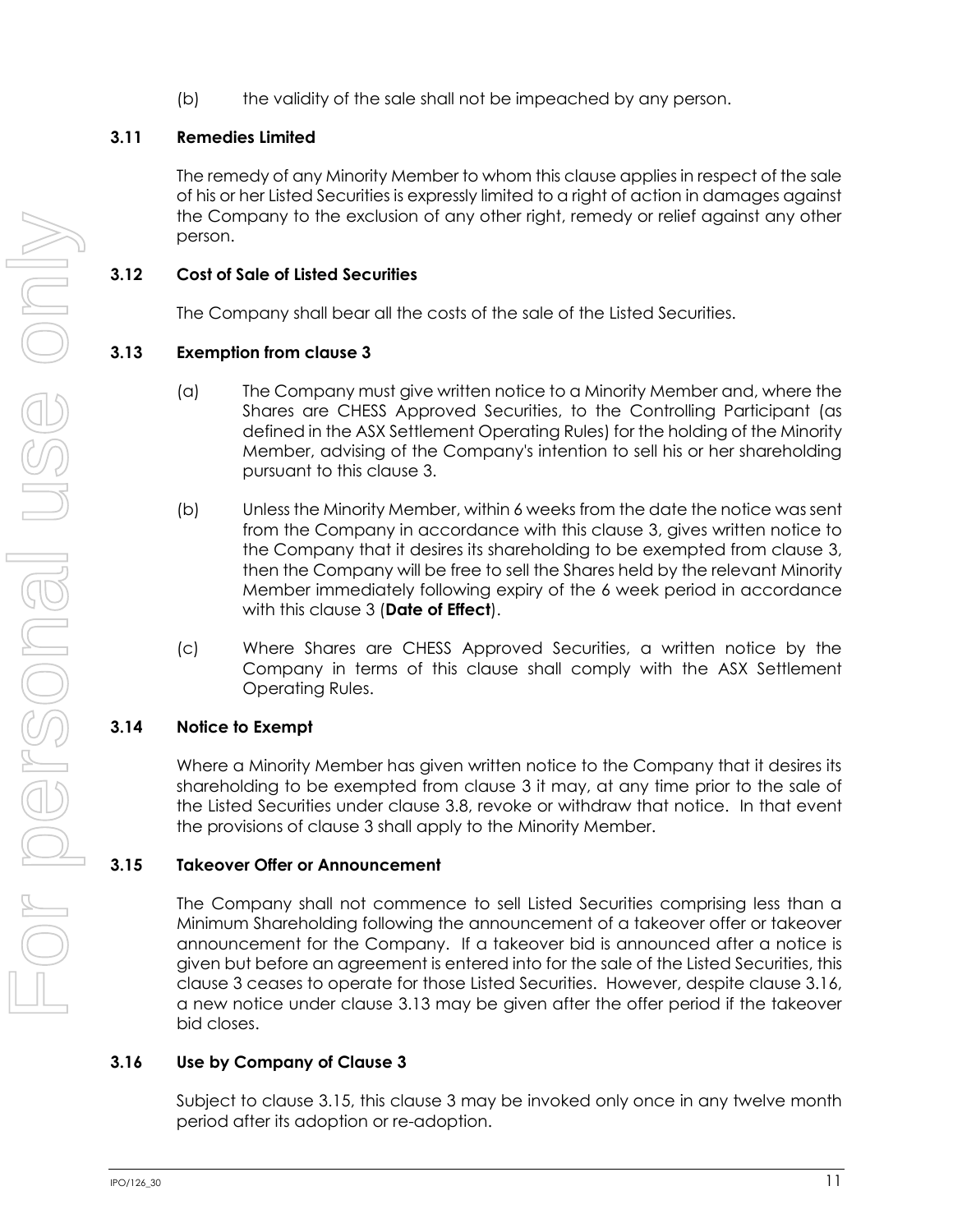#### <span id="page-18-1"></span>**3.17 Notice to New Minority Members**

If the Directors determine that a member is a New Minority Member, the Company may give the member notice in writing stating that the member is a New Minority Member, specifying the number of shares making up the New Minimum Shareholding, the market price of those Listed Securities and the date on which the market price was determined and stating that the Company intends to sell the Listed Securities specified in the notice in accordance with the provisions of its Constitution. Unless the Directors determine otherwise, if the Company gives such a notice, all rights of the member to vote and to receive dividends in respect of the shares specified in the notice are suspended until the Listed Securities are sold or that member ceases to be a New Minority Member and any dividends that would, but for this clause [3.17,](#page-18-1) have been paid to that member must be held by the Company and paid to that member within 30 days after the earlier of:

- (a) the date the Listed Securities specified in the notice are transferred; and
- (b) the date that the Company ceases to be entitled to sell those Listed Securities under the sale notice.

#### <span id="page-18-0"></span>**4. UNCERTIFICATED HOLDINGS AND ELECTRONIC TRANSFERS**

#### **4.1 Electronic or Computerised Holding**

The Directors may do anything they consider necessary or desirable and which is permitted under the Corporations Act and the Listing Rules to facilitate the participation by the Company in the CHESS System and any other computerised or electronic system established or recognised by the Corporations Act or the Listing Rules for the purposes of facilitating dealings in Shares or securities.

# **4.2 Statement of Holdings**

Where the Directors have determined not to issue share certificates or to cancel existing Share certificates, a Shareholder shall have the right to receive such statements of the holdings of the Shareholder as are required to be distributed to a Shareholder under the Corporations Act or the Listing Rules.

# **4.3 Share Certificates**

If the Directors determine to issue a certificate for Shares held by a Shareholder, the provisions in relation to Share certificates contained in clause [2](#page-11-0) shall apply.

# **4.4 Listing Rules**

The Company shall comply with the Listing Rules and the ASX Settlement Operating Rules in relation to the CHESS System.

# <span id="page-18-2"></span>**5. LIEN**

# **5.1 Lien for Members Debts**

The Company has a first and paramount lien on each Share (except where the Share is a Listed Security and is fully paid up) registered in a Shareholder's name in respect of all money owed to the Company by the Shareholder (including any money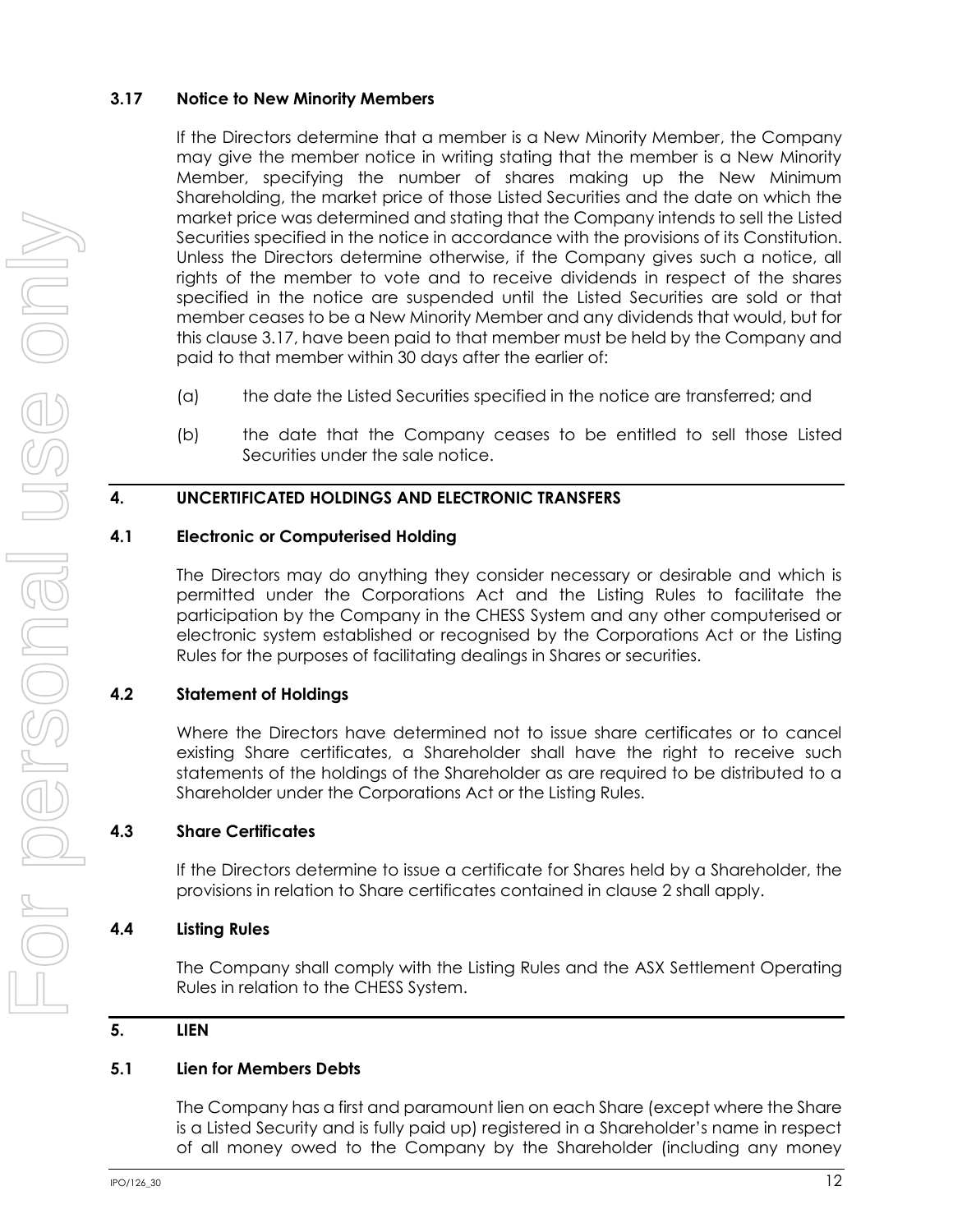payable under clause [5.2](#page-19-0) to the extent that the Company has made a payment in respect of a liability or a requirement referred to in that clause) but not any unpaid call once the Share has been forfeited under section 254Q of the Corporations Act. The lien extends to reasonable interest and expenses incurred because the amount is not paid.

#### <span id="page-19-0"></span>**5.2 Generally**

Whenever any law for the time being of any country, state or place imposes or purports to impose any immediate or future possible liability upon the Company to make any payments or empowers any government or taxing authority or governmental official to require the Company to make any payment in respect of any Shares held either jointly or solely by any Shareholder, or in respect of any transfer of Shares, or of any dividends, bonuses or other moneys due or payable or accruing due or which may become due or payable to such Shareholder by the Company on or in respect of any Shares or for or on account or in respect of any Shareholder, and whether in consequence of:

- (a) the death of such Shareholder;
- (b) the non-payment of any income tax or other tax by such Shareholder;
- (c) the non-payments of any estate, probate, succession or death, duty or of any other Duty by the executor or administrator of such Shareholder or by or out of his estate; or
- (d) any other act or thing,

the Company in every case:

- (e) shall be fully indemnified by such Shareholder or his executor or administrator from all liability;
- (f) shall have a lien upon all dividends, bonuses and other moneys payable in respect of the Shares held either jointly or solely by this Shareholder for all moneys paid by the Company in respect of the Shares or in respect of any dividend, bonus or other money or for an account or in respect of this Shareholder under or in consequence of any law, together with interest at the Prescribed Rate from date of payment to date of repayment, and may deduct or set off against any dividend, bonus or other moneys so paid or payable by the Company together with interest at the Prescribed Rate;
- (g) may recover as a debt due from this Shareholder or his or her executor or administrator, wherever constituted or situate, any moneys paid by the Company under or in consequence of any such law and interest on these moneys at the Prescribed Rate and for the period mentioned above in excess of any dividend, bonus or other money as mentioned above then due or payable by the Company to such Shareholder; and
- (h) may, subject to the Listing Rules, if any such money be paid or payable by the Company under any such law, refuse to register a transfer of any Shares by this Shareholder or his executor or administrator until the money and interest mentioned above is set off or deducted or, in case the money and interest exceeds the amount of any dividend, bonus or other money then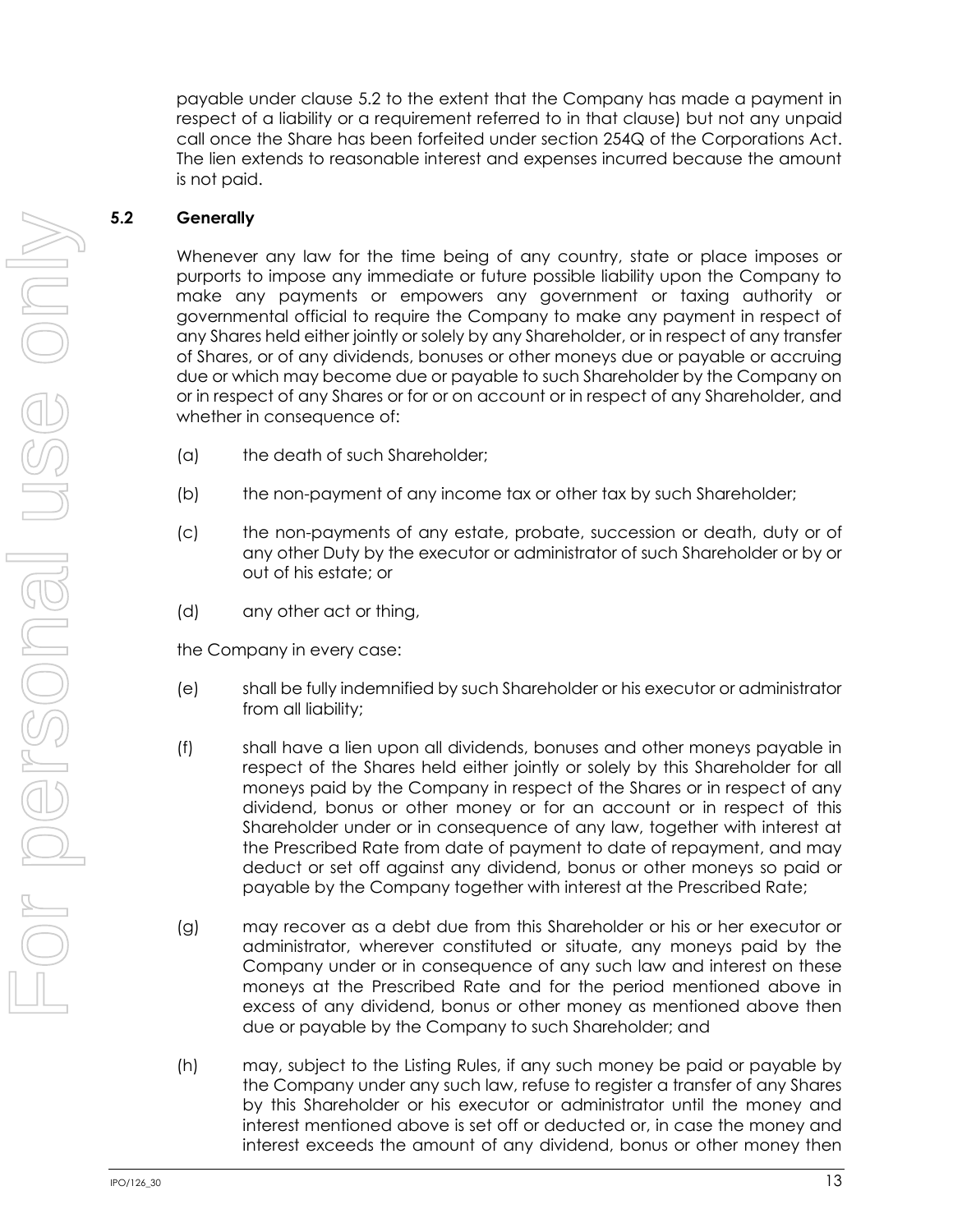due or payable by the Company to the Shareholder, until this excess is paid to the Company.

Nothing contained in this clause shall prejudice or affect any right or remedy which any law may confer or purport to confer on the Company, and, as between the Company and every such Shareholder, his or her executor, administrator and estate, wherever constituted or situate, any right or remedy which this law shall confer on the Company shall be enforceable by the Company.

#### **5.3 Exemption**

The Directors may at any time exempt a Share wholly or in part from the provisions of this clause [5.](#page-18-2)

# **5.4 Dividends**

Whenever the Company has a lien on a Share, the lien extends to all dividends payable in respect of the Share.

# <span id="page-20-1"></span>**5.5 Sale of Shares**

Subject to clause [5.6,](#page-20-0) the Company may sell, in such manner as the Directors think fit, any Shares on which the Company has a lien.

# <span id="page-20-0"></span>**5.6 Restrictions on Sale**

A Share on which the Company has a lien shall not be sold unless:

- (a) the sum in respect of which the lien exists is presently payable; and
- (b) the Company has, not less than 14 days before the date of the sale, given to the registered holder for the time being of the Share or the person entitled to the Share by reason of the death or bankruptcy of the registered holder a notice in writing setting out, and demanding payment of, that part of the amount in respect of which the lien exists as is presently payable.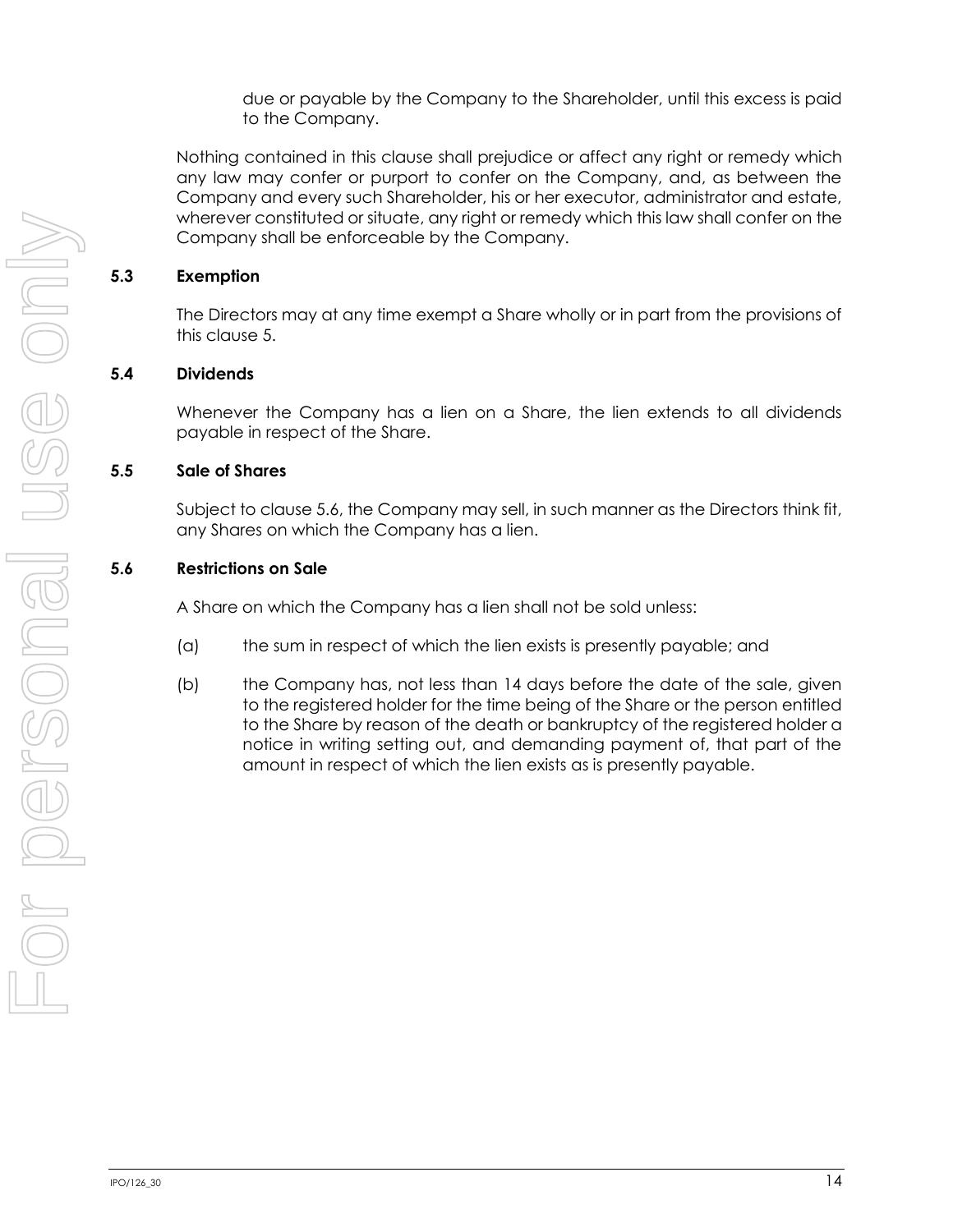# **5.7 Person Authorised to Sign Transfers**

For the purpose of giving effect to a sale of a Share under clause [5.5,](#page-20-1) the Directors may authorise a person to transfer the Shares sold to the purchaser of the Shares. The Company shall register the purchaser as the holder of the Shares comprised in any such transfer and he or she is not bound to see to the application of the purchase money. The title of the purchaser to the Shares is not affected by any irregularity or invalidity in connection with the sale.

# **5.8 Proceeds of Sale**

The proceeds of a sale under claus[e 5.5](#page-20-1) shall be applied by the Company in payment of that part of the amount in respect of which the lien exists as is presently payable, and the residue (if any) shall (subject to any like lien for sums not presently payable that existed upon the Shares before the sale) be paid to the person entitled to the Shares at the date of the sale.

# **5.9 Protection of Lien under ASX Settlement Operating Rules**

The Company may do all such things as may be necessary or appropriate for it to do under the ASX Settlement Operating Rules to protect any lien, charge or other right to which it may be entitled under any law or this Constitution.

# **5.10 Further Powers re Forfeited Shares and Liens**

Where a transfer following the sale of any Shares after forfeiture or for enforcing a lien, charge or right to which the Company is entitled under any law or under this Constitution is effected by an ASX Settlement Transfer, the Company may do all things necessary or desirable for it to do under the ASX Settlement Operating Rules in relation to that transfer.

# <span id="page-21-0"></span>**6. CALLS ON SHARES**

# **6.1 Calls**

- (a) The Directors may by resolution make calls on Shareholders of partly paid Shares to satisfy the whole or part of the debt owing on those Shares provided that the dates for payment of those Shares were not fixed at the time of issue.
- (b) A call shall be deemed to have been made at the time when the resolution of the Directors authorising the call was passed.
- (c) A call may be required or permitted to be paid by instalments.
- (d) Failure to send a notice of a call to any Shareholder or the non-receipt of a notice by any Shareholder does not invalidate the call.

# **6.2 Payment of Calls**

A Shareholder to whom notice of a call is given in accordance with this Constitution must pay to the Company the amount called in accordance with the notice.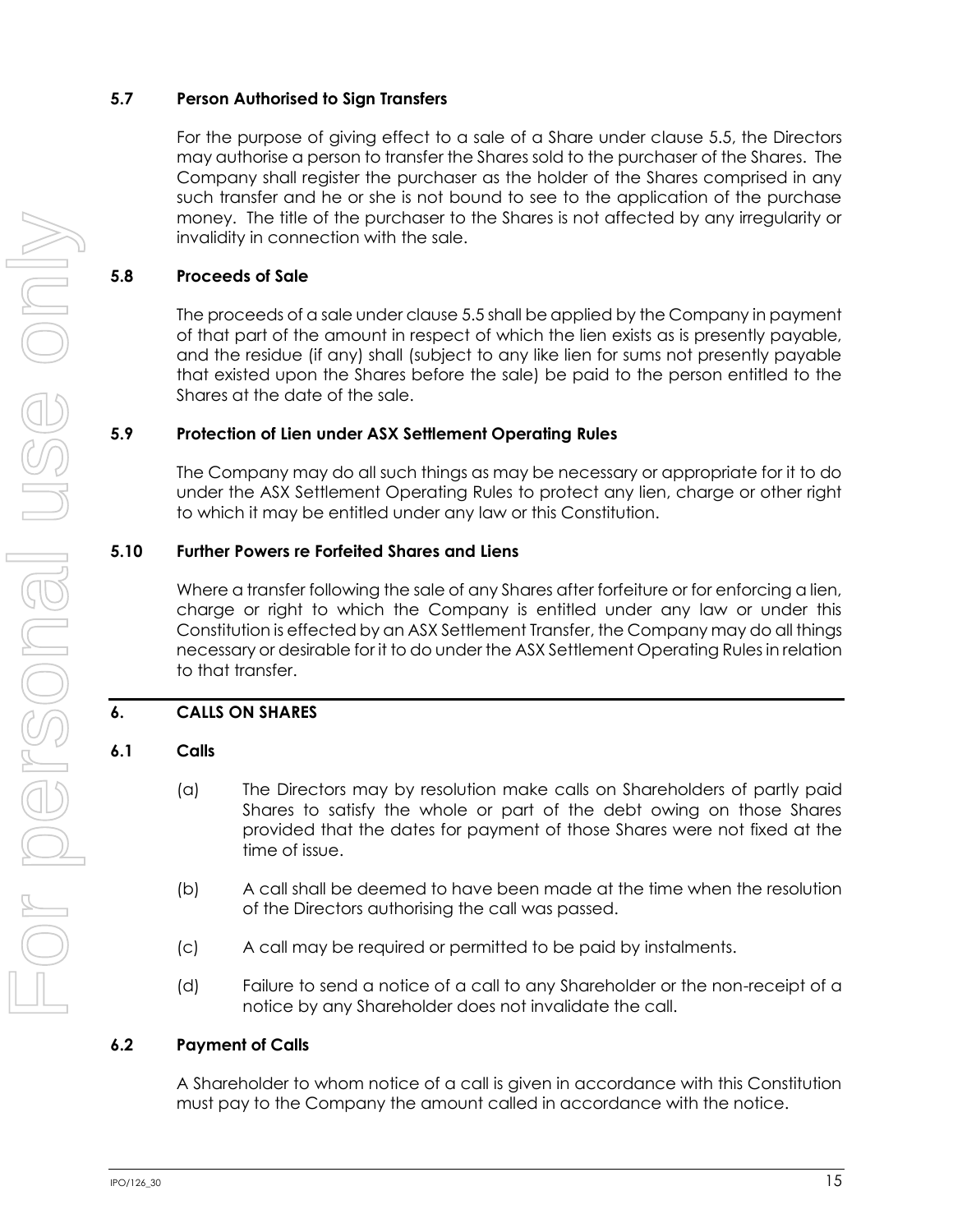# **6.3 Quoted Shares**

- (a) The Directors must not make the date for payment of calls, (**Due Date**), for Shareholders who hold quoted partly paid Shares, less than 30 Business Days and no more than 40 Business Days from the date the Company dispatches notices to relevant Shareholders that a call is made.
- (b) If after a call is made, new Shareholders purchase the same class of Share subject to the call, or if the holdings of the original Shareholders on whom the call was made change, Directors must dispatch a notice informing these Shareholders that a call has been made at least 4 days before the Due Date.
- (c) The Company must enter a call payment on the Company register no more than 5 Business Days after the Due Date.

# **6.4 Unquoted Shares**

The Directors must not make the Due Date for Shareholders who hold unquoted partly paid Shares, less than 5 Business Days from the date the Company dispatches notices to relevant Shareholders that a call is made.

#### **6.5 Joint Liability**

The joint holders of a Share are jointly and severally liable to pay all calls in respect of the Share.

#### **6.6 Deemed Calls**

Any amount that, by the terms of issue of a Share, becomes payable on allotment or at a fixed date, shall for the purposes of this Constitution be deemed to be a call duly made and payable, and, in case of non-payment, all the relevant provisions of this Constitution as to payment of interest and expenses, forfeiture or otherwise apply as if the amount had become payable by virtue of a call duly made and notified.

#### **6.7 Differentiation between Shareholders**

The Directors may, on the issue of Shares, differentiate between the holders as to the amount of calls to be paid and the times of payment.

#### **6.8 Payments in Advance of Calls**

The Directors may accept from a Shareholder the whole or any part of the amount unpaid on a Share even if no part of that amount has been called up, in which case the Directors shall nominate whether the amount so paid is to be treated as capital or a loan to the Company by the Shareholder, and:

- (a) if the amount paid is nominated to be capital, it shall be deemed as from the date of the nomination to have been applied in paying up (so far as it will extend) the unpaid balance of the total issue price of the Share, but the dividend entitlement attaching to the Share shall remain as it was prior to the payment so made until there is a call in respect of the Share under this clause [6](#page-21-0) of an amount equal to or greater than the amount so paid; or
- (b) if the amount paid is nominated to be a loan to the Company, it shall carry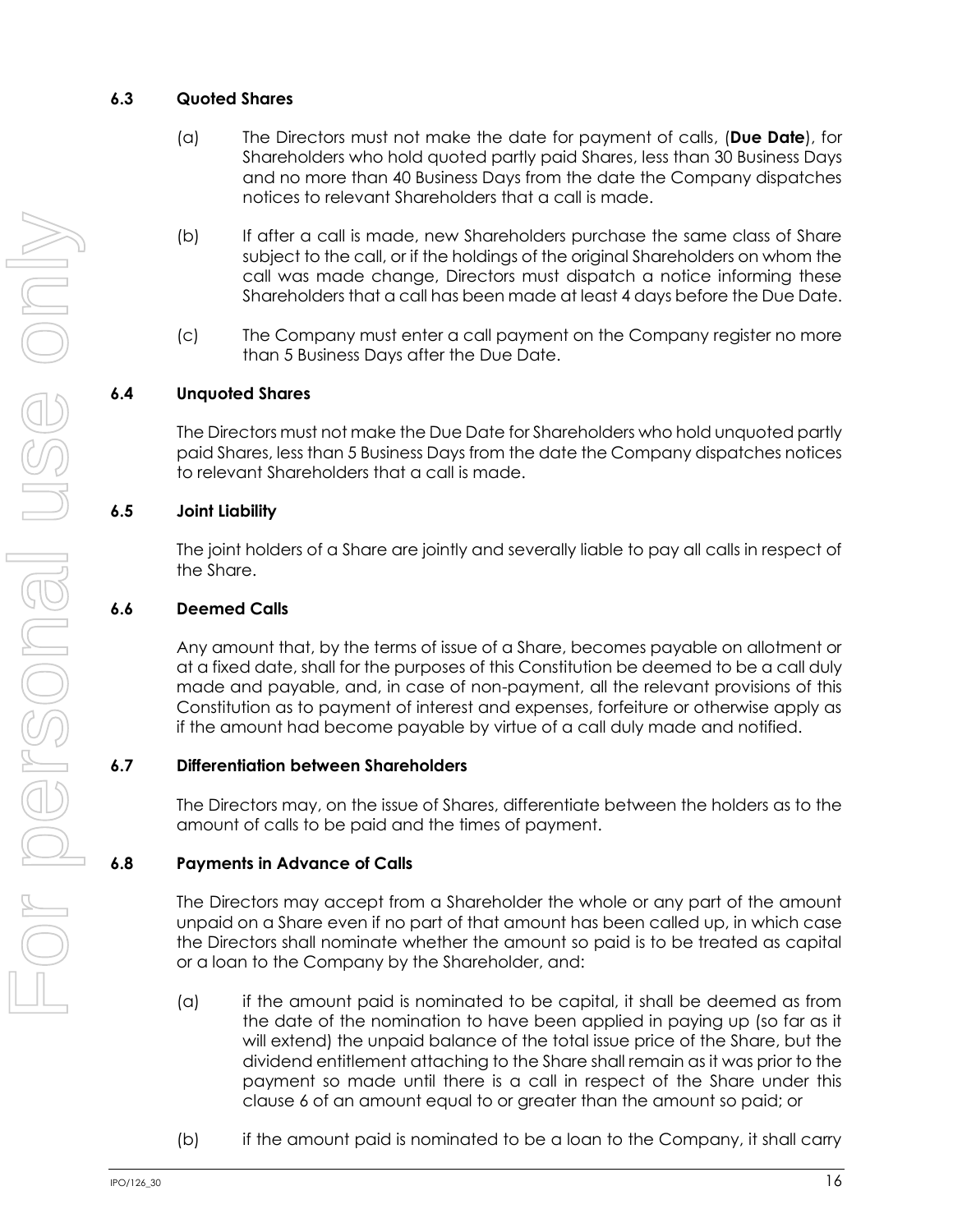interest at a rate, not exceeding the Prescribed Rate, as is agreed between the Directors and the Shareholder, shall not be repayable unless the Directors so determine, shall not confer on the Shareholder any rights attributable to subscribed capital, and shall, unless so repaid, be applied in payment of calls on the Share as and when the calls become due.

#### **6.9 Outstanding Moneys**

Any moneys payable in respect of a call made in accordance with this Constitution which remain outstanding shall from and including the day for payment until the date payment is received bear interest at the Prescribed Rate.

#### **6.10 Revocation/Postponement or Extension**

The Directors may revoke or postpone a call or extend time for payment in accordance with the Listing Rules and/or the Corporations Act, if revocation or postponement is not prohibited by either.

#### **6.11 Compliance with Listing Rules and Corporations Act**

The Company shall comply with the Listing Rules and the Corporations Act in relation to calls. All Listing Rule requirements in relation to calls are not covered in this Constitution.

#### **6.12 Waive**

The Directors may, to the extent the law permits, waive or compromise all or part of any payment due to the Company under the terms of issue of a Share under this claus[e 6.](#page-21-0)

#### <span id="page-23-1"></span>**7. FORFEITURE OF SHARES**

#### <span id="page-23-0"></span>**7.1 Failure to Pay Call**

If a Shareholder fails to pay a call or instalment of a call on the day appointed for payment of the call or instalment, the Directors may, at any time after this day during the time any part of the call or instalment remains unpaid (but subject to this clause [7.1\)](#page-23-0) serve a notice on such Shareholder requiring payment of so much of the call or instalment as is unpaid, together with any interest that has accrued and all costs and expenses incurred by the Company as a result of the non-payment. The notice shall name a further day being not less than 14 days after the date of notice on or before which the payment required by the notice is to be made and shall state that, in the event of non-payment at or before the time appointed, the Shares in respect of which the call was made will be liable to be forfeited.

#### **7.2 Forfeiture**

If the requirements of a notice served under clause [7.1](#page-23-0) are not complied with, any Share in respect of which a call is unpaid at the expiration of 14 days after the day for its payment may be forfeited by a resolution of the Directors to that effect. Such a forfeiture shall include all dividends and other distributions declared in respect of the forfeited Shares and not actually paid or distributed before the forfeiture.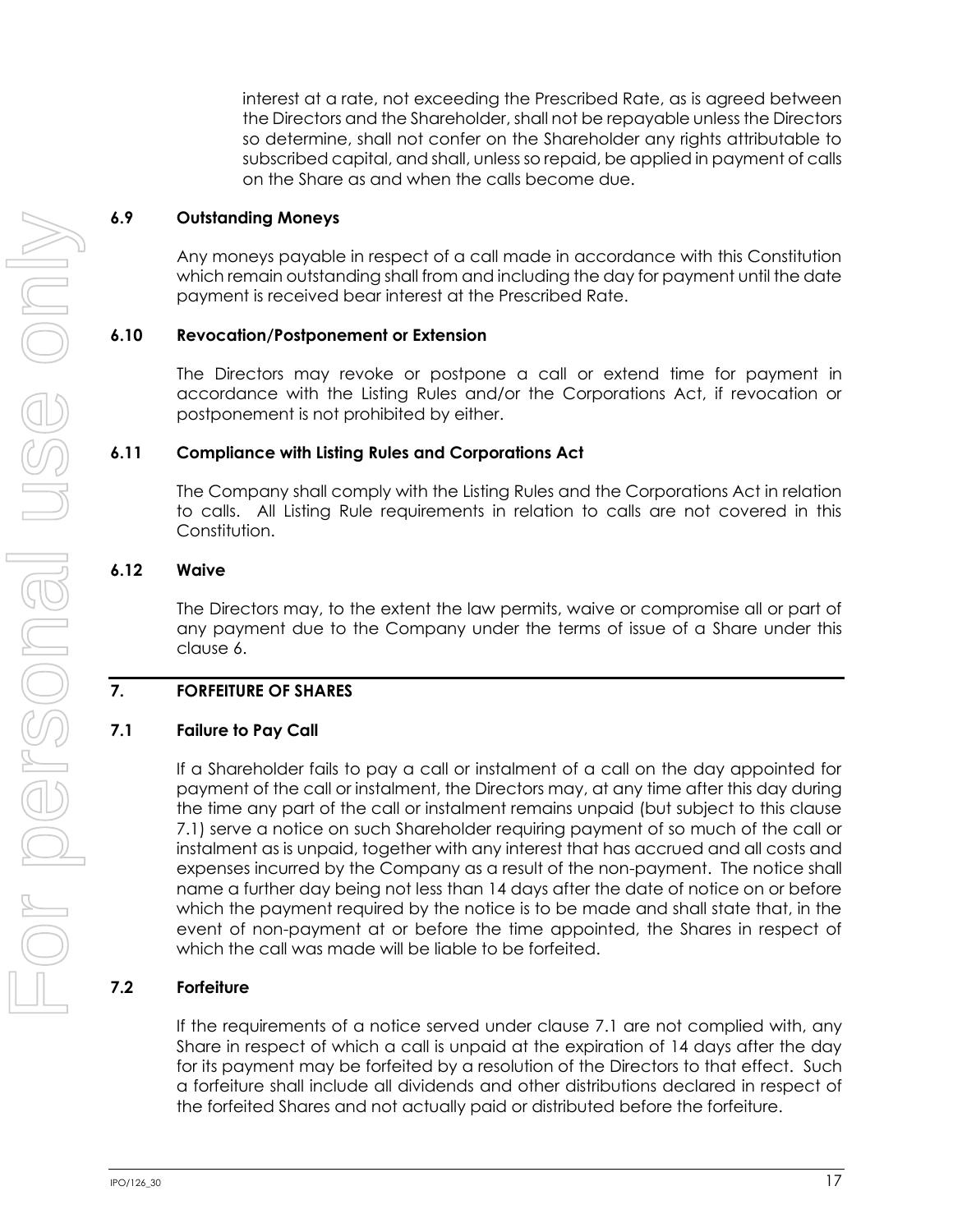# **7.3 Sale of Forfeited Shares**

Subject to the Corporations Act and the Listing Rules, a forfeited Share may be sold or otherwise disposed of on the terms and in the manner that the Directors determine and, at any time before a sale or disposition, the forfeiture may be cancelled on the terms the Directors determine.

# **7.4 Continuing Liability**

A person whose Shares have been forfeited ceases to be a Shareholder in respect of the forfeited Shares, but remains liable to pay the Company all money that, at the date of forfeiture, was payable by him to the Company in respect of the Shares (including interest at the Prescribed Rate from the date of forfeiture on the money for the time being unpaid if the Directors decide to enforce payment of the interest), but his or her liability ceases if and when the Company receives payment in full of all the money (including interest) payable in respect of the Shares.

#### **7.5 Officer's Statement Prima Facie Evidence**

A statement in writing declaring that the person making the statement is a Director or a Secretary of the Company, and that a Share in the Company has been duly forfeited on a date stated in the statement, is prima facie evidence of the facts stated in the statement as against all persons claiming to be entitled to the Share.

# **7.6 Procedures**

The Company may receive the consideration (if any) given for a forfeited Share on any sale or disposition of the Share, execute a transfer of the Share in favour of the person to whom the Share is sold or disposed of and take all other steps necessary or desirable to transfer or dispose of those shares to the relevant transferee. Upon the execution of the transfer, the transferee shall be registered as the holder of the Share and is not bound to see to the application of any money paid as consideration. The title of the transferee to the Share is not affected by any irregularity or invalidity in connection with the forfeiture, sale or disposal of the Share.

#### **7.7 Listing Rules and ASX Settlement Operating Rules**

The Company shall comply with the Listing Rules with respect to forfeited Shares and may do all such things as may be necessary or appropriate for it to do under the ASX Settlement Operating Rules to protect any lien, charge or other right to which it may be entitled under any law or this Constitution.

#### **7.8 Waive**

The Directors may:

- (a) exempt a Share from all or part of this clause [7;](#page-23-1)
- (b) waive or compromise all or part of any payment due to the Company under this clause [7;](#page-23-1) and
- (c) before a forfeited Share has been sold, reissued and otherwise disposed of, cancel the forfeiture on the conditions they decide.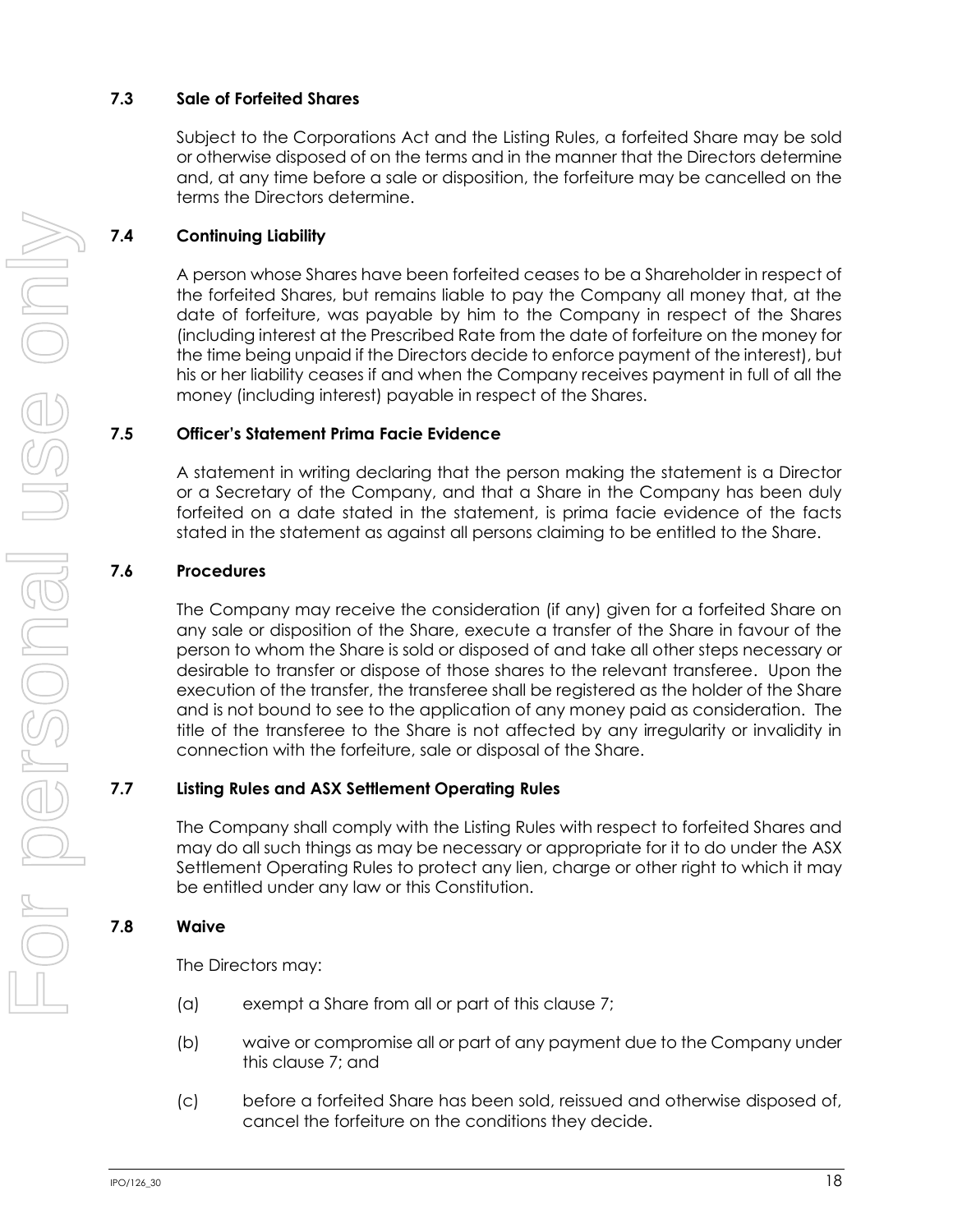# <span id="page-25-1"></span>**8. TRANSFER OF SHARES**

#### **8.1 Form of Transfer**

Subject to this Constitution, Shareholders may transfer any Share held by them by:

- (a) an ASX Settlement Transfer or any other method of transferring or dealing in Shares introduced by ASX or operated in accordance with the ASX Settlement Operating Rules or Listing Rules and in any such case recognised under the Corporations Act; or
- (b) an instrument in writing in any usual or common form or in any other form that the Directors approve.

# <span id="page-25-0"></span>**8.2 CHESS Transfers**

- (a) The Company must comply with all obligations imposed on the Company under the Corporations Act, the Listing Rules and the ASX Settlement Operating Rules in respect of an ASX Settlement Transfer or any other transfer of Shares.
- (b) Notwithstanding any other provision in this Constitution, the Company must not prevent, delay or interfere with the registration of an ASX Settlement Transfer or any other transfer of Shares.

# **8.3 Participation in CHESS**

The Directors may do anything they consider necessary or desirable and which is permitted under the Corporations Act, the Listing Rules and the ASX Settlement Operating Rules to facilitate participation by the Company in any system established or recognised by the Corporations Act and the Listing Rules or the ASX Settlement Operating Rules in respect of transfers of or dealings in marketable securities.

#### **8.4 Registration Procedure**

Where an instrument of transfer referred to in clause [8.1\(b\)](#page-25-0) is to be used by a Shareholder to transfer Shares, the following provisions apply:

- (a) the instrument of transfer must be executed by or on behalf of both the transferor and the transferee unless it is a sufficient transfer of marketable securities within the meaning of the Corporations Act and any Duty duly paid if required by law;
- (b) the instrument of transfer shall be left at the Registered Office for registration accompanied by the certificate for the Shares to be transferred (if any) and such other evidence as the Directors may require to prove the title of the transferor and his right to transfer the shares;
- (c) subject to clause [33,](#page-64-0) a reasonable fee may be charged on the registration of a transfer of Shares or other securities; and
- (d) on registration of a transfer of Shares, the Company must cancel the old certificate (if any).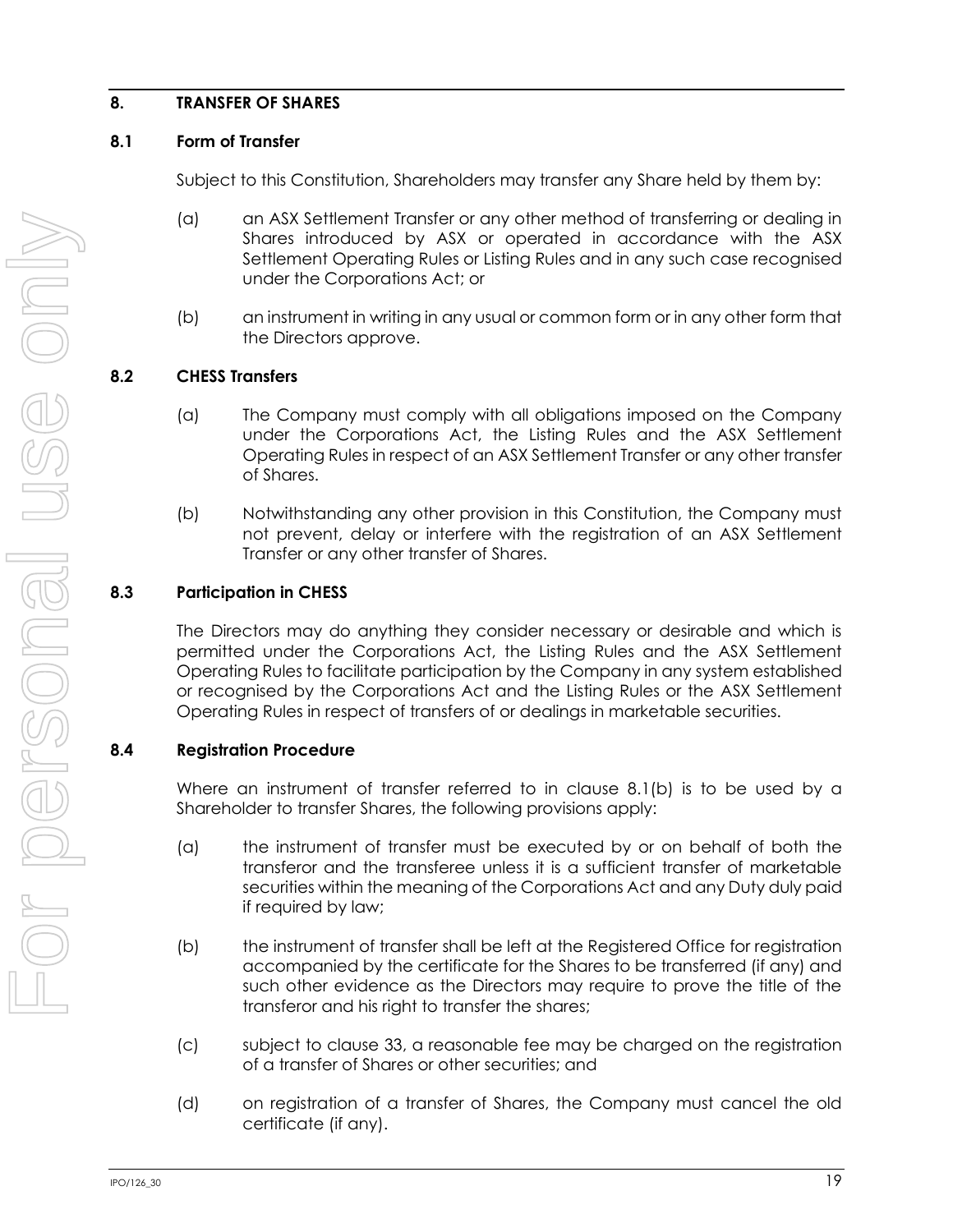#### **8.5 Power to Refuse to Register**

The Directors may refuse to register any transfer of Shares (other than an ASX Settlement Transfer) where:

- (a) the Listing Rules permit the Company to do so;
- (b) the Listing Rules require the Company to do so; or
- (c) the transfer is a transfer of Restricted Securities which is or might be in breach of the Listing Rules or any escrow agreement entered into by the Company in relation to such Restricted Securities pursuant to the Listing Rules.

Where the Directors refuse to register a transfer in accordance with this clause, they shall send notice of the refusal and the precise reasons for the refusal to the transferee and the lodging broker (if any) in accordance with the Listing Rules.

#### **8.6 Closure of Register**

Subject to the Listing Rules and the ASX Settlement Operating Rules, the Register of Shareholders may be closed during such time as the Directors may determine, not exceeding 30 days in each calendar year or any one period of more than 5 consecutive Business Days.

#### **8.7 Retention of Transfers by Company**

All instruments of transfer which are registered will be retained by the Company, but any instrument of transfer which the Directors decline or refuse to register (except in the case of fraud) shall on demand be returned to the transferee.

#### **8.8 Power to suspend registration of transfers**

The Directors may suspend the registration of transfers at any times, and for any periods, permitted by the ASX Settlement Operating Rules that they decide.

#### **8.9 Powers of Attorney**

Any power of attorney granted by a Shareholder empowering the recipient to transfer Shares which may be lodged, produced or exhibited to the Company or any Officer of the Company will be taken and deemed to continue and remain in full force and effect, as between the Company and the grantor of that power, and the power of attorney may be acted on, until express notice in writing that it has been revoked or notice of the death of the grantor has been given and lodged at the Office or at the place where the Register of Shareholders is kept.

#### **8.10 Other Securities**

The provisions of this clause [8](#page-25-1) shall apply, with necessary alterations, to any other Listed Securities for the time being issued by the Company.

#### **8.11 Branch Register**

The Company may cause a Register of Shareholders to be kept in any place (including without limitation, a branch register) and the Directors may from time to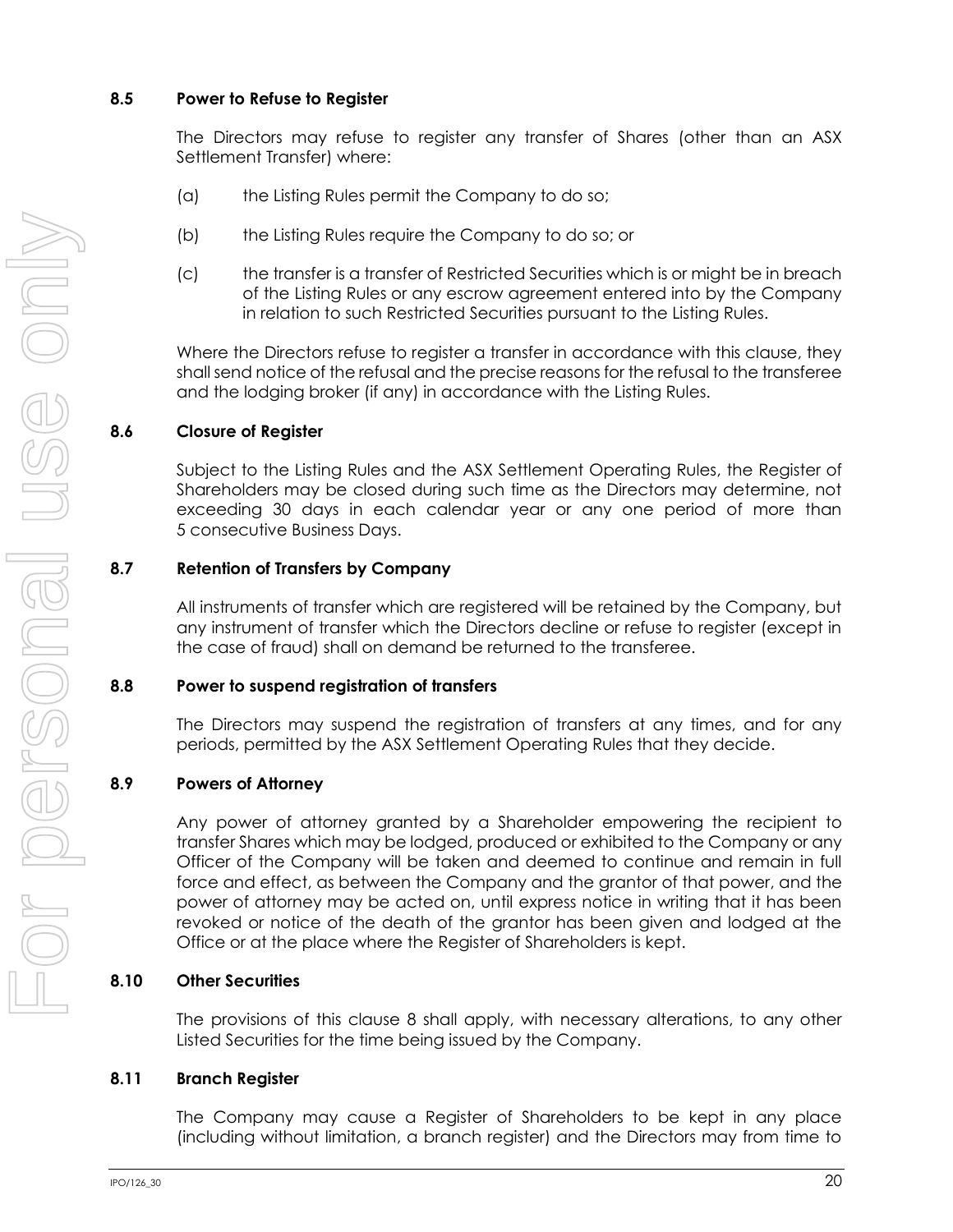time make such provisions as they (subject to the Corporations Act, the Listing Rules and the ASX Settlement Operating Rules) may think fit with respect to the keeping of any such Register.

#### **8.12 Compliance with ASX Settlement Operating Rules**

The Company shall comply with the ASX Settlement Operating Rules and the Listing Rules in relation to all matters covered by those rules.

#### **8.13 Issuer Sponsored Subregister**

The Company may establish and maintain an issuer sponsored subregister in compliance with any relevant provisions of the Corporations Act, the Listing Rules or the ASX Settlement Operating Rules.

#### **8.14 Transferor Holds Shares until Registration of Transfer**

A transferor of Shares remains the registered holder of the Shares transferred until an ASX Settlement Transfer has taken effect in accordance with the ASX Settlement Operating Rules or the transfer is registered in the name of the transferee and is entered in the Register of Shareholders in respect of them, whichever is the earlier.

#### **8.15 Waive**

The Directors may, to the extent the law permits, waive any of the requirements of this clause [8](#page-25-1) and prescribe alternative requirements instead.

#### <span id="page-27-0"></span>**9. TRANSMISSION OF SHARES**

#### <span id="page-27-2"></span>**9.1 Death of Shareholder Leaving a Will**

On the death of a Shareholder who leaves a will appointing an executor, the executor shall be entitled as from the date of death, and on behalf of the deceased Shareholder's estate, to the same dividends and other advantages and to the same rights whether in relation to meetings of the Company, or voting or otherwise, as the Shareholder would have been entitled to if he or she had not died, whether or not probate of the will has been granted. Nevertheless, if probate of the will is granted to a person or persons other than the executor first referred to in this clause [9,](#page-27-0) his or her executor's rights shall cease, and these rights shall only be exercisable by the person or persons to whom probate is granted as provided in clauses [9.2](#page-27-1) and [9.3.](#page-28-0) The estate of a deceased Shareholder will not be released from any liability to the Company in respect of the Shares.

#### <span id="page-27-1"></span>**9.2 Death or Bankruptcy of Shareholder or the Shareholder becomes of unsound mind**

Subject to clause [9.1,](#page-27-2) where the registered holder of a Share dies, becomes bankrupt, or the Shareholder becomes of unsound mind, his or her personal representative or the trustee of his or her estate, as the case may be, shall be entitled upon the production of such information as is properly required by the Directors, to the same dividends and other advantages, and to the same rights (whether in relation to meetings of the Company, or to voting or otherwise), as the registered holder would have been entitled to if he or she had not died or become bankrupt.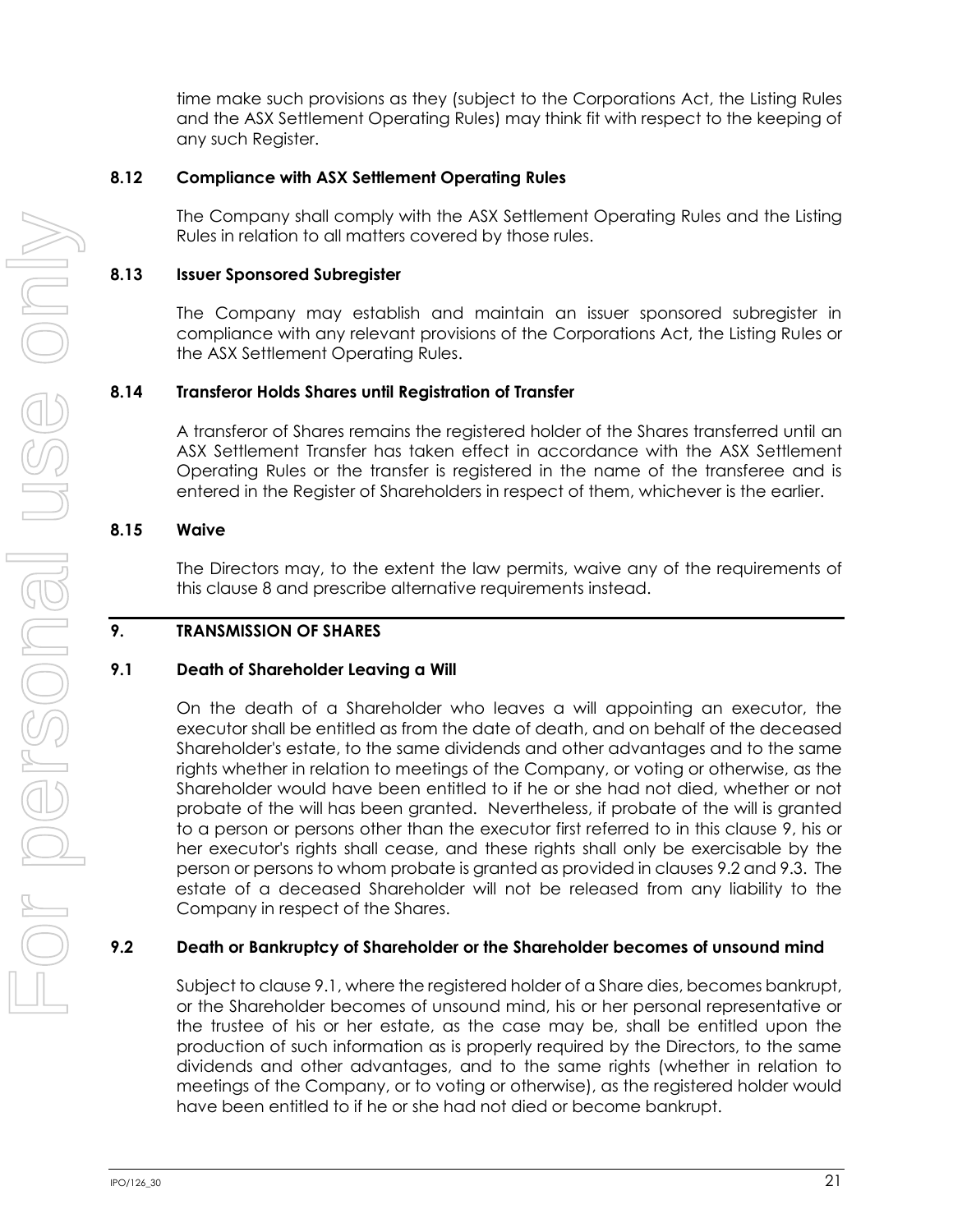# <span id="page-28-0"></span>**9.3 Registration by Transmission or to Beneficiary**

A person becoming entitled to a Share in consequence of the death or, subject to the *Bankruptcy Act 1966*, the bankruptcy of a Shareholder or the Shareholder becoming of an unsound mind may, upon information being produced that is properly required by the Directors, elect by written notice to the Company either to be registered himself or herself as holder of the Share or to have some other person nominated by the person registered as the transferee of the Share. If this person elects to have another person registered, he or she shall execute a transfer of the Share to that other person.

# **9.4 Limitations to Apply**

All the limitations, restrictions and provisions of this Constitution relating to the right to transfer Shares and the registration of a transfer of Shares are applicable to any notice or transfer as if the death, bankruptcy of the Shareholder or on the Shareholder becoming of unsound mind had not occurred and the notice or transfer were a transfer signed by that Shareholder.

#### <span id="page-28-1"></span>**9.5 Death of a Joint Holder**

In the case of the death of a Shareholder who was a joint holder, the survivor or survivors shall be the only persons recognised by the Company as having any title to the deceased's interest in the Shares, but this clause [9.5](#page-28-1) does not release the estate of a deceased joint holder from any liability in respect of a Share that had been jointly held by this person with one or more other persons.

#### **9.6 Joint Personal Representatives**

Where two or more persons are jointly entitled to any Share in consequence of the death of the registered holder, they shall, for the purpose of this Constitution, be deemed to be joint holders of the Share.

#### **9.7 ASX Settlement Transfer**

In the case of an ASX Settlement Transfer the provisions of this clause [9](#page-27-0) are subject to any obligation imposed on the Company or the person entitled to the relevant Shares on the death or bankruptcy of a member by the Listing Rules, the ASX Settlement Operating Rules or any law.

#### **9.8 Joint Holders**

If more than three persons are registered as holders of Shares in the Company in the Register of Shareholders (or a request is made to register more than three persons), then only the first three persons will be regarded as holders of Shares in the Company and all other names will be disregarded by the Company for all purposes.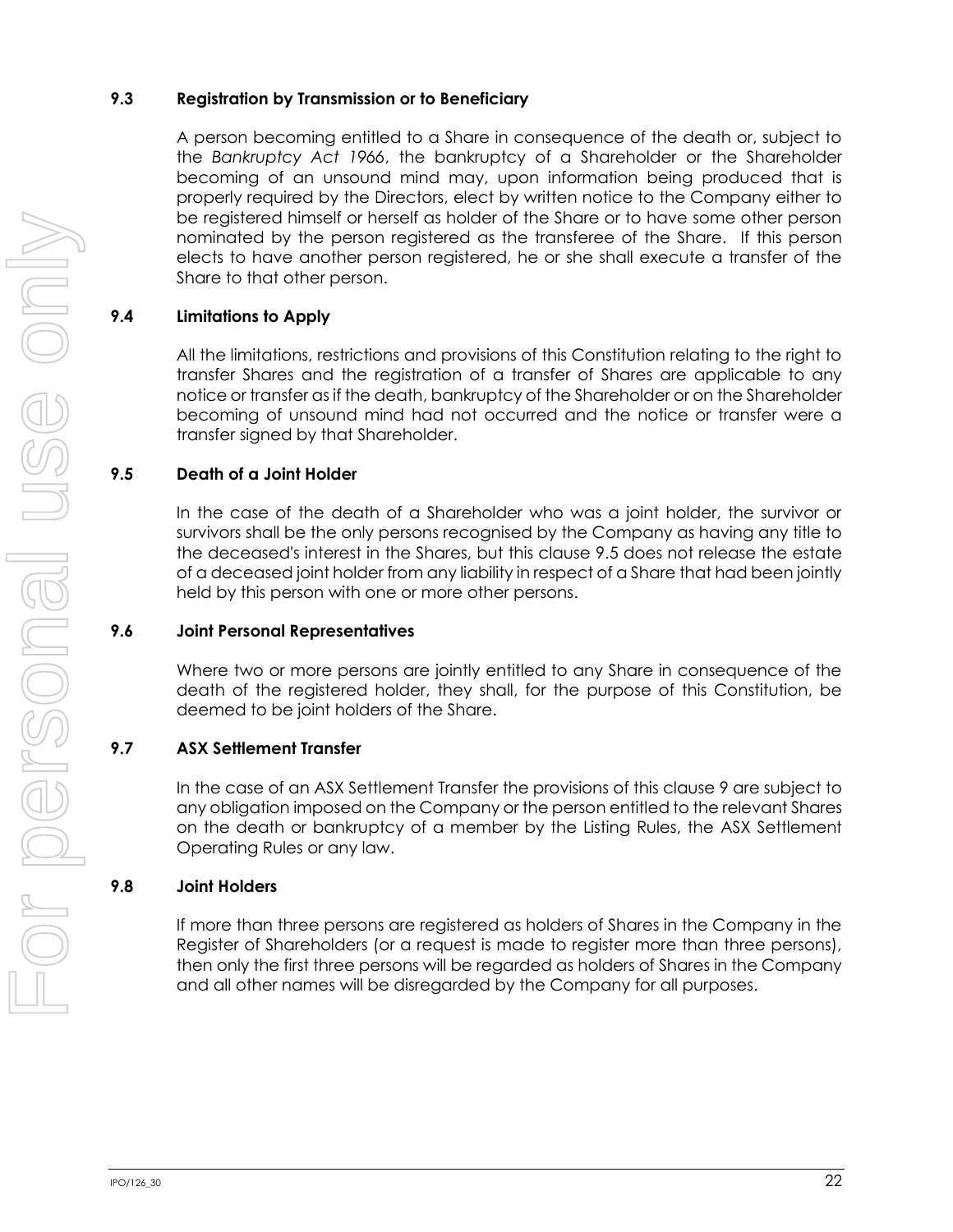# **10. CHANGES TO CAPITAL STRUCTURE**

#### **10.1 Alterations to Capital**

Subject to the Corporations Act and the Listing Rules, the Company may, by ordinary resolution:

- (a) issue new Shares of such amount specified in the resolution;
- (b) consolidate and divide all or any of its Shares into Shares of larger amount than its existing Shares;
- (c) subject to the Listing Rules, sub-divide all or any of its Shares into Shares of smaller amount, but so that in the sub-division the proportion between the amount paid and the amount (if any) unpaid on each such Share of a smaller amount remains the same; and
- (d) cancel Shares that, at the date of the passing of the resolution, have not been taken or agreed to be taken by any person or have been forfeited and, subject to the Corporations Act, reduce the amount of its share capital by the amount of the Shares so cancelled,

and the Directors may take such action as the Directors think fit to give effect to any resolution altering the Company's share capital.

#### **10.2 Reduction of Capital**

Subject to the Corporations Act and the Listing Rules, the Company may reduce its share capital in any way including, but not limited to, distributing to shareholders securities of any other body corporate and, on behalf of the shareholders, consenting to each shareholder becoming a member of that body corporate and agreeing to be bound by the constitution of that body corporate.

#### **10.3 Buy-Backs**

- (a) In this clause "Buy-Back Provisions" means the provisions of Part 2J.1 Division 2 of the Corporations Act.
- (b) The Company may, subject to the Corporations Act and the Listing Rules and in accordance with the Buy-Back Provisions, purchase its own Shares on such terms and at such times as may be determined by the Directors from time to time.
- (c) The Company may give financial assistance to any person or entity for the purchase of its own Shares in accordance with the Buy-Back Provisions on such terms and at such times as may be determined by the Directors from time to time.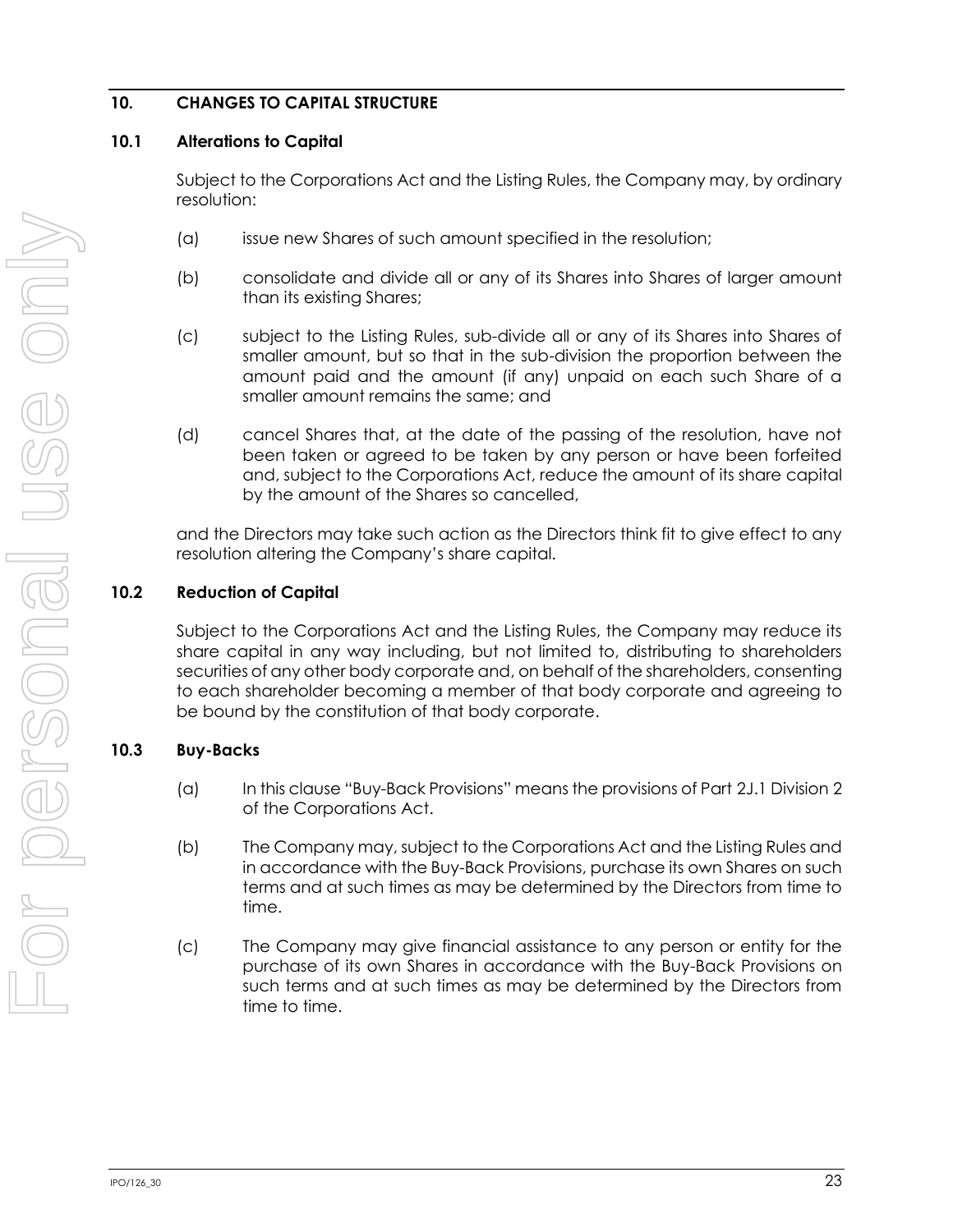#### **10.4 Fractions**

If as a result of any issue of shares or any alteration to the Company's share capital any Shareholders would become entitled to fractions of a share, the Directors may deal with those fractions as the Directors think fit including by:

- (a) ignoring fractional entitlements or making cash payments in lieu of fractional entitlements;
- (b) appointing a trustee to deal with any fractions on behalf of Shareholders; and
- (c) rounding up each fractional entitlement to the nearest whole share by capitalising any amount available for capitalisation under clause [23.1](#page-57-0) even though only some of the Shareholders participate in the capitalisation.

#### <span id="page-30-0"></span>**11. WRITTEN RESOLUTIONS**

Where the Company has only one Shareholder, to the extent permitted by law, a resolution in writing signed by that Shareholder, shall be as valid and effectual as if it had been passed at a meeting of Shareholders duly convened and held. A facsimile transmission, an email bearing the signature of the Shareholder or an email of the Shareholder addressed to an officer of the Company confirming agreement with the resolution and undertaking to sign the resolution as soon as practicable shall be deemed to be a document in writing signed by the Shareholder.

#### **12. GENERAL MEETINGS**

#### <span id="page-30-1"></span>**12.1 Convening of General Meetings of Shareholders by Directors' Resolution**

The Directors may, by a resolution passed by a majority of Directors, convene a general meeting of Shareholders in accordance with this clause [11](#page-30-0) and the requirements of the Corporations Act.

#### **12.2 Change of place or postponement of a General Meeting of Shareholders**

The Directors may, subject to the Corporations Act and the Listing Rules, postpone a meeting of Shareholders or change the place for a general meeting of Shareholders by giving written notice to ASX. If a meeting of Shareholders is postponed for one month or more, the Company must give new notice of the postponed meeting. The only business that may be transacted at a general meeting the holding of which is postponed is the business specified at the original meeting.

#### **12.3 Convening of General Meetings of Shareholders by a Director or requisition**

Any Director may, whenever he or she thinks fit, convene a general meeting of Shareholders, and a general meeting shall also be convened on requisition as is provided for by the Corporations Act, or in default, may be convened by such requisitions as empowered to do so by the Corporations Act. If there are no Directors for the time being, a Secretary may convene a general meeting of Shareholders for the purpose of enabling the election of Directors but for no other purpose. A general meeting may be held at two or more venues simultaneously using any technology that gives the Shareholders as a whole a reasonable opportunity to participate.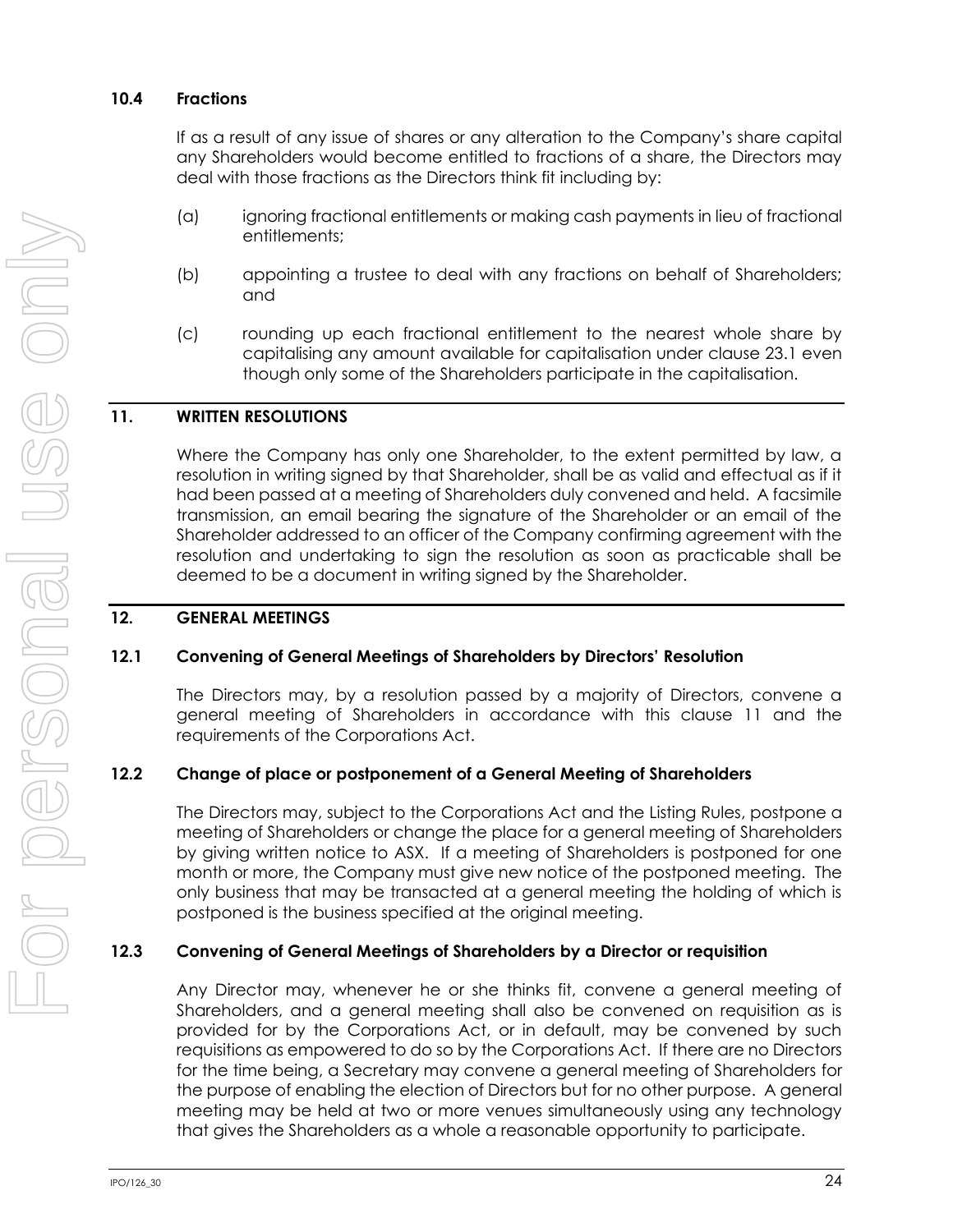#### **12.4 Cancellation of a General Meeting of Shareholders**

- (a) A general meeting of Shareholders convened by the Directors in accordance with clause [12.1](#page-30-1) may be cancelled by a resolution passed by a majority of Directors.
- (b) A general meeting of shareholders convened on a requisition as provided for by the Corporations Act, may, if the application for requisition is withdrawn in writing, be cancelled by a resolution passed by a majority of Directors.
- (c) Notice of the cancellation of a general meeting of Shareholders must be given to the Shareholders in accordance with clause [26,](#page-58-2) but notice of such cancellation must be given to each Shareholder not less than two (2) days prior to the date on which the meeting was proposed to be held.

# **12.5 Notice**

A notice of a general meeting shall be given in accordance with the requirements of the Corporations Act, clause [26](#page-58-2) and the Listing Rules, and:

- (a) must specify the place, the day and the time of the meeting;
- (b) must state the general nature of the business to be transacted at the meeting;
- (c) must, if a special resolution is proposed at the meeting, set out an intention to propose the special resolution and state the resolution;
- (d) must include such statements about the appointment of proxies as are required by the Corporations Act;
- (e) must specify a place and fax number for the purposes of receipt of proxy appointments; and
- (f) may specify an electronic address for the purposes of receipt of proxy appointments,

and shall include any other information required to be included in the notice by the Listing Rules. The non-receipt of a notice of a general meeting by a Shareholder or the accidental omission to give this notice to a Shareholder shall not invalidate any resolution passed at the meeting.

# **12.6 Irregularities in giving notice**

A person who attends any general meeting waives any objection that the person may have to any failure to give notice or any other irregularity in the notice of that meeting unless that person objects to the holding of the meeting at the start of the meeting. The accidental failure to give notice of a general meeting to, or the nonreceipt of the notice by, any person entitled to receive notice of that meeting does not invalidate the proceedings at the meeting or any resolution passed at that meeting.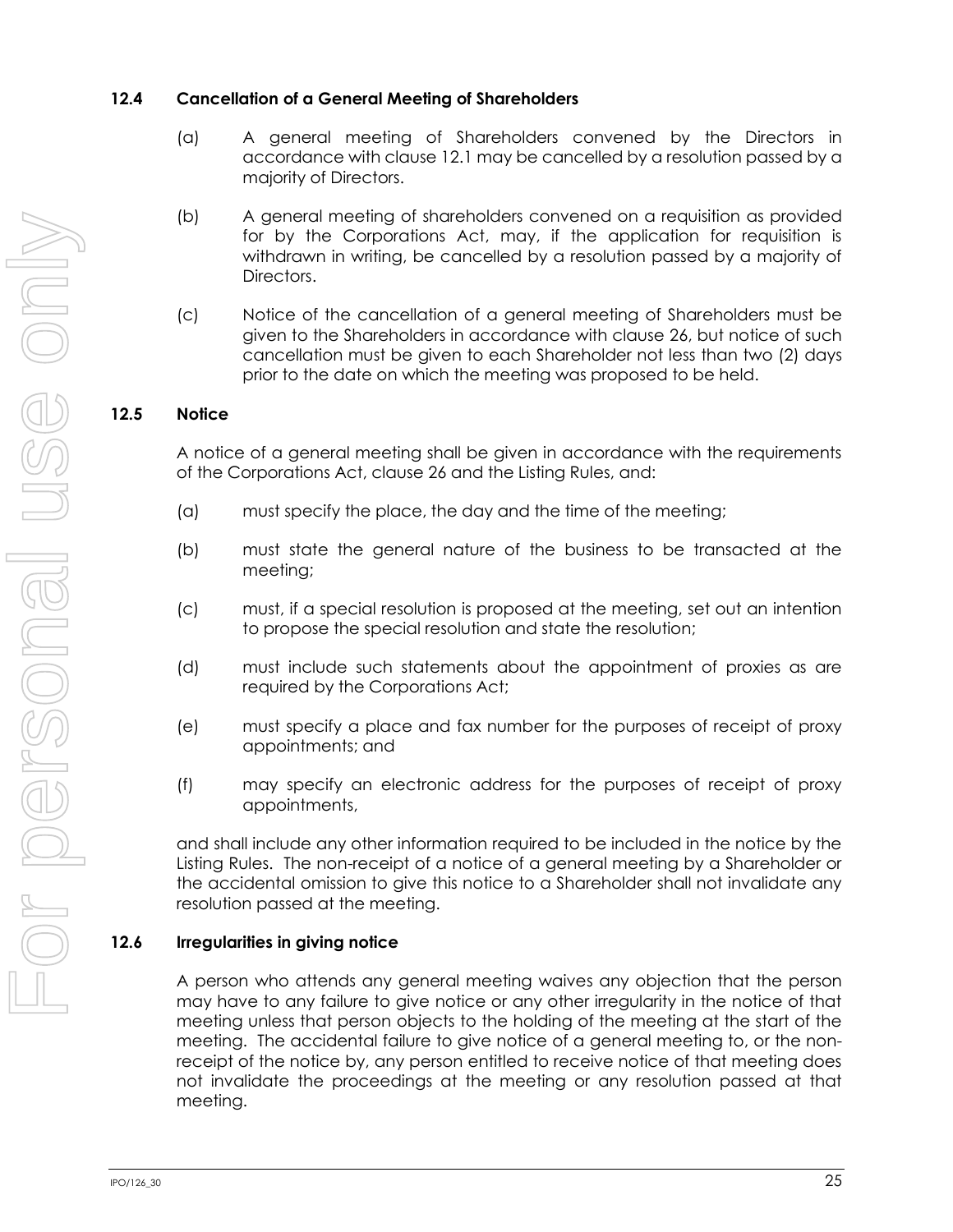# **12.7 Business at General Meeting**

Subject to the Corporations Act, only matters that appear in a notice of meeting shall be dealt with at a general meeting or an annual general meeting, as the case may be.

# **12.8 Notice to Home Branch**

- (a) The Company shall notify the Home Branch of any meeting at which Directors are to be elected at least 5 Business Days before the closing day for receipt of nominations for Directors, and in any other case (other than a meeting to pass a special resolution) at least 10 Business Days before the meeting is held, and in the case of a meeting convened to pass a special resolution, at least 15 Business Days before the meeting is held. All notices convening meetings shall specify the place, date and hour of the meeting, and shall set out all resolutions to be put to the meeting.
- (b) The Company shall notify the Home Branch as soon as is practicable after any general meeting in the case of special business as to whether or not the resolutions were carried and in the case of ordinary business as to which of those resolutions were not carried or were amended or were withdrawn.

# **12.9 Annual General Meeting**

An annual general meeting shall be held in accordance with the requirements of the Corporations Act.

# **13. PROCEEDINGS AT GENERAL MEETINGS**

# **13.1 Quorum**

No business, the election of a chairman and the adjournment of the meeting, shall be transacted at any general meeting unless a quorum is present comprising two Shareholders present in person, by proxy, attorney or Representative. For the purpose of determining whether a quorum is present, a person attending as a proxy, attorney or Representative, shall be deemed to be the Shareholder present in person. If a quorum is not present within 30 minutes after the time appointed for a general meeting, the meeting, if convened upon a requisition shall be dissolved, but in any other case, it shall stand adjourned to a date and at the time and place to be fixed by the Directors. If at such adjourned meeting a quorum is not present within 30 minutes after the time appointed for the adjourned meeting, the meeting is dissolved.

# **13.2 Persons Entitled to Attend a General Meeting**

The persons entitled to attend a general meeting shall be:

- (a) Shareholders, in person, by proxy, attorney or Representative;
- (b) Directors and public officers of the Company;
- (c) the Company's auditor; and
- (d) any other person or persons as the chairman may approve.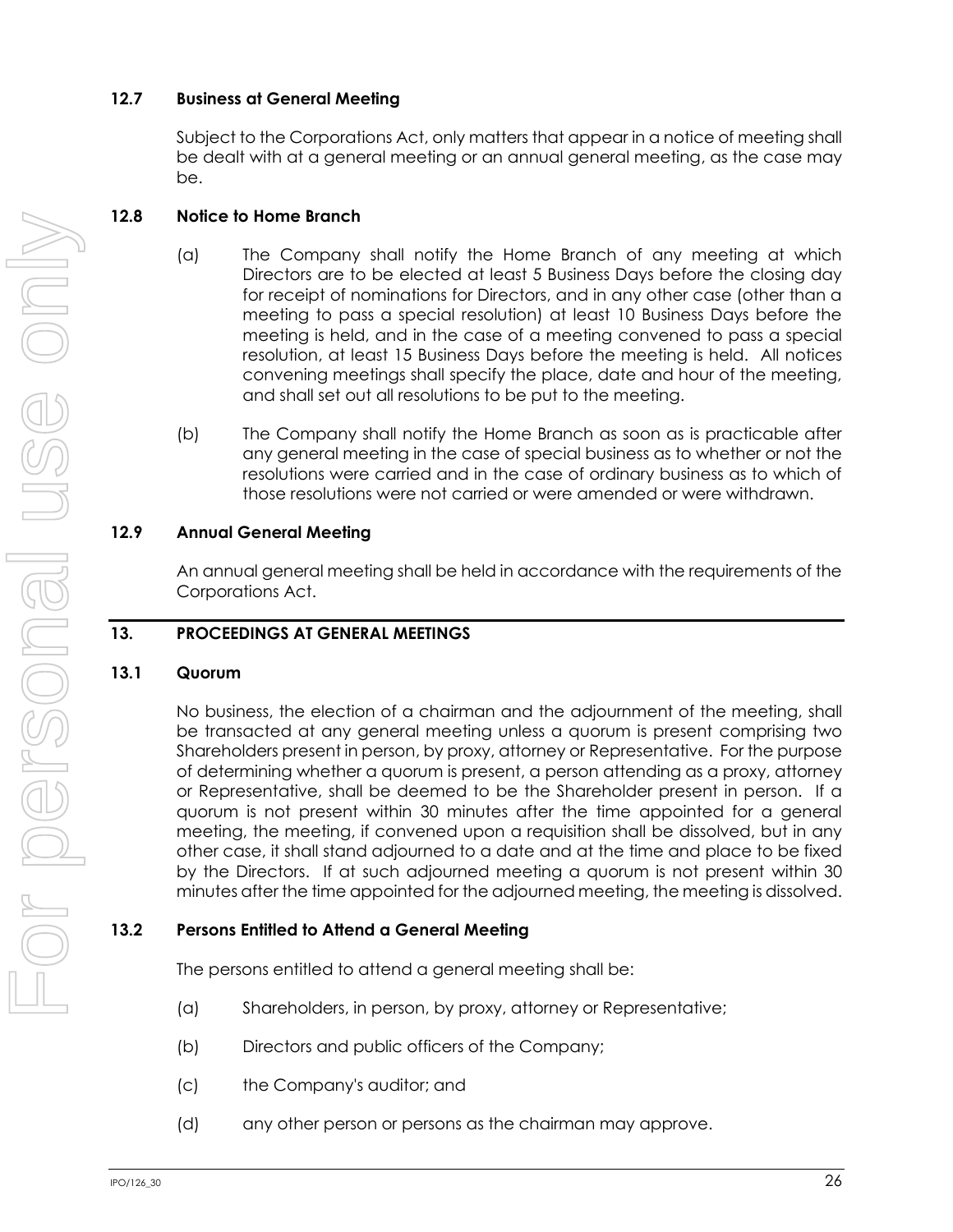# <span id="page-33-0"></span>**13.3 Refusal of Admission to Meetings**

The chairman of a general meeting may refuse admission to a person, or require a person to leave and not return to, a meeting if the person:

- (a) refuses to permit examination of any article in the person's possession;
- (b) is in possession of any:
	- (i) electronic or broadcasting or recording device;
	- (ii) placard or banner; or
	- (iii) other article,

which the chairman considers to be dangerous, offensive or liable to cause disruption;

- (c) causes any disruption to the meeting; or
- (d) is not entitled to attend the meeting under the Corporations Act or this Constitution.

The Chairman may delegate the powers conferred by this clause [13.3](#page-33-0) to any person. Nothing in this clause limits the powers conferred on the chairman by law.

# **13.4 Insufficient room**

The chairman may arrange for any persons attending the meeting who the chairman considers cannot reasonably be accommodated in the place where the meeting is to take place to attend or observe the meeting from a separate place using any technology that gives members present at the meeting as a whole a reasonable opportunity to participate in the meeting.

# **13.5 Chairman**

The person elected as the chairman of the Directors' meeting under clause [16.9](#page-48-0) shall, if willing, preside as chairman at every general meeting. Where a general meeting is held and a chairman has not been elected under clause [16.9](#page-48-0) or the chairman or, in his absence, the vice-chairman is not present within 15 minutes after the time appointed for holding of the meeting or is unwilling to act:

- (a) the Directors present may elect a chairman of the meeting; or
- (b) if no chairman is elected in accordance with subsection (a), the Shareholders present shall elect one of their number to be the acting chairman of the meeting.

# **13.6 Vacating Chair**

At any time during a meeting and in respect of any specific item or items of business, the chairman may elect to vacate the chair in favour of another person nominated by the chairman (which person must be a Director unless no Director is present or willing to act). That person is to be taken to be the chairman and will have all the power of the chairman (other than the power to adjourn the meeting), during the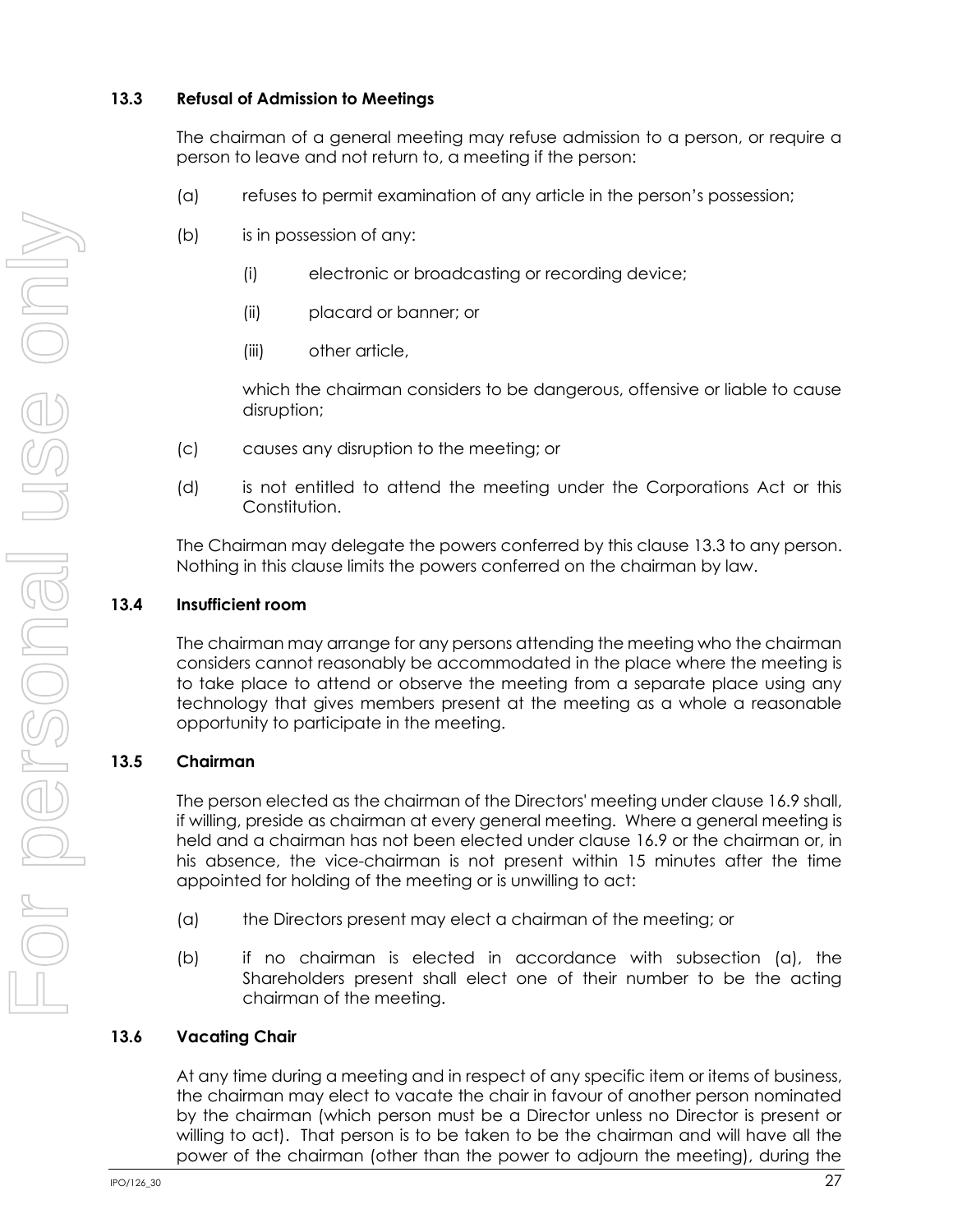consideration of that item of business or those items of business.

#### **13.7 Disputes Concerning Procedure**

If there is a dispute at a general meeting about a question of procedure, the chairman may determine the question.

# **13.8 General Conduct**

The general conduct of each general meeting of the Company and the procedures to be adopted at the meeting will be determined by the chairman, including the procedure for the conduct of the election of Directors.

#### **13.9 Adjournment**

The chairman may adjourn the meeting from time to time and from place to place, but no business shall be transacted on the resumption of any adjourned meeting other than the business left unfinished at the meeting from which the adjournment took place. A poll cannot be demanded on any resolution concerning the adjournment of a general meeting except by the chairman.

#### **13.10 Notice of Resumption of Adjourned Meeting**

When a meeting is adjourned for 30 days or more, notice of the resumption of the adjourned meeting shall be given in the same manner as for the original meeting, but otherwise, it is not necessary to give any notice of any adjournment or of the business to be transacted on the resumption of the adjourned meeting.

#### **13.11 How resolutions are decided**

Subject to the requirements of the Corporations Act, a resolution is taken to be carried if a majority of the votes cast on the resolution are in favour of it.

#### **13.12 Casting Vote**

In the case of an equality of votes, the chairman of the meeting shall have a second or casting vote.

#### **13.13 Voting Rights**

Subject to any rights or restrictions for the time being attached to any class or classes of Shares, at meetings of Shareholders or classes of Shareholders:

- (a) each Shareholder entitled to vote may vote in person or by proxy, attorney or Representative or, if a determination has been made by the Board in accordance with clause [13.35,](#page-39-0) by Direct Vote);
- (b) on a show of hands, every person present who is a Shareholder or a proxy, attorney or Representative of a Shareholder has one vote (even though he or she may represent more than one member); and
- (c) on a poll, every person present who is a Shareholder or a proxy, attorney or Representative of a Shareholder (or where a Direct Vote has been lodged) shall, in respect of each fully paid Share held by him, or in respect of which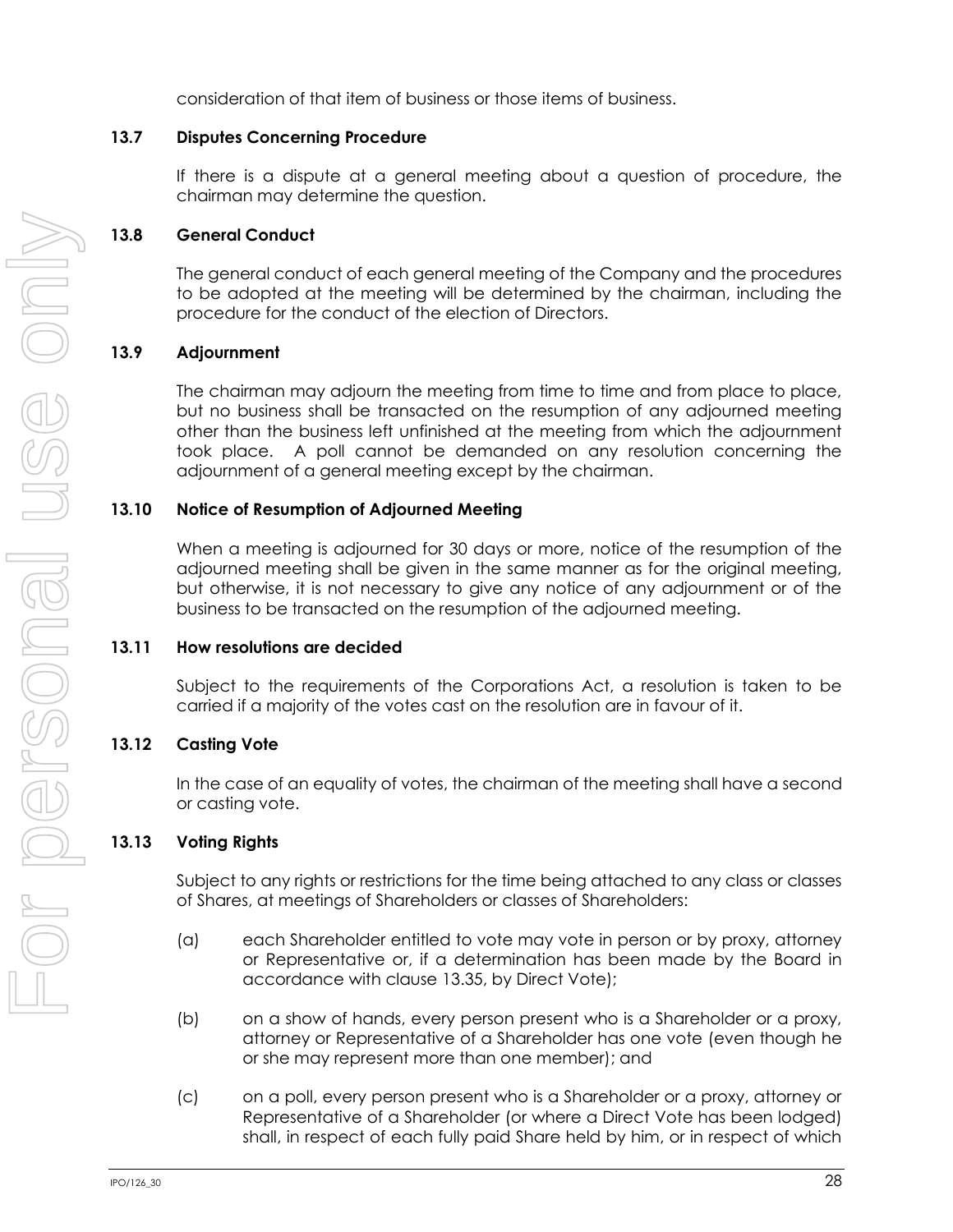he is appointed a proxy, attorney or Representative, have one vote for the Share, but in respect of partly paid Shares, shall have such number of votes being equivalent to the proportion which the amount paid (not credited) is of the total amounts paid and payable in respect of those Shares (excluding amounts credited).

#### **13.14 Voting - Show of Hands**

At any general meeting a resolution put to the vote of the meeting shall be decided on a show of hands unless a poll is demanded in accordance with clause [13.16.](#page-35-0)

# **13.15 Results of Voting**

Unless a poll is so demanded, a declaration by the chairman that a resolution has on a show of hands been carried or carried unanimously or by a particular majority, or lost, and an entry to that effect in the book containing the minutes of the proceedings of general meetings of the Company, is conclusive evidence of the fact without proof of the number or proportion of the votes recorded in favour of or against the resolution.

# <span id="page-35-0"></span>**13.16 Poll**

A poll may be demanded before or immediately upon the declaration of the result of the show of hands by:

- (a) the chairman of the general meeting;
- (b) at least 5 Shareholders present in person or by proxy, attorney or Representative having the right to vote on the resolution; or
- (c) any one or more Shareholders holding not less than 5% of the total voting rights of all Shareholders having the right to vote on the resolution.

The Chairman must demand a poll if, having regard to the number of votes cast by proxy and Direct Vote, the outcome of the poll will or may be different from the outcome of a show of hands.

#### **13.17 Manner of Taking Poll**

If a poll is duly demanded, it shall be taken in such manner and either at once or after an interval or adjournment or otherwise as the chairman directs, and the result of the poll shall be the resolution of the meeting at which the poll was demanded. A poll demanded on the election of a chairman or on a question of adjournment shall be taken forthwith.

#### **13.18 Meeting May Continue**

A demand for a poll shall not prevent the continuation of the meeting for the transaction of other business.

#### **13.19 Voting by Joint Holders**

In the case of joint holders of Shares, the vote of the senior who tenders a vote, whether in person or by proxy, attorney or Representative or by Direct Vote, shall be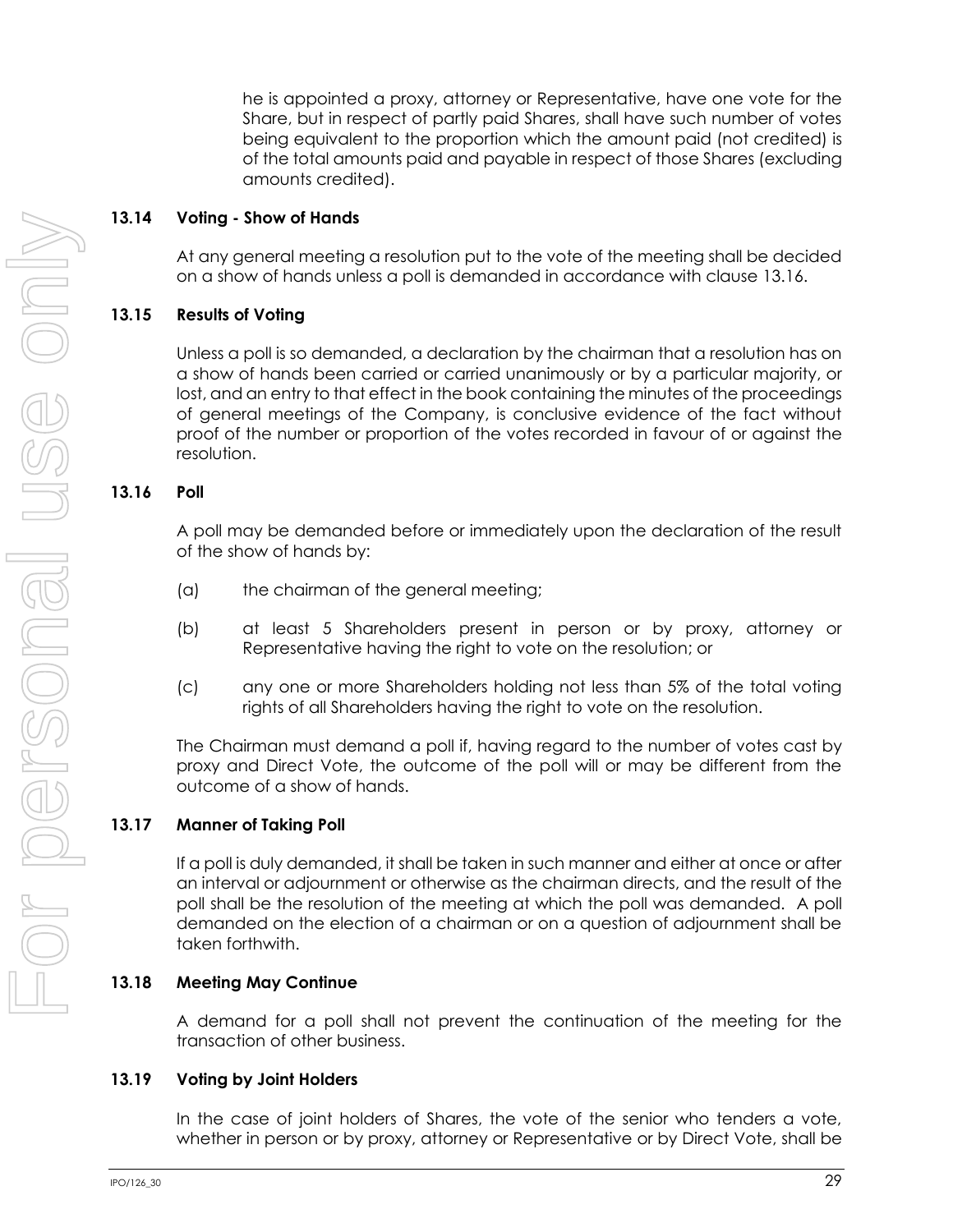accepted to the exclusion of the votes of the other joint holders and, for this purpose, seniority shall be determined by the order in which the names stand in the Register of Shareholders.

### **13.20 Shareholder under Disability**

If a Shareholder is of unsound mind or is a person whose person or estate is liable to be dealt with in any way under the law relating to mental health, his committee or trustee or any other person that properly has the management of his estate may exercise any rights of the Shareholder in relation to a general meeting as if the committee, trustee or other person were the Shareholder.

## **13.21 Payment of Calls**

A Shareholder is not entitled to any vote at a general meeting unless all calls presently payable by him in respect of Shares have been paid. Nothing in this clause prevents such a Shareholder from voting at a general meeting in relation to any other Shares held by that Shareholder provided all calls and other sums payable by him have been paid on those other Shares.

## **13.22 Objection to Voting**

An objection may be raised to the qualification of a voter only at the meeting or adjourned meeting at which the vote objected to is given or tendered. This objection shall be referred to the chairman of the meeting, whose decision shall be final. A vote not disallowed pursuant to such an objection is valid for all purposes.

### <span id="page-36-0"></span>**13.23 Restrictions on voting**

A Shareholder is not entitled to vote on a resolution at a general meeting if they are prevented from doing so by the Corporations Act, the Listing Rules or this Constitution. The Company must disregard any vote (including a Direct Vote) purported to be cast on a resolution by a member or a Representative, proxy or attorney in breach of this clause [13.23.](#page-36-0)

### <span id="page-36-1"></span>**13.24 Proxies**

A Shareholder who is entitled to attend and cast a vote at a general meeting may appoint a person as the Shareholder's proxy to attend and vote for the Shareholder at the general meeting. The appointment may specify the proportion or number of votes that the proxy may exercise. Each Shareholder may appoint a proxy. A Shareholder who is entitled to cast 2 or more votes at the meeting may appoint 2 proxies. If the Shareholder appoints 2 proxies and the appointment does not specify the proportion of votes that the proxy may exercise, each proxy may exercise half the votes. Any fraction of votes resulting from the application of this claus[e 13.23](#page-36-0) shall be disregarded. An instrument appointing a proxy:

- (a) shall be in writing under the hand of the appointor or of his attorney, or, if the appointor is a corporation, executed in accordance with the Corporations Act;
- (b) may specify the manner in which the proxy is to vote in respect of a particular resolution and, where an instrument of proxy so provides, the proxy is not entitled to vote on the resolution except as specified in the instrument;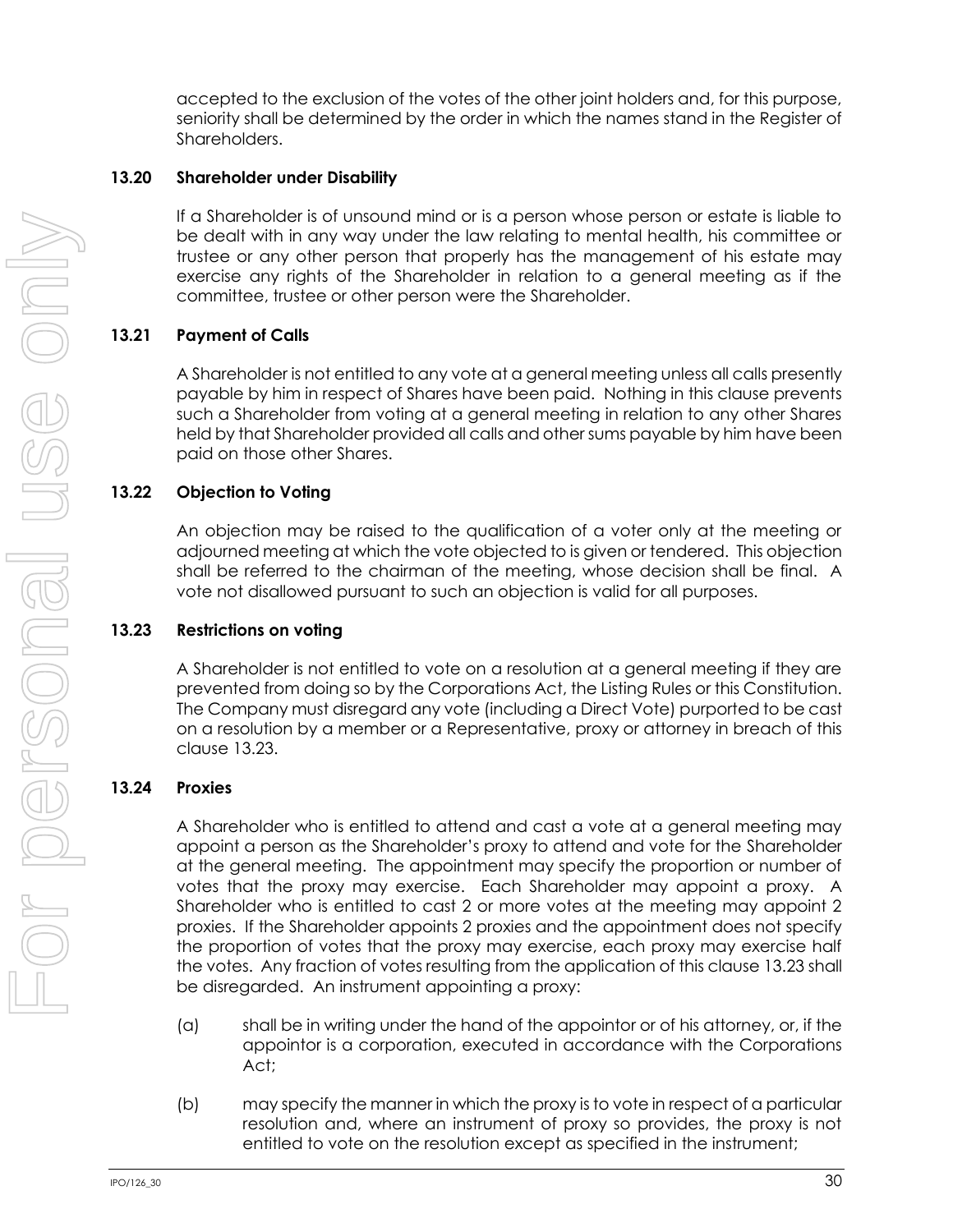- (c) shall be deemed to confer authority to demand or join in demanding a poll;
- (d) shall be in such form as the Directors determine and which complies with Division 6 of Part 2G.2 of the Corporations Act;
- <span id="page-37-0"></span>(e) shall not be valid unless the original instrument and the power of attorney or other authority (if any) under which the instrument is signed, or a copy or facsimile which appears on its face to be an authentic copy of that proxy, power or authority, is or are deposited or sent by facsimile or electronic transmission to the Registered Office, or at such other place (being the place or being in the reasonable proximity of the place at which the meeting is to be held) as is specified for that purpose in the notice convening the meeting (with any Duty paid where necessary), by the time (being not less than 48 hours) prior to the commencement of the meeting (or the resumption of the meeting if the meeting is adjourned and notice is given in accordance with clause [13.10\)](#page-34-0) as shall be specified in the notice convening the meeting (or the notice under clause [13.10,](#page-34-0) as the case may be); and
- (f) shall comply with the Listing Rules.

## **13.25 Electronic Appointment of Proxy**

For the purposes of clause [13.24,](#page-36-1) a proxy appointment received at an electronic address will be taken to be signed by the appointor if:

- (a) a personal identification code allocated by the Company to the appointor has been input into the appointment;
- (b) the appointment has been verified in another manner approved by the Directors; or
- (c) is otherwise authenticated in accordance with the Corporations Act.

## **13.26 Name of proxy**

A proxy form issued by the Company must allow for the insertion of the name of the person to be primarily appointed as proxy and may provide that, in circumstances and on conditions specified in the form that are not inconsistent with this Constitution, the chairman of the relevant meeting (or another person specified in the form) is appointed as proxy.

## **13.27 Incomplete proxy appointment**

Where an instrument appointing a proxy has been received by the Company within the period specified in clause [13.24\(e\)](#page-37-0) and the Company considers that the instrument has not been duly executed or authenticated or is otherwise incomplete (other than by reason only that the name or office of the proxy has not been completed), the board, in its discretion, may:

(a) return the instrument appointing the proxy to the appointing Shareholder; and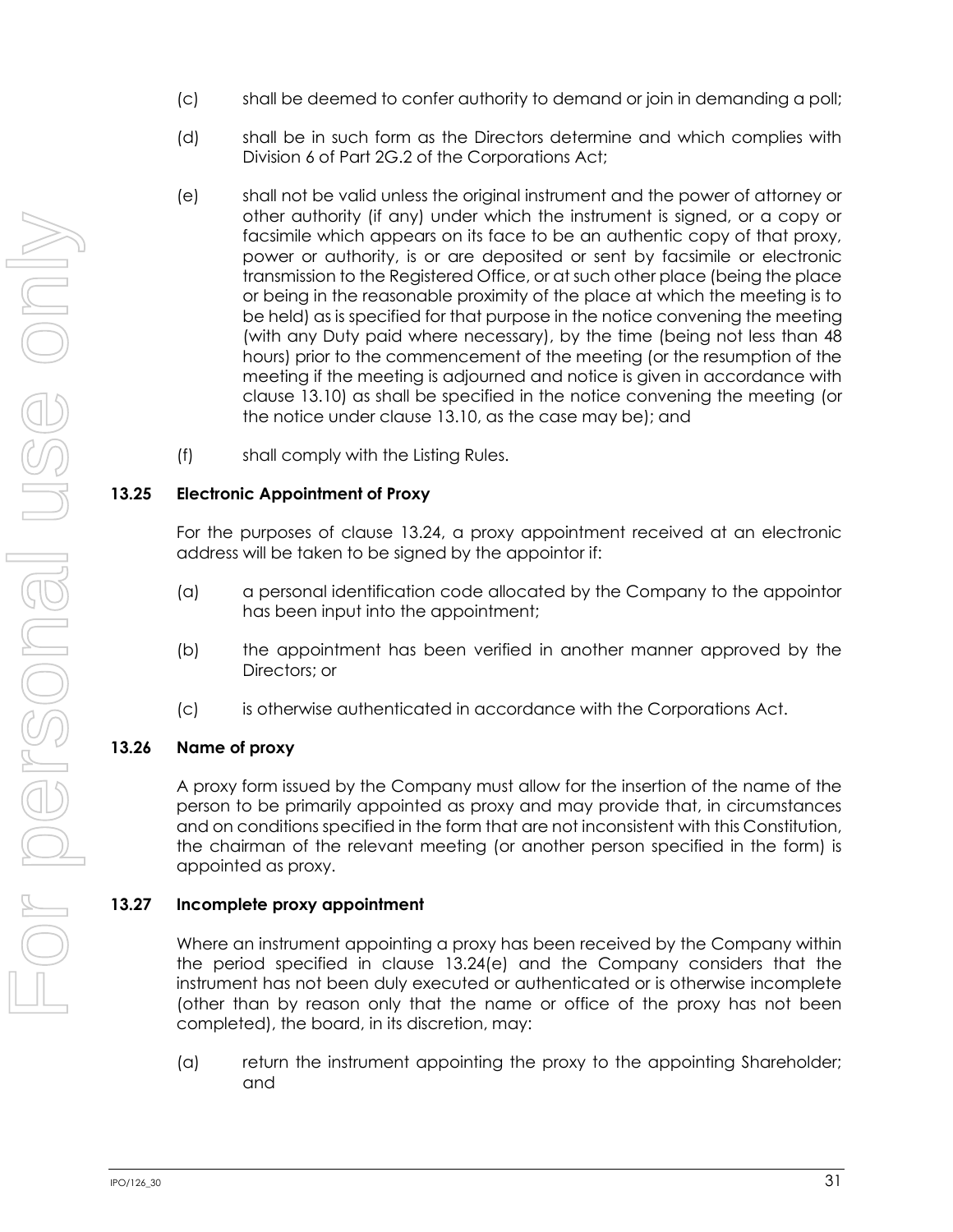(b) request that the appointing Shareholder take such steps to complete, sign, execute or authenticate the proxy instrument within the time period notified to the appointing Shareholder.

### **13.28 No right to speak or vote if appointing Shareholder present**

The appointment of a proxy is not revoked by the appointing Shareholder attending and taking part in the meeting, unless the appointing Shareholder actually votes at the meeting on the resolution for which the proxy is proposed to be used, in which case the proxy's appointment is deemed to be revoked with respect to voting on that resolution.

## **13.29 Rights where 2 proxies or attorneys are appointed**

Where a Shareholder appoints 2 proxies or attorneys to vote at the same general meeting:

- (a) on a show of hands, if more than one proxy or attorney attends, neither may vote; and
- (b) on a poll, each proxy or attorney may only exercise votes in respect of those shares or voting rights the proxy or attorney represents.

## **13.30 More than 2 proxies or attorneys appointed**

If the Company receives notice of the appointment of a proxy or attorney in accordance with this Constitution that results in more than 2 proxies or attorneys being entitled to act at a general meeting then in determining which proxies or attorneys may act at that meeting:

- <span id="page-38-0"></span>(a) a proxy or attorney appointed for that particular meeting may act ahead of any proxy or attorney whose appointment is a standing appointment; and
- (b) subject to clause [13.30\(a\)](#page-38-0) the proxies or attorneys whose appointments are received by the Company most recently in time may act.

## **13.31 Proxy Votes**

A vote given in accordance with the terms of an instrument of proxy or attorney is valid notwithstanding the previous death or unsoundness of mind of the principal, the revocation of the instrument (or the authority under which the instrument was executed) or the transfer of the Share in respect of which the instrument or power is given, if no intimation in writing of the death, unsoundness of mind, revocation or transfer has been received by the Company at the Registered Office before the commencement of the meeting or adjourned meeting at which the instrument is used or the power is exercised.

## <span id="page-38-1"></span>**13.32 Representatives of Corporate Shareholders**

A body corporate (the **appointor**) that is a Shareholder may authorise, in accordance with section 250D of the Corporations Act, by resolution of its Directors or other governing body, such person or persons as it may determine to act as its Representative at any general meeting of the Company or of any class of Shareholders. A person so authorised shall be entitled to exercise all the rights and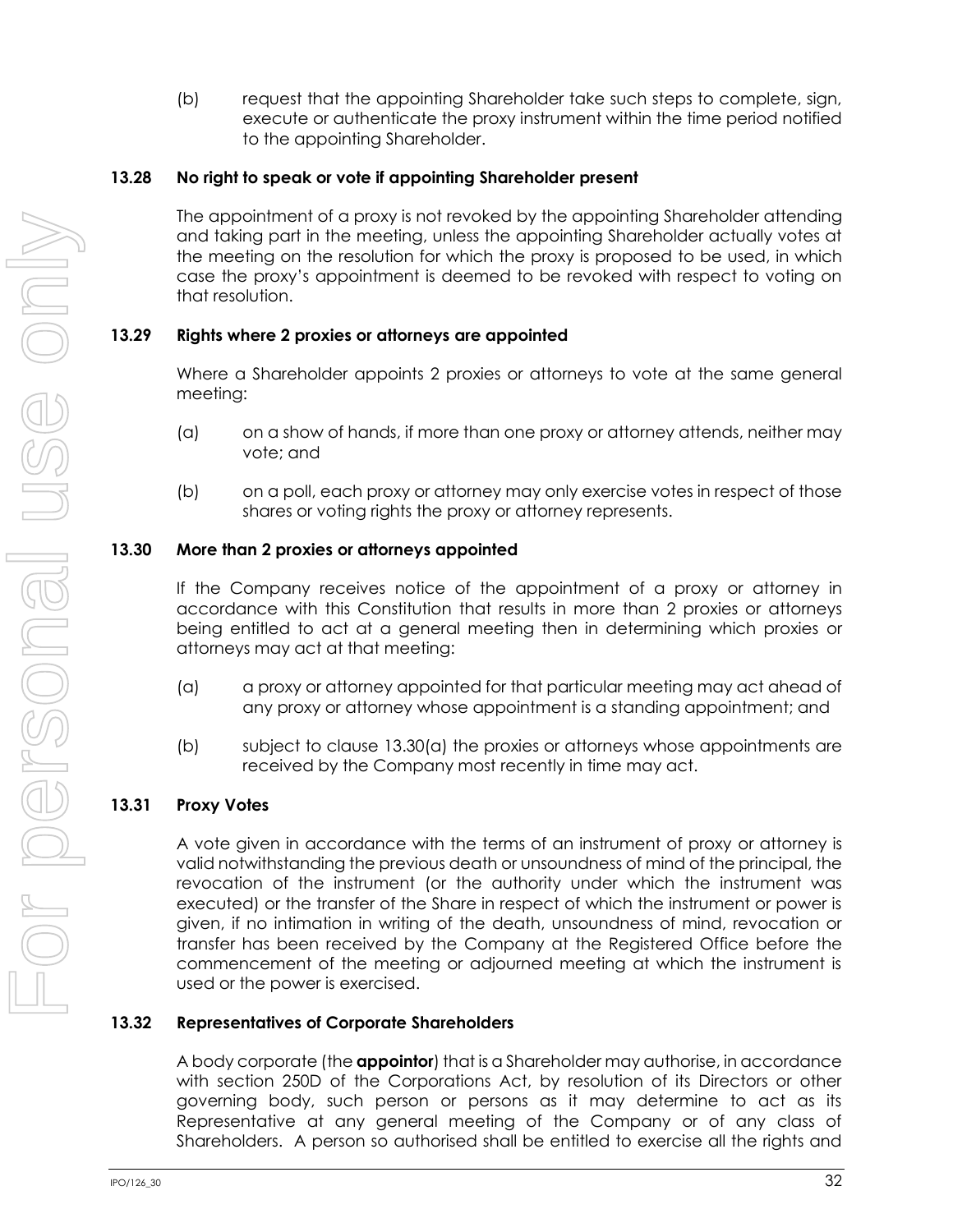privileges of the appointor as a Shareholder. When a Representative is present at a general meeting of the Company, the appointor shall be deemed to be personally present at the meeting unless the Representative is otherwise entitled to be present at the meeting. The original form of appointment of a Representative, a certified copy of the appointment, or a certificate of the body corporate evidencing the appointment of a Representative is evidence of a Representative having been appointed.

### <span id="page-39-1"></span>**13.33 More than one Representative present**

If more than one Representative appointed by a Shareholder (and in respect of whose appointment the Company has not received notice of revocation) is present at a general meeting then:

- <span id="page-39-0"></span>(a) a Representative appointed for that particular meeting may act to the exclusion of a Representative whose appointment is a standing appointment; and
- (b) subject to clause [13.33\(a\),](#page-39-0) the Representative appointed most recently in time may act to the exclusion of a Representative appointed earlier.

### <span id="page-39-2"></span>**13.34 Rights of Representatives, proxies and attorneys**

Subject to clauses [13.23](#page-36-0) to [13.33,](#page-39-1) unless the terms of appointment of a Representative, proxy or attorney provide otherwise, the Representative, proxy or attorney:

- (a) has the same rights to speak, demand a poll, join in the demanding of a poll or act generally at the meeting as the appointing Shareholder would have if the Shareholder had been present but may not cast a vote by Direct Vote;
- (b) is taken to have authority to vote on any amendment moved to the proposed resolutions, any motion that the proposed resolutions not be put or any similar motion and any procedural resolution, including any resolution for the election of a chairman or the adjournment of a general meeting; and
- (c) may attend and vote at any postponed or adjourned meeting unless the appointing Shareholder gives the Company notice in writing to the contrary not less than 48 hours before the time to which the holding of the meeting has been postponed or adjourned.

This clause [13.34](#page-39-2) applies even if the terms of appointment of a Representative, proxy or attorney refers to specific resolutions or to a specific meeting to be held at a specific time.

### <span id="page-39-3"></span>**13.35 Board may determine Direct Voting to apply**

(a) The Board may determine that Shareholders may cast votes to which they are entitled on any or all of the resolutions (including any special resolution) proposed to be considered at, and specified in the notice convening, a meeting of Shareholders, by Direct vote.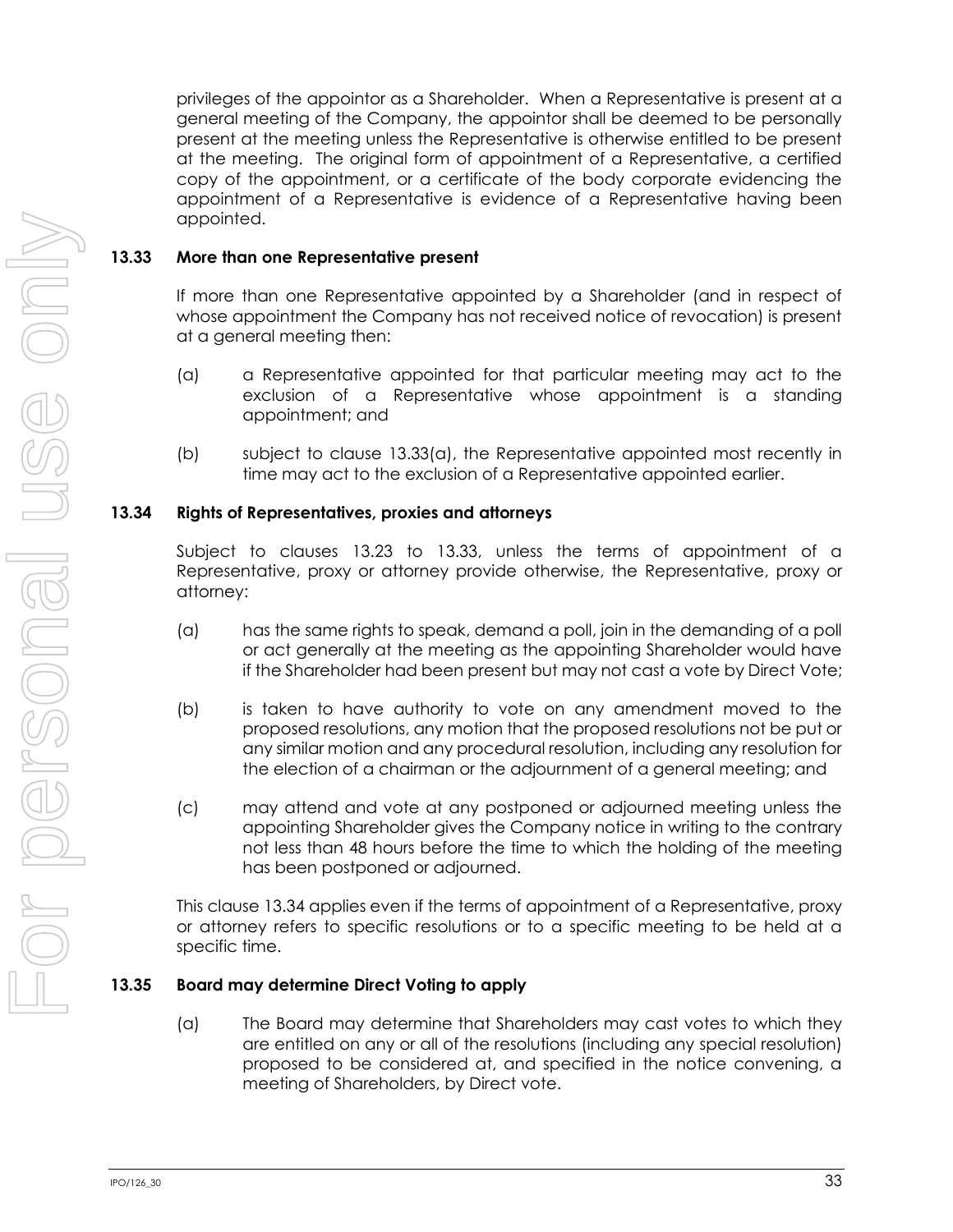- (b) If the Board determines that votes may be cast by Direct Vote, the Board may make such regulations as it considers appropriate for the casting of Direct Votes, including regulations for:
	- (i) the form, method and manner of voting by Direct Vote; and
	- (ii) the time by which the votes of Shareholders to be cast by Direct Vote must be received by the Company in order to be effective.
- (c) If the Board determines to allow voting by Direct Vote on a resolution at a meeting, the notice of meeting must inform shareholders of their right to vote by direct vote in respect of that resolution.

### **13.36 Direct Voting instrument – form, signature and deposit**

- (a) If sent by post or fax, a Direct Vote must be signed by the Shareholder or properly authorised attorney or, if the Shareholder is a company, either under seal or by a duly authorised officer, attorney or representative.
- (b) If sent by electronic transmission, a Direct Vote is taken to have been signed if it has been signed or authorised by the Shareholder in the manner approved by the Board or specified in the notice of meeting.
- (c) At least 48 hours before the time for holding the relevant meeting, an adjourned meeting or a poll at which a person proposes to vote, the Company must receive at its registered office or such other place as specified for that purpose in the notice of meeting, or be transmitted to a facsimile number or electronic address specified for that purpose in the notice of meeting:
	- (i) the Direct Vote; and
	- (ii) if relevant, any authority or power under which the Direct Vote was signed or a certified copy of that power or authority if not already lodged with the Company.
- (d) A notice of intention of voting is valid if it contains the following information:
	- (i) the Shareholder's name and address and any applicable identifying notations such as the holder identification number or similar approved by the Board or specified in the notice of meeting; and
	- (ii) the Shareholder's voting intention on any or all of the resolutions to be put before the meeting.

### **13.37 Voting Forms**

(a) If a single voting form contains instructions for both a Direct Vote and appointment of a proxy, the Shareholder will be understood not to have appointed a proxy by exercising their right to Direct Vote pursuant to that voting form. The authority of any proxy will be revoked and only the Direct Votes will be counted.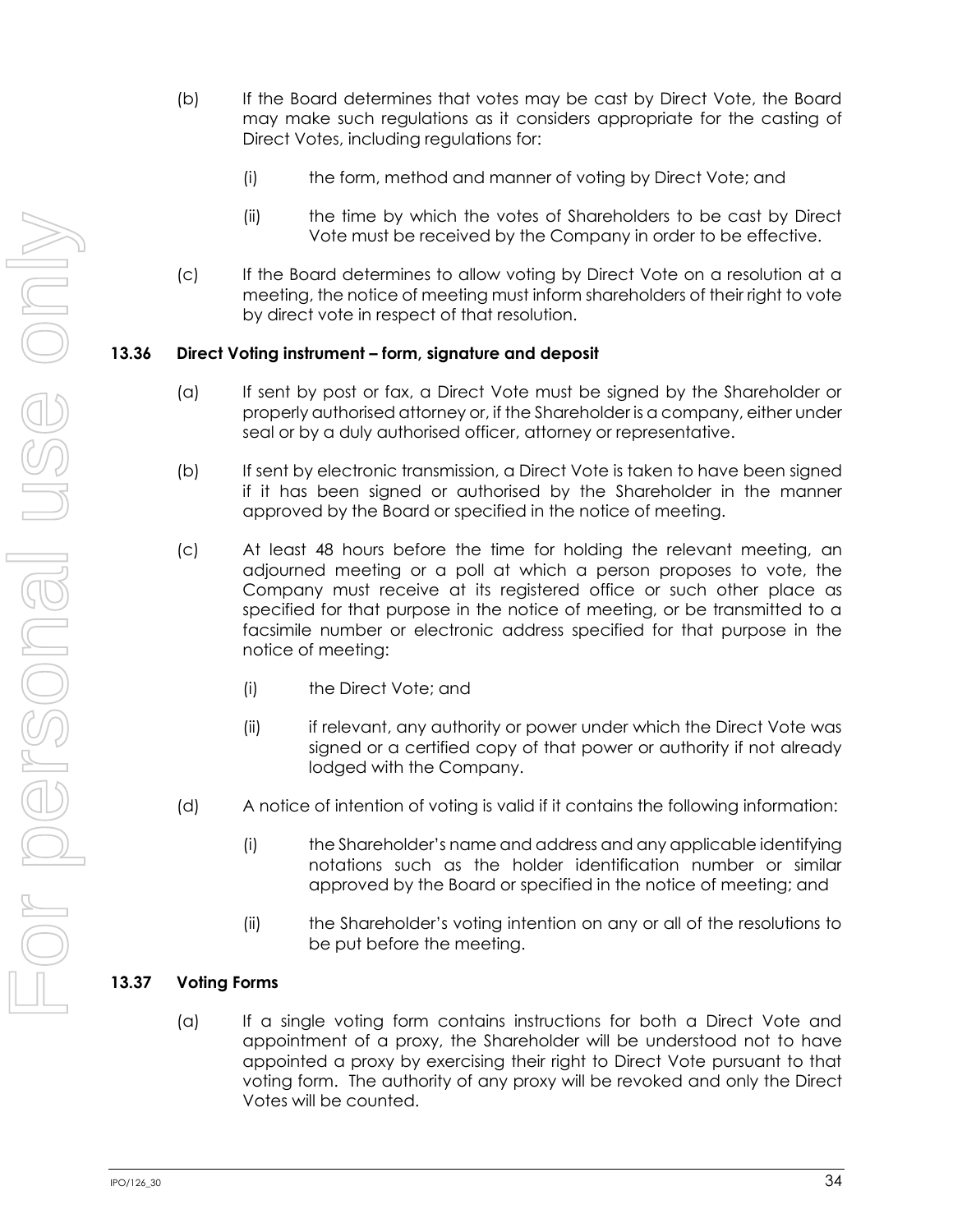- (b) If a single voting form is received and neither the direct voting box nor the appointment of proxy box is selected, the Shareholder will be taken to have appointed the person named in the form as proxy and if no person is named, the chair of the meeting as proxy.
- (c) The Shareholder may include in their voting form the number of shares to be voted on any resolution by inserting the percentage or number of shares. Otherwise the instructions apply to all Shares held by the Shareholder.
- (d) If more than one joint holder votes on a resolution, only the vote of the joint holder whose name appears first in the register of members is counted.

## **13.38 Direct Votes count on a poll**

- (a) Direct Votes are not counted if a resolution is decided on a show of hands.
- (b) Subject to clauses [13.39](#page-41-0) and [13.40,](#page-42-0) if a poll is held on a resolution a vote cast by Direct Vote by a Shareholder entitled to vote on the resolution is taken to have been cast on the poll as if the Shareholder had cast the vote in the poll at the meeting.
- (c) Direct Votes abstained will not be counted in computing the required majority on a poll.
- (d) If the Direct Votes lodged (together with the proxies received) could result in a different outcome from a vote on a show of hands, the Chair of the meeting should call for a poll.
- (e) A Direct Vote received by the Company on a resolution which is amended is taken to be a Direct Vote on that resolution as amended, unless the Chair of the meeting determines that this is not appropriate.
- (f) Receipt of a Direct Vote from a Shareholder has the effect of revoking (or, in the case of a standing appointment, suspending) the appointment of a proxy, attorney or representative made by the shareholder under an instrument received by the Company before the Direct Vote was received.

### <span id="page-41-0"></span>**13.39 Withdrawal of a Direct Vote**

A Direct Vote:

- (a) may be withdrawn by the Shareholder by notice in writing received by the Company before the commencement of the meeting (or in the case of an adjournment, the resumption of the meeting;
- (b) is automatically withdrawn if:
	- (i) the Shareholder attends the meeting in person and registers to vote at the meeting (including in the case of a body corporate, by representative);
	- (ii) the Company receives from the Shareholder a further Direct Vote or Direct Votes (in which case the most recent Direct Vote is, subject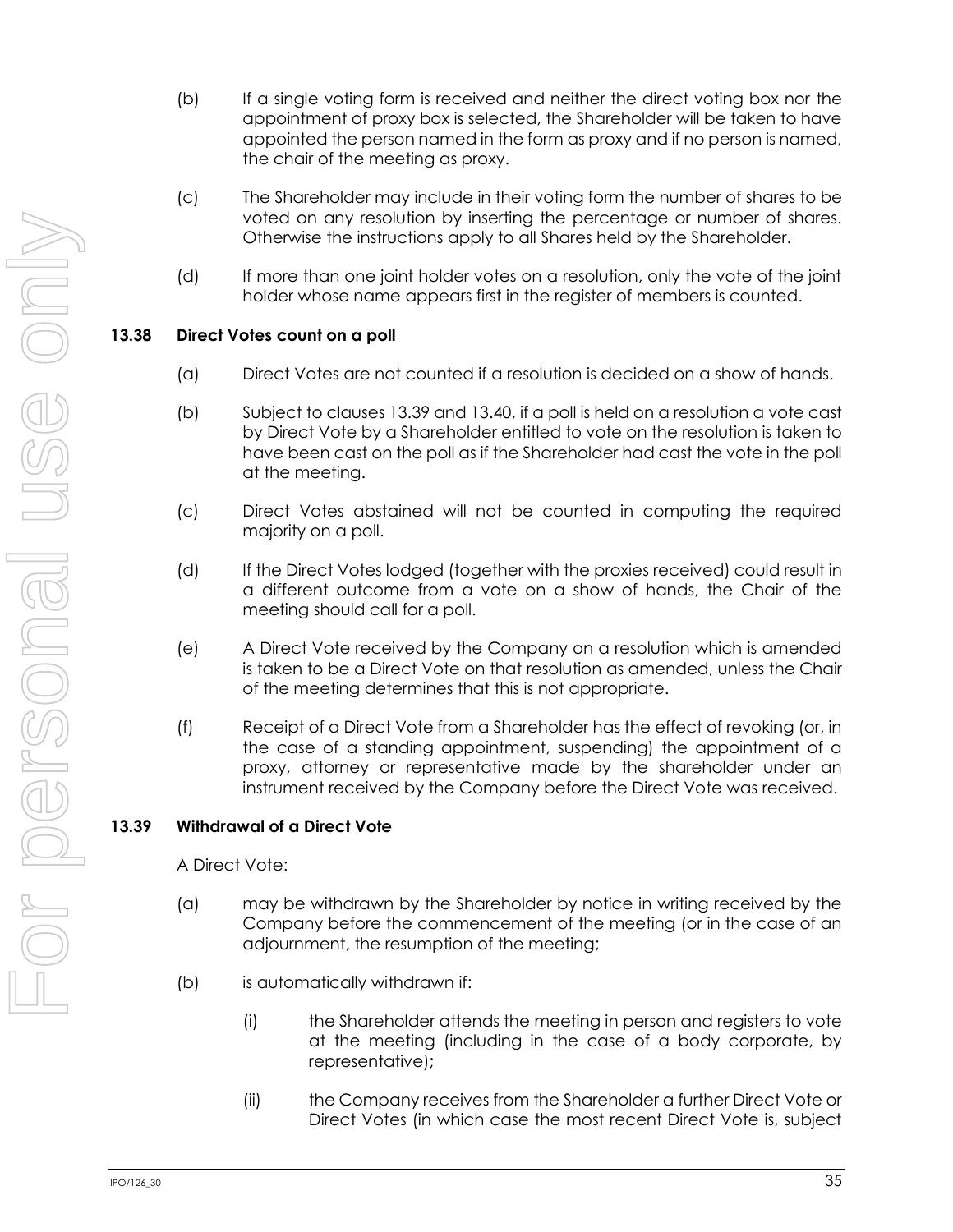to the rules in clause [13.35](#page-39-3) t[o 13.40,](#page-42-0) counted in lieu of the prior Direct Vote;

(iii) the Company receives, after the Direct Vote, an instrument under which a representative, proxy or attorney is appointed to act for the Shareholder at the meeting in accordance with clause [13.24](#page-36-1) and [13.32.](#page-38-1)

A Direct Vote withdrawn under this clause [13.39](#page-41-0) is not counted.

## <span id="page-42-0"></span>**13.40 Validity of Direct Vote**

- (a) A Direct Vote received by the Company is valid even if, before the meeting, the Shareholder:
	- (i) dies or becomes mentally incapacitated;
	- (ii) becomes bankrupt or an insolvent under administration or is wound up;
	- (iii) transfers the Shares in respect of which the Direct vote was given;
	- (iv) where the Direct Vote is given on behalf of the Shareholder by an attorney, revokes the appointment of the attorney or the authority under which the appointment was made by a third party,

unless the Company has received written notice of the matter before the commencement or resumption of the meeting.

(b) A decision by the Chair of the meeting as to whether a Direct Vote is valid is conclusive.

### **14. THE DIRECTORS**

### <span id="page-42-1"></span>**14.1 Number of Directors**

The Company shall at all times have at least 3 Directors. The number of Directors shall not exceed 9. Subject to the Corporations Act, the Company may, by ordinary resolution, increase or reduce the number of Directors and may also determine in what rotation the increased or reduced number is to go out of office. Subject to any resolution of the Company determining the maximum and minimum numbers of Directors, the Directors may from time to time determine the respective number of Executive and Non Executive Directors.

## <span id="page-42-2"></span>**14.2 Rotation of Directors**

Subject to clause [18.4,](#page-52-0) at the Company's annual general meeting in every year, onethird of the Directors for the time being, or, if their number is not a multiple of 3, then the number nearest one-third (rounded upwards in case of doubt), shall retire from office, provided always that no Director except a Managing Director shall hold office for a period in excess of 3 years, or until the third annual general meeting following his or her appointment, whichever is the longer, without submitting himself for reelection. The Directors to retire at an annual general meeting are those who have been longest in office since their last election, but, as between persons who became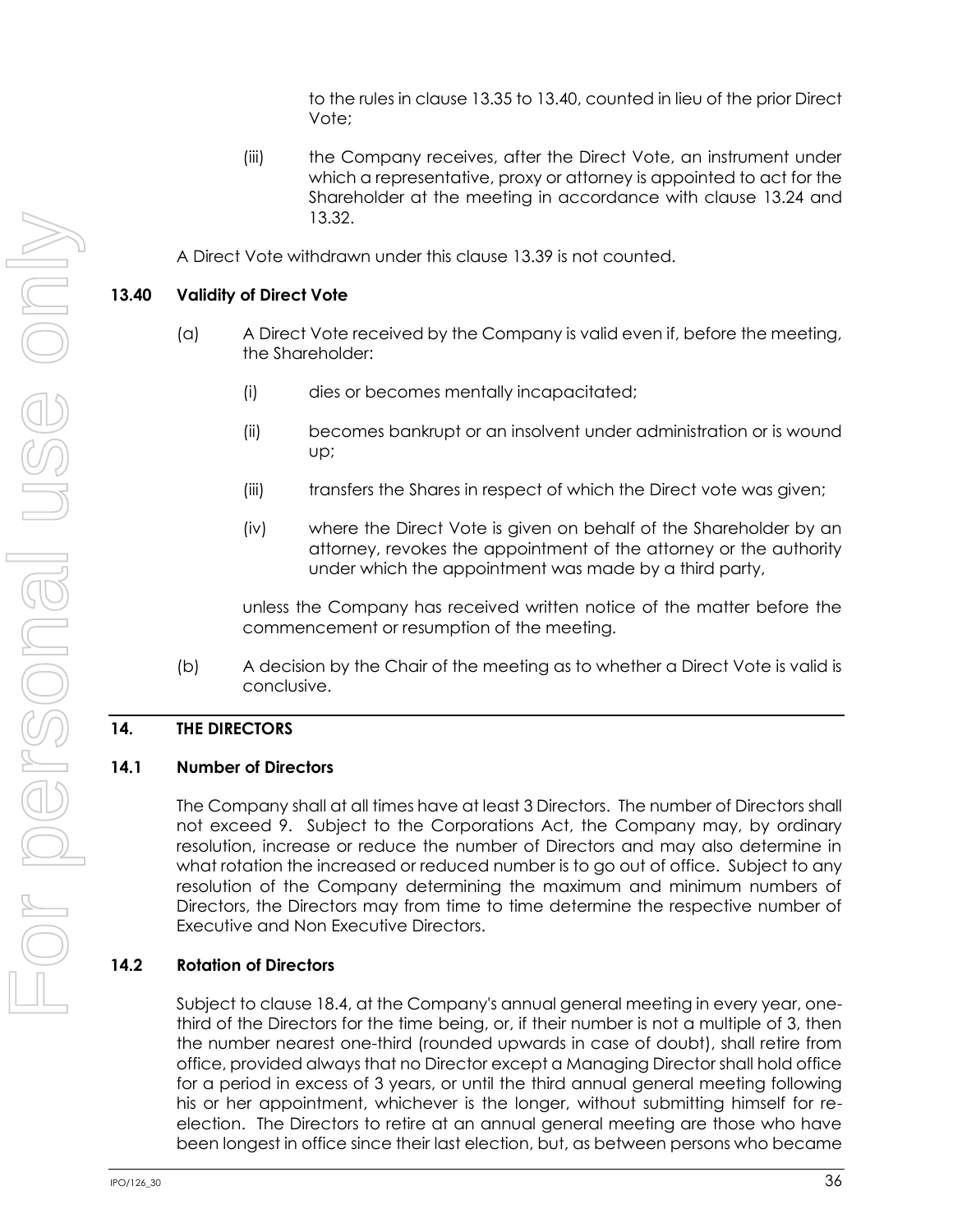Directors on the same day, those to retire shall (unless they otherwise agree among themselves) be determined by drawing lots. A retiring Director is eligible for reelection. An election of Directors shall take place each year.

In determining the number of Directors to retire, no account is to be taken of:

- (a) a Director who only holds office until the next annual general meeting pursuant to claus[e 14.4;](#page-43-0) and/ or
- (b) a Managing Director,

each of whom are exempt from retirement by rotation. However, if more than one Managing Director has been appointed by the Directors, only one of them (nominated by the Directors) is entitled to be excluded from any determination of the number of Directors to retire and/or retirement by rotation.

## **14.3 Election of Directors**

Subject to the provisions of this Constitution, the Company may elect a person as a Director by resolution passed in general meeting. A Director elected at a general meeting is taken to have been elected with effect immediately after the end of that general meeting unless the resolution by which the Director was appointed or elected specifies a different time. No person other than a Director seeking re-election shall be eligible for election to the office of Director at any general meeting unless the person or some Shareholder intending to propose his or her nomination has, at least 30 Business Days before the meeting, left at the Registered Office a notice in writing duly signed by the nominee giving his or her consent to the nomination and signifying his or her candidature for the office or the intention of the Shareholder to propose the person. Notice of every candidature for election as a Director shall be given to each Shareholder with or as part of the notice of the meeting at which the election is to take place. The Company shall observe the requirements of the Corporations Act with respect to the election of Directors. If the number of nominations exceeds the vacancies available having regard to claus[e 14.1,](#page-42-1) the order in which the candidates shall be put up for election shall be determined by the drawing of lots supervised by the Directors and once sufficient candidates have been elected to fill up the vacancies available, the remaining candidates shall be deemed defeated without the need for votes to be taken on their election.

## <span id="page-43-0"></span>**14.4 Additional Directors**

The Directors may at any time appoint a person to be a Director, either to fill a casual vacancy or as an addition to the existing Directors, but so that the total number of Directors does not at any time exceed the maximum number specified by this Constitution. Any Director so appointed holds office only until the next following annual general meeting and is then eligible for re-election but shall not be taken into account in determining the Directors who are to retire by rotation (if any) at that meeting.

## <span id="page-43-1"></span>**14.5 Removal of Director**

The Company may by resolution remove any Director before the expiration of his period of office, and may by resolution appoint another person in his place. The person so appointed is subject to retirement at the same time as if he had become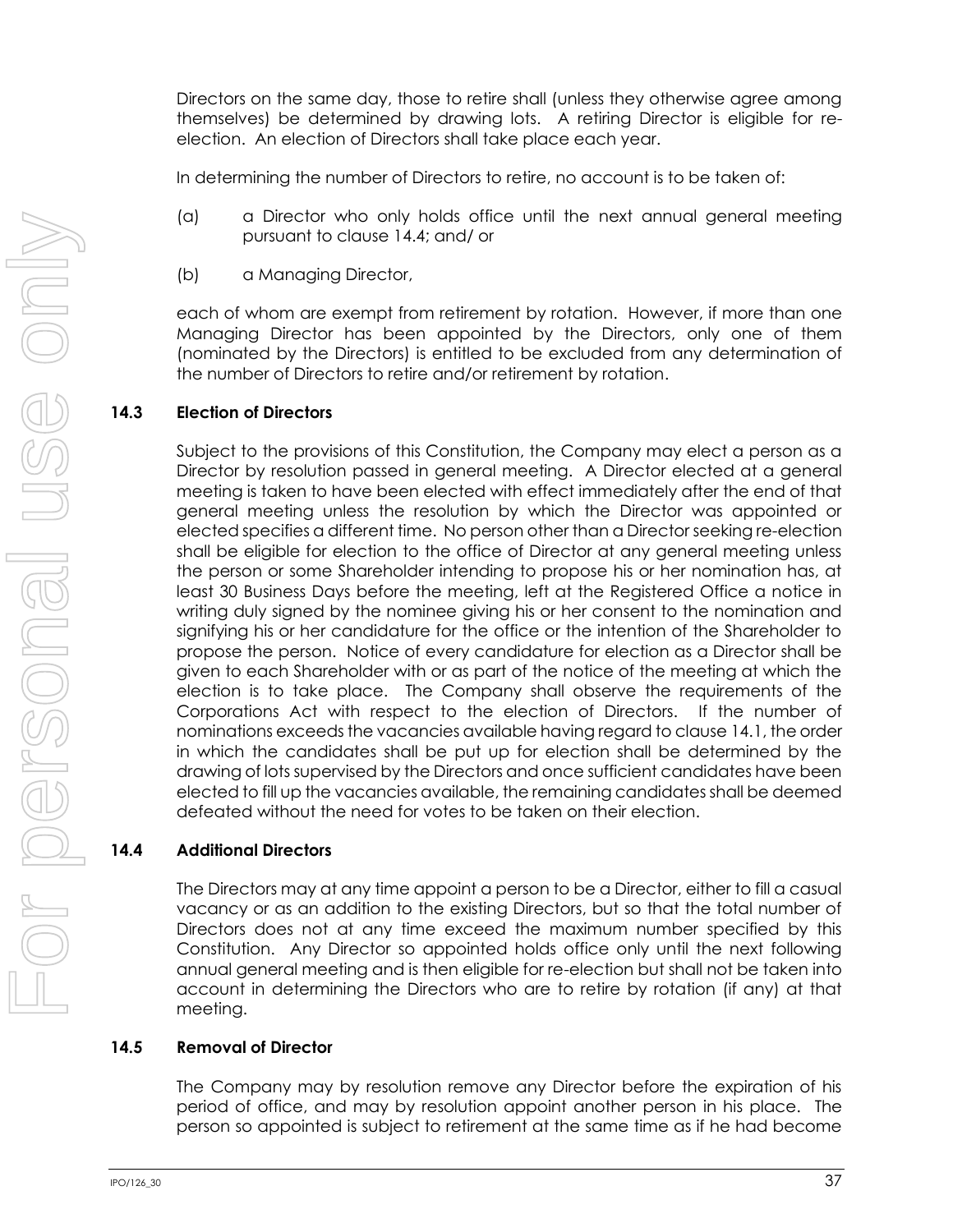a Director on the day on which the Director in whose place he is appointed was last elected a Director.

### **14.6 Vacation of Office**

The office of Director shall automatically become vacant if the Director:

- (a) ceases to be a Director by virtue of section 203D or any other provision of the Corporations Act;
- (b) becomes bankrupt or insolvent or makes any arrangement or composition with his creditors generally;
- (c) becomes prohibited from being a Director by reason of any order made under the Corporations Act;
- (d) becomes of unsound mind or a person whose person or estate is liable to be dealt with in any way under the law relating to mental health;
- (e) resigns his or her office by notice in writing to the Company;
- (f) is removed from office under clause [14.5;](#page-43-1) or
- (g) is absent for more than 6 months, without permission of the Directors, from meetings of the Directors held during that period.

## <span id="page-44-1"></span>**14.7 Remuneration**

The Directors shall be paid out of the funds of the Company, by way of remuneration for their services as Directors. Subject to claus[e 14.8](#page-44-0) below, the total aggregate fixed sum per annum to be paid to the Directors (excluding salaries of executive Directors) from time to time will not exceed the sum determined by the Shareholders in general meeting and the total aggregate fixed sum will be divided between the Directors as the Directors shall determine and, in default of agreement between them, then in equal shares. No non-executive Director shall be paid as part or whole of his remuneration a commission on or a percentage of profits or a commission or a percentage of operating revenue, and no executive Director shall be paid as whole or part of his remuneration a commission on or percentage of operating revenue. The remuneration of a Director shall be deemed to accrue from day to day. Remuneration under this clause [14.7](#page-44-1) may be provided in such manner that the Directors decide (including by way of contribution to a superannuation fund on behalf of the Director) and if any part of the fees of any Director is to be provided other than in cash the Directors may determine the manner in which the non-cash component of the fees is to be valued.

## <span id="page-44-0"></span>**14.8 Initial Fees to Directors**

The total aggregate fixed sum per annum to be paid to Directors (excluding salaries of executive Directors) in accordance with clause [14.7](#page-44-1) shall initially be no more than \$250,000 and may be varied by ordinary resolution of the Shareholders in general meeting.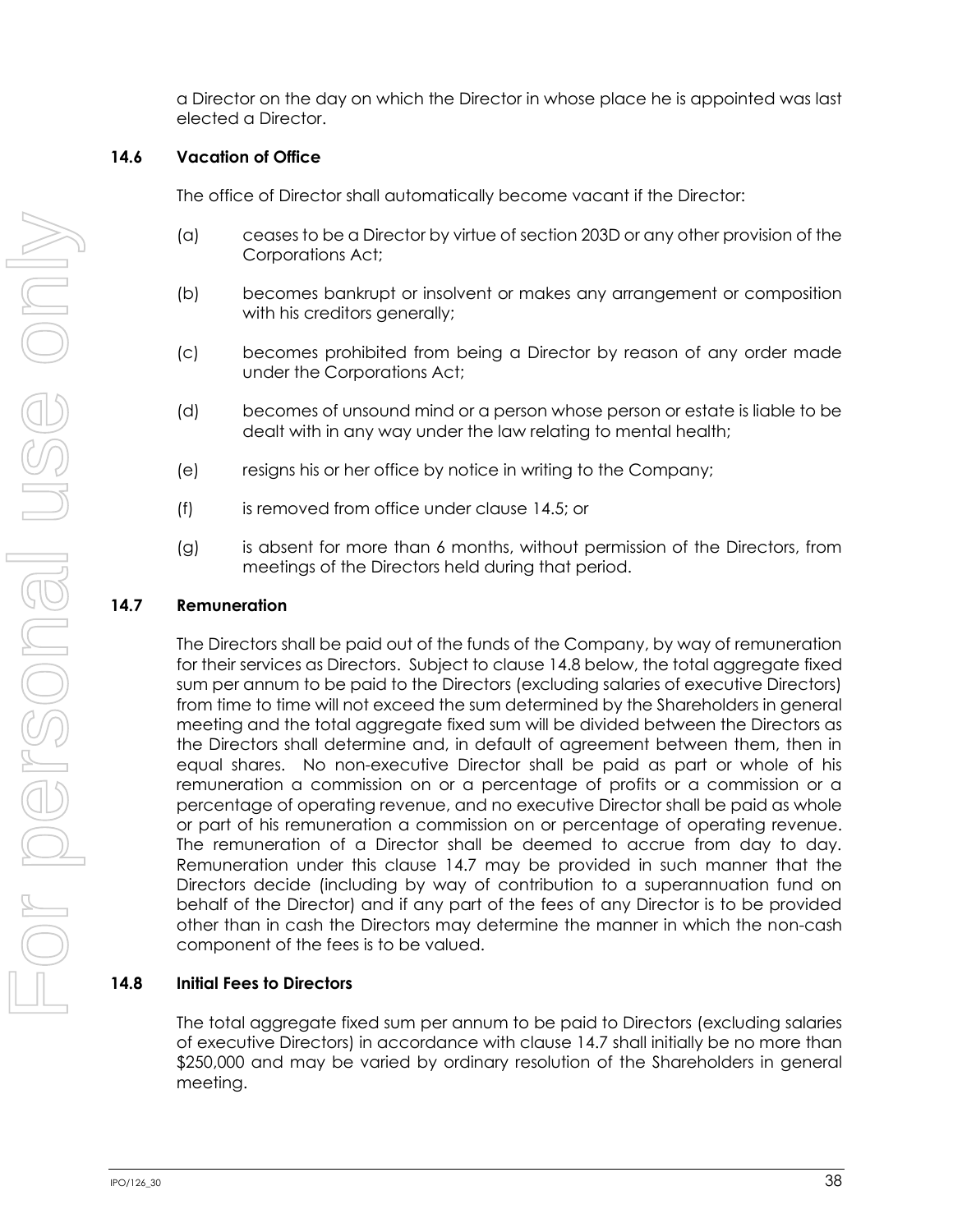### **14.9 Expenses**

The Directors shall be entitled to be paid reasonable travelling, accommodation and other expenses incurred by them respectively in or about the performance of their duties as Directors. If any of the Directors being willing are called upon to perform extra services or make any special exertions on behalf of the Company or its business, the Directors may remunerate this Director in accordance with such services or exertions, and this remuneration may be either in addition to or in substitution for his or her share in the remuneration provided for by clause [14.7.](#page-44-1)

### **14.10 No Share Qualification**

A Director is not required to hold any Shares.

#### **15. POWERS AND DUTIES OF DIRECTORS**

#### <span id="page-45-0"></span>**15.1 Management of the Company**

Subject to the Corporations Act and the Listing Rules and to any other provision of this Constitution, the business of the Company shall be managed by the Directors, who may pay all expenses incurred in promoting and forming the Company, and may exercise all such powers of the Company as are not, by the Corporations Act or the Listing Rules or by this Constitution, required to be exercised by the Company in general meeting.

### **15.2 Borrowings**

Without limiting the generality of clause [15.1,](#page-45-0) the Directors may at any time:

- (a) exercise all powers of the Company to borrow money, to charge any property or business of the Company or all or any of its uncalled capital and to issue debentures or give any other security for a debt, liability or obligation of the Company or of any other person;
- (b) sell or otherwise dispose of the whole or any part of the assets, undertakings and other properties of the Company or any that may be acquired on such terms and conditions as they may deem advisable, but:
	- (i) if the Company is listed on ASX, the Company shall comply with the Listing Rules which relate to the sale or disposal of a company's assets, undertakings or other properties; and
	- (ii) on the sale or disposition of the Company's main undertaking or on the liquidation of the Company, no commission or fee shall be paid to any Director or Directors or to any liquidator of the Company unless it shall have been ratified by the Company in general meeting, with prior notification of the amount of such proposed payments having been given to all Shareholders at least 7 days prior to the meeting at which any such payment is to be considered; and
- (c) take any action necessary or desirable to enable the Company to comply with the Listing Rules.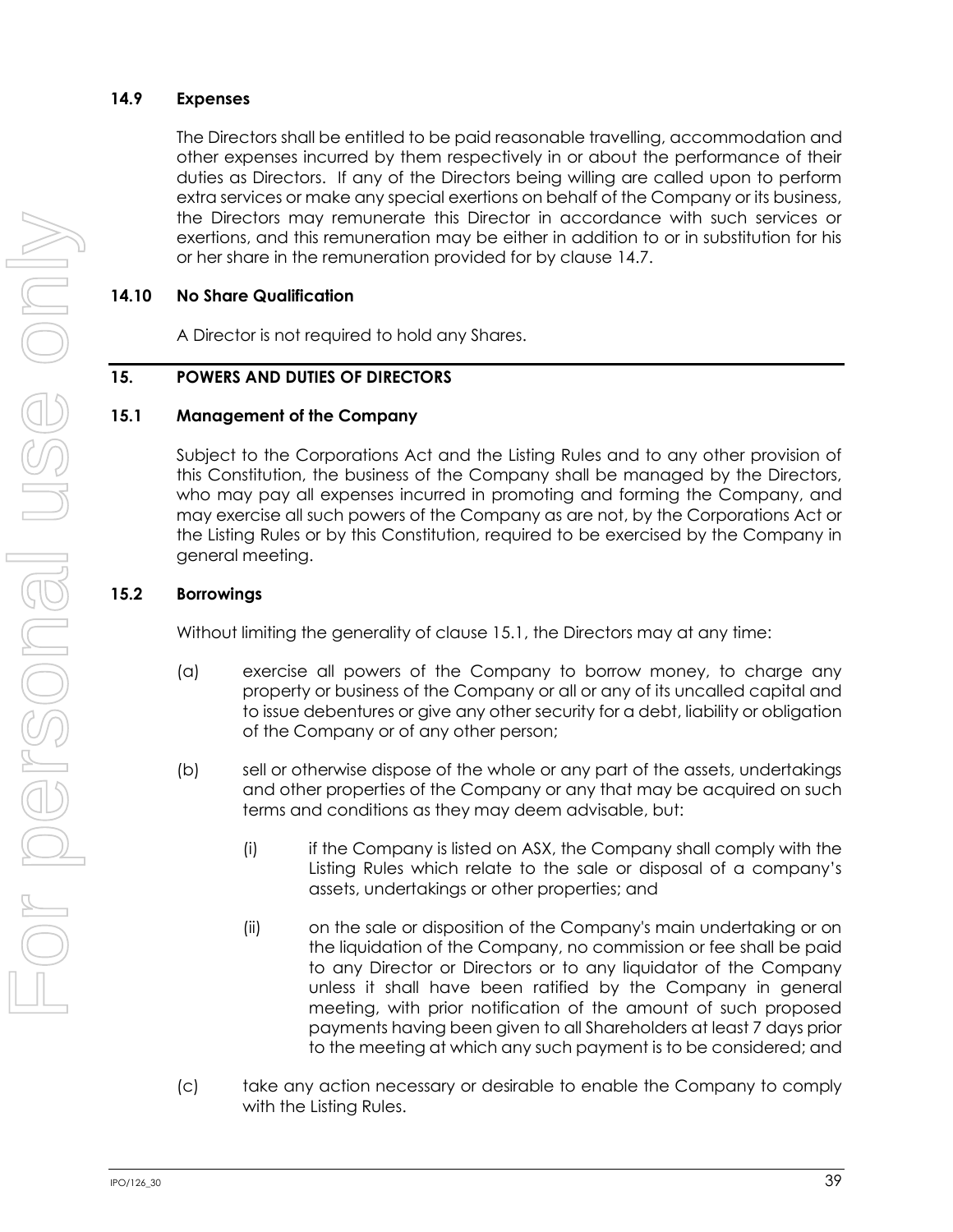### **15.3 Attorneys**

The Directors may, by power of attorney, appoint any person or persons to be the attorney or attorneys of the Company for the purposes, with the powers, authorities and discretions (being powers, authorities and discretions vested in or exercisable by the Directors), for the period and subject to the conditions as they think fit. This power of attorney may contain provisions for the protection and convenience of persons dealing with the attorney as the Directors may determine and may also authorise the attorney to delegate all or any of the powers, authorities and discretions vested in the person.

## **15.4 Cheques, etc.**

All cheques, promissory notes, bankers drafts, bills of exchange, electronic transfers and other negotiable instruments, and all receipts for money paid to the Company, shall be signed, drawn, accepted, endorsed or otherwise executed, as the case may be, by any two Directors or in any other manner as the Directors determine.

### **15.5 Retirement Benefits for Directors**

The Directors may at any time, subject to the Listing Rules, adopt any scheme or plan which they consider to be in the interests of the Company and which is designed to provide retiring or superannuation benefits for both present and future non-executive Directors, and they may from time to time vary this scheme or plan. Any scheme or plan may be effected by agreements entered into by the Company with individual Directors, or by the establishment of a separate trust or fund, or in any other manner the Directors consider proper. The Directors may attach any terms and conditions to any entitlement under any such scheme or plan that they think fit, including, without limitation, a minimum period of service by a Director before the accrual of any entitlement and the acceptance by the Directors of a prescribed retiring age. No scheme or plan shall operate to confer upon any Director or on any of the dependants of any Director any benefits exceeding those contemplated in section 200F of the Corporations Act or the Listing Rules, except with the approval of the Company in general meeting.

## **15.6 Securities to Directors or Shareholders**

If a Director acting solely in the capacity of Director of the Company shall become personally liable for the payment of any sum primarily due by the Company, the Directors may create any mortgage, charge or security over or affecting the whole or any part of the assets of the Company by way of indemnity to secure the persons or person so becoming liable from any loss in respect of such liability.

## <span id="page-46-0"></span>**16. PROCEEDINGS OF DIRECTORS**

### **16.1 Convening a Meeting**

A Director may at any time, and a Secretary shall, whenever requested to do so by one or more Directors, convene a meeting of the Directors, but not less than 24 hours' notice of every such meeting shall be given to each Director, and to each Alternate Director, either by personal telephone contact or in writing by the convenor of the meeting. The Directors may by unanimous resolution agree to shorter notice. An accidental omission to send a notice of a meeting of Directors to any Director or the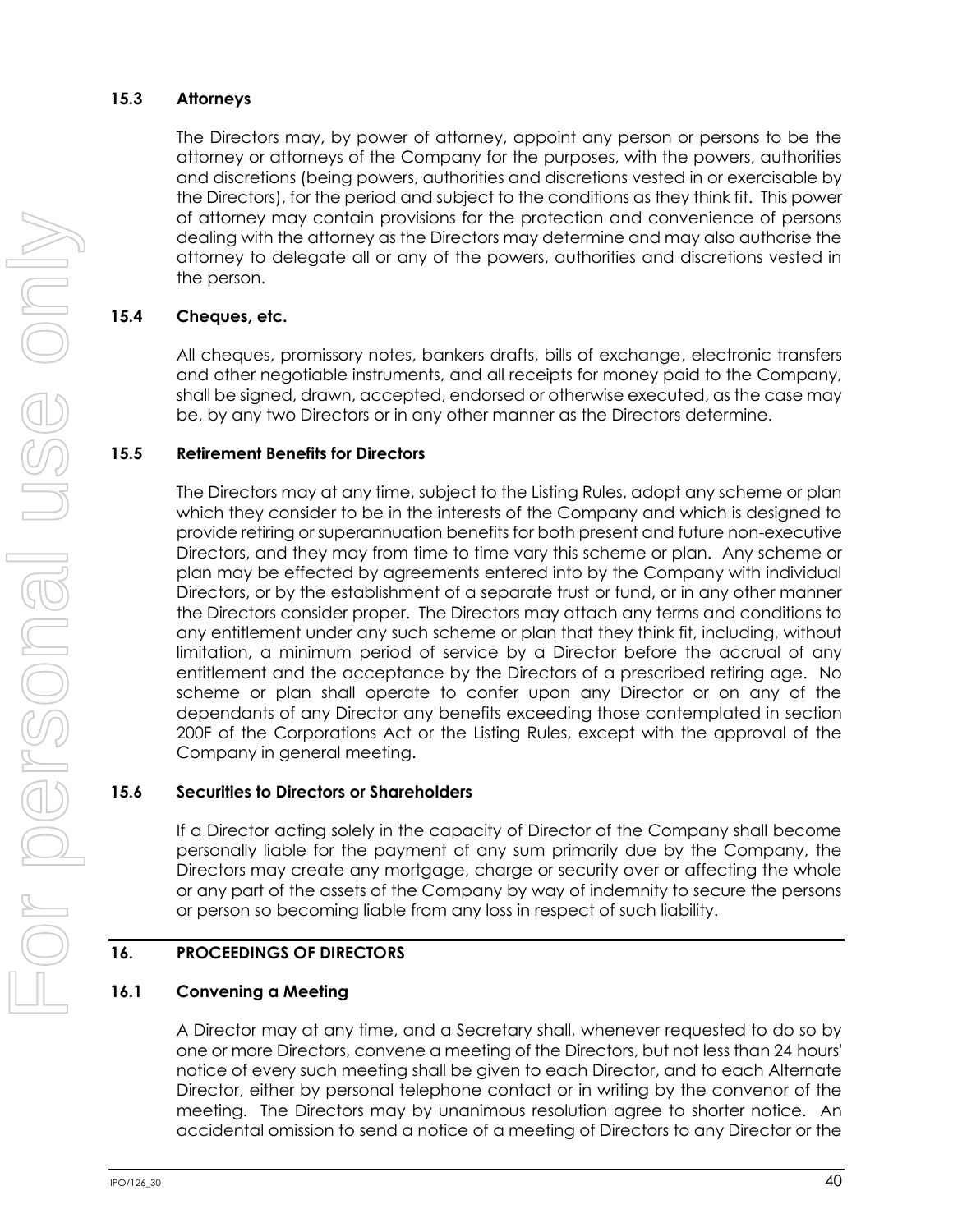non-receipt of such a notice by any Director does not invalidate the proceedings, or any resolution passed, at the meeting.

### **16.2 Procedure at Meetings**

The Directors may meet together for the despatch of business and adjourn and, subject to this clause [16,](#page-46-0) otherwise regulate the meetings as they think fit.

### **16.3 Quorum**

No business shall be transacted at any meeting of Directors unless a quorum is present, comprising two Directors present in person, or by instantaneous communication device, notwithstanding that less than two Directors may be permitted to vote on any particular resolution or resolutions at that meeting for any reason whatsoever. Where a quorum cannot be established for the consideration of a particular matter at a meeting of Directors, one or more of the Directors may call a general meeting of the Company to deal with the matter. In determining whether a quorum is present, each individual participating as a Director or as an Alternate Director for another Director is to be counted except that an individual participating in more than one capacity is to be counted only once.

### **16.4 Secretary May Attend and Be Heard**

The Secretary is entitled to attend any meeting of Directors and is entitled to be heard on any matter dealt with at any meeting of Directors.

### **16.5 Majority Decisions**

Questions arising at any meeting of Directors shall be decided by a majority of votes. A resolution passed by a majority of Directors shall for all purposes be deemed a determination of "the Directors". An Alternate Director has one vote for each Director for whom he or she is an alternate. If an Alternate Director is also a Director, he or she also has a vote as a Director.

### **16.6 Casting Votes**

In the case of an equality of votes, the chairman of the meeting shall have a second or casting vote, but the chairman shall have no casting vote where only 2 Directors are competent to vote on the question.

### **16.7 Alternate Directors**

A Director may, with the approval of a majority of the other Directors, appoint any person to be an alternate Director in his or her place during any period as he or she thinks fit, and the following provisions shall apply with respect to any Alternate Director:

- (a) he or she is entitled to notice of meetings of the Directors and, if his or her appointor Director is not present at such a meeting, he or she is entitled to attend and vote in the place of the absent Director;
- (b) he or she may exercise any powers that his or her appointor Director may exercise (except the power to appoint an Alternate Director), and the exercise of any such power by the alternate Director shall be deemed to be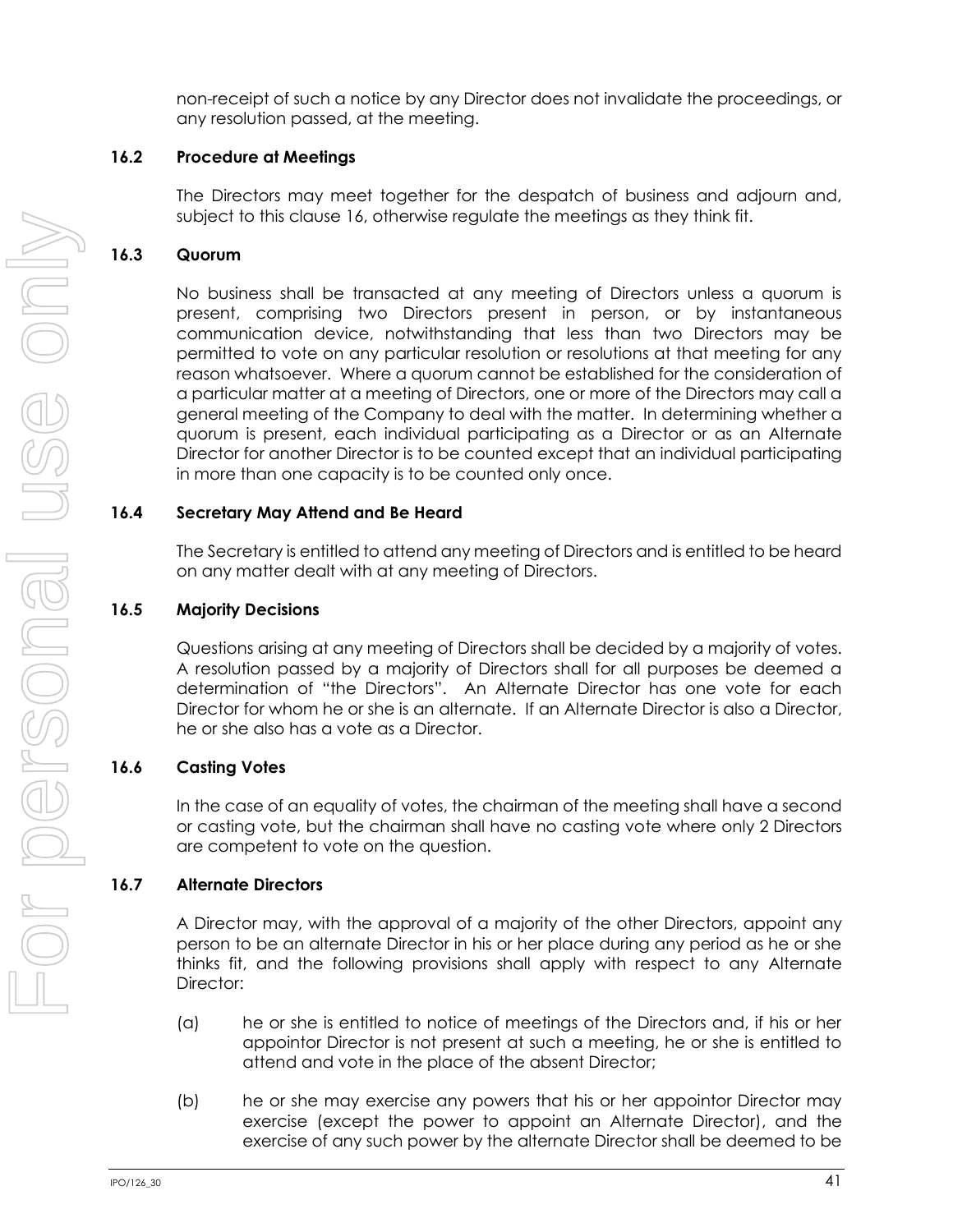the exercise of the power by his or her appointor Director;

- (c) he or she is subject to the provisions of this Constitution which apply to Directors, except that Alternate Directors are not entitled in that capacity to any remuneration from the Company (but Alternate Directors are entitled to reasonable travelling, accommodation and other expenses as the Alternate Director may properly incur in travelling to, attending and returning from meetings of Directors or meetings of a committees by the Directors of which the appointor is not present);
- (d) he or she is not required to hold any Shares;
- (e) his or her appointment may be terminated at any time by his or her appointor Director notwithstanding that the period of the appointment of the alternate Director has not expired, and the appointment shall terminate in any event if his or her appointor Director vacates office as a Director;
- (f) the appointment, or the termination of an appointment, of an alternate Director shall be effected by a written notice signed by the Director who made the appointment given to the Company; and
- (g) is, whilst acting as an Alternate Director, an officer of the Company and not the agent of the appointor and is responsible to the exclusion of the appointor for the Alternate Director's own acts and defaults.

## **16.8 Continuing Directors May Act**

In the event of a vacancy or vacancies in the office of a Director, the remaining Directors may act but, if the number of remaining Directors is not sufficient to constitute a quorum at a meeting of Directors, they may act only for the purposes of appointing a Director or Directors, or in order to convene a general meeting of the Company.

## **16.9 Chairman**

The Directors shall elect from their number a chairman of their meetings and may determine the period for which he or she is to hold office. Where a Directors' meeting is held and a chairman has not been elected or is not present at the meeting within 10 minutes after the time appointed for the meeting to begin, the Directors present shall elect one of their number to be the acting chairman of the meeting. The Directors may elect a Director as deputy chairman to act as chairman in the chairman's absence.

## <span id="page-48-0"></span>**16.10 Committees**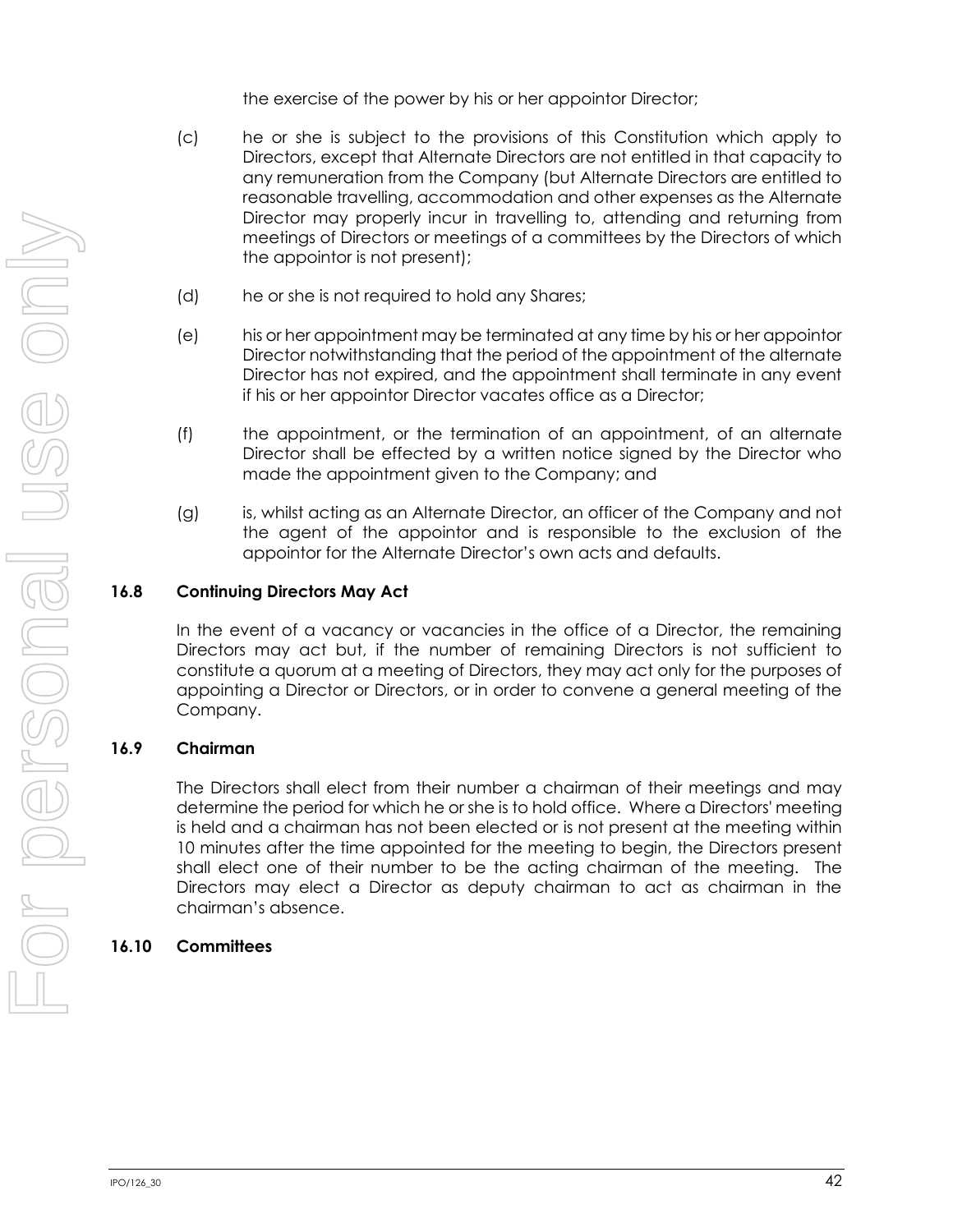The Directors may delegate any of their powers to a committee or committees consisting of such of their number as they think fit. The Directors may at any time revoke any such delegation of power. A committee to which any powers have been so delegated shall exercise the powers delegated in accordance with any directions of the Directors, and a power so exercised shall be deemed to have been exercised by the Directors. The members of such a committee may elect one of their number as chairman of their meetings. Questions arising at a meeting of a committee shall be determined by a majority of votes of the members present and voting. In the case of an equality of votes, the chairman shall have a casting vote. The provisions of this Constitution applying to meetings and resolutions of Directors apply, so far as they can and with any necessary changes, to meetings and resolutions of a committee of Directors, except to the extent they are contrary to any direction given under this clause [16.10.](#page-48-0)

#### **16.11 Written Resolutions**

A resolution in writing signed by all the Directors for the time being (or their respective alternate Directors), except those Directors (or their alternates) who expressly indicate their abstention in writing to the Company and those who would not be permitted, by virtue of section 195 of the Corporations Act to vote, shall be as valid and effectual as if it had been passed at a meeting of the Directors duly convened and held. This resolution may consist of several documents in like form, each signed by one or more Directors. Copies of the documents to be signed under this clause must be sent to every Director who is entitled to vote on the resolution. The resolution is taken to have been passed when the last Director signs the relevant documents. A facsimile transmission, an email bearing the signature of the Director or an email of the Director addressed to another officer of the Company confirming agreement with the resolution and undertaking to sign the resolution as soon as practicable shall be deemed to be a document in writing signed by the Directors.

### **16.12 Defective Appointment**

All acts done by any meeting of the Directors or of a committee of Directors or by any person acting as a Director are, notwithstanding that it is afterwards discovered that there was some defect in the appointment of a person to be, or to act as, a Director, or that a person so appointed was disqualified, as valid as if the person had been duly appointed and was qualified to be a Director or to be a member of the committee.

### **16.13 Directors May Hold Other Offices**

A Director may hold any other office or place of profit in or in relation to the Company or a related body corporate of the Company (except that of auditor) in conjunction with his or her office of Director and on any terms as to remuneration or otherwise that the Directors shall approve.

### <span id="page-49-0"></span>**16.14 Directors May Hold Shares, etc.**

A Director may be or become a shareholder in or director of or hold any other office or place of profit in or in relation to any other company promoted by the Company or a related body corporate of the Company or in which the Company may be interested, whether as a vendor, shareholder or otherwise.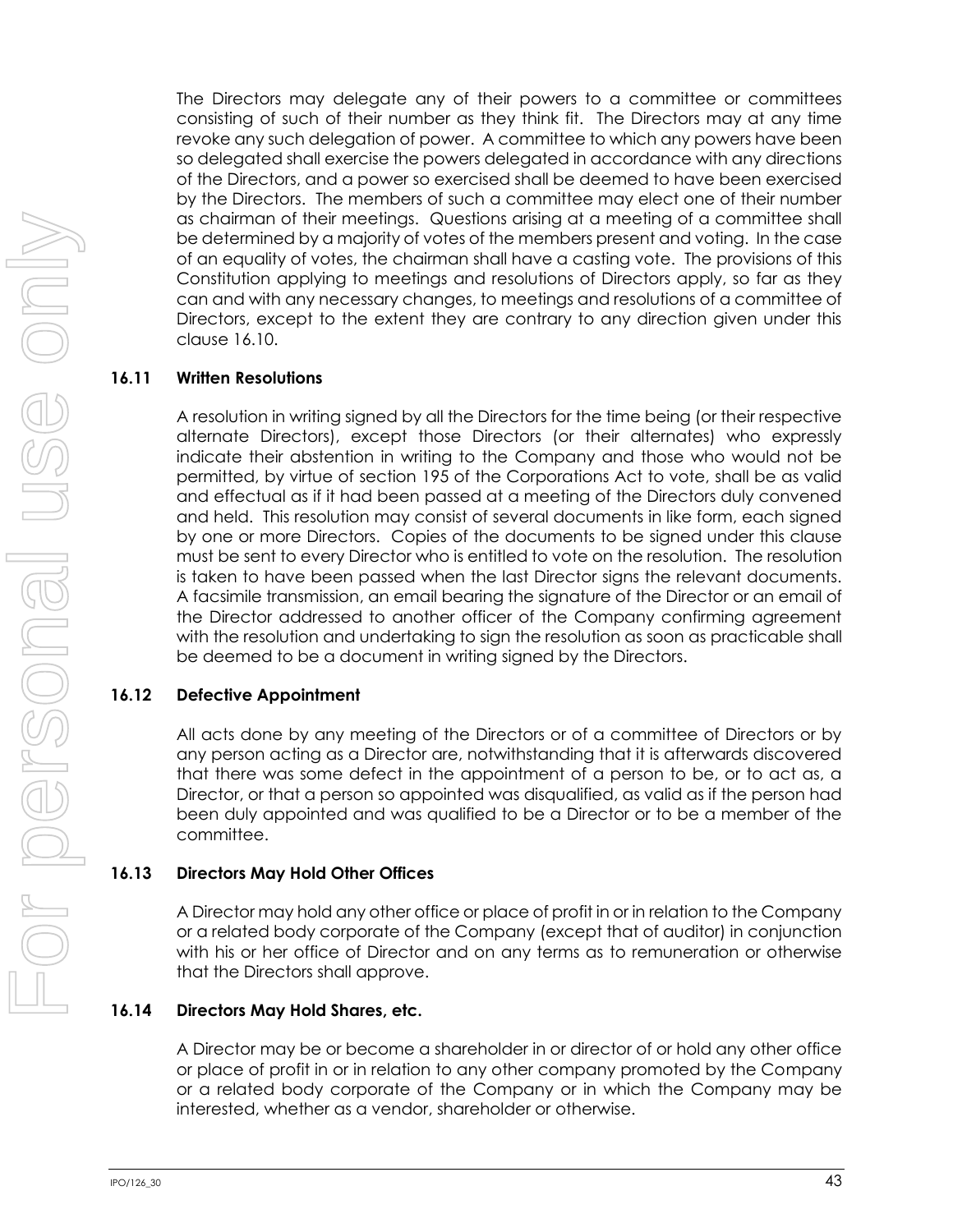### **16.15 Directors Not Accountable for Benefits**

No Director shall be accountable for any benefits received as the holder of any other office or place of profit in or in relation to the Company or any other company referred to in clause [16.14](#page-49-0) or as a shareholder in or director of any such company.

## **16.16 Disclosure of Interests in Related Matters**

As required by the Corporations Act, a Director must give the Directors notice of any material personal interest in a matter that relates to the affairs of the Company. No Director shall be disqualified by his office from contracting with the Company whether as vendor, purchaser or otherwise, nor shall any such contract or any contract or arrangement entered into by or on behalf of the Company in which any Director shall be in any way interested be avoided or prejudiced on that account, nor shall any Director be liable to account to the Company for any profit arising from any such contract or agreement by reason only of such Director holding that office or of the fiduciary relationship thereby established. A Director who has a material personal interest in a matter that is being considered at a meeting of Directors must not be present while the matter is being considered at the meeting or vote on that matter except where permitted by the Corporations Act. Nothing in this Constitution shall be read or construed so as to place on a Director any restrictions other than those required by the Corporations Act or the Listing Rules.

## **16.17 Disclosure of Shareholding**

A Director must give to the Company such information about the Shares or other securities in the Company in which the Director has a relevant interest and at the times that the Secretary requires, to enable the Company to comply with any disclosure obligations it has under the Corporations Act or the Listing Rules.

## **16.18 Related Body Corporate Contracts**

A Director shall not be deemed to be interested or to have been at any time interested in any contract or arrangement by reason only that in a case where the contract or arrangement has been or will be made with, for the benefit of, or on behalf of a Related Body Corporate, he or she is a shareholder in that Related Body Corporate.

## **16.19 Voting, Affixation of Seal**

A Director may in all respects act as a Director in relation to any contract or arrangement in which he or she is interested, including, without limiting the generality of the above, in relation to the use of the Company's common seal, but a Director may not vote in relation to any contract or proposed contract or arrangement in which the Director has directly or indirectly a material interest except as permitted by the Corporations Act.

## **16.20 Home Branch to be Advised**

The Directors shall advise the Home Branch without delay of any material contract involving Director's or Directors' interests. The advice shall include at least the following information:

(a) the names of the parties to the contract;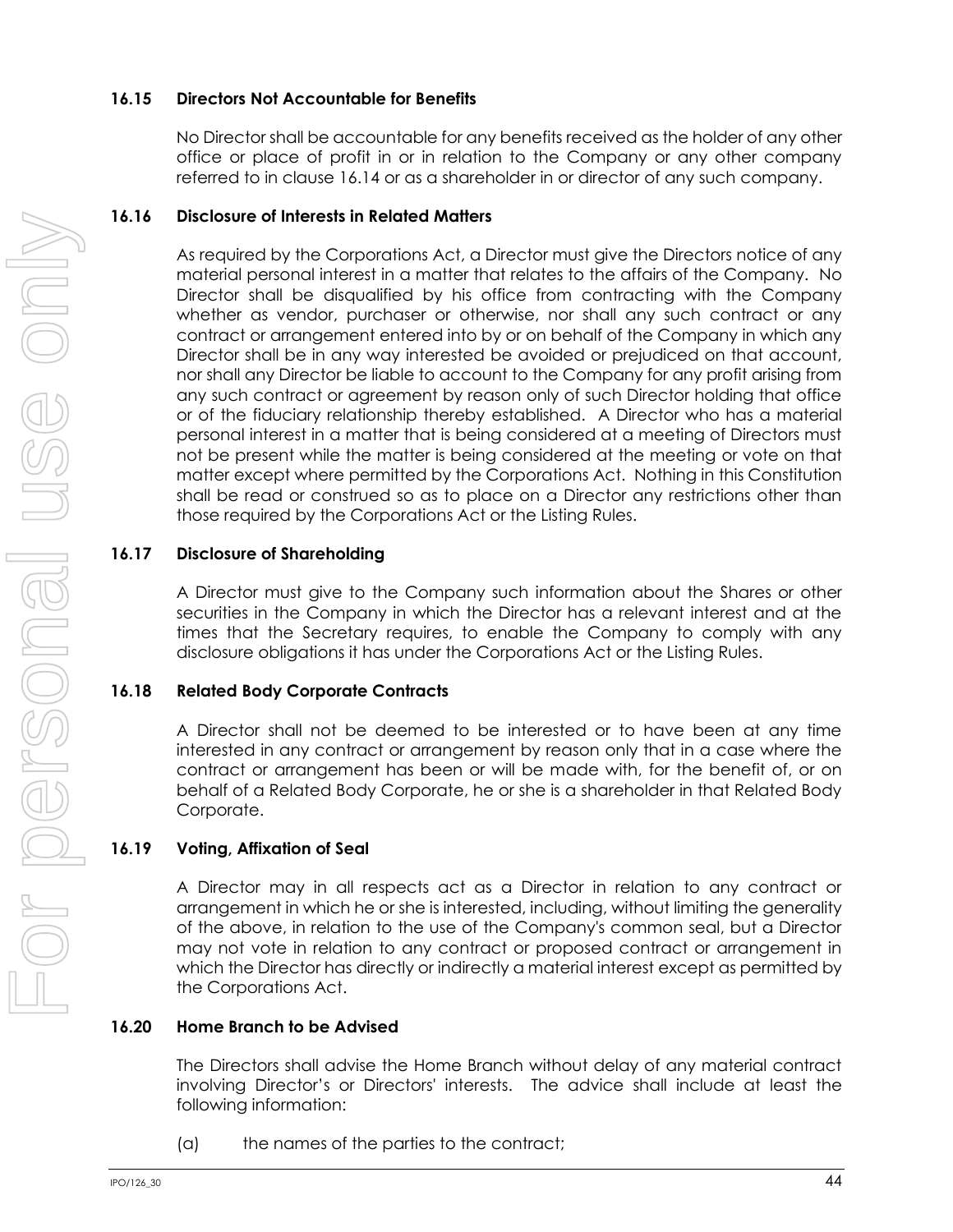- (b) the name or names of the Director or Directors who has or have any material interest in the contract;
- (c) particulars of the contract; and
- (d) particulars of the relevant Director's or Directors' interest or interests in that contract.

### **17. MEETING BY INSTANTANEOUS COMMUNICATION DEVICE**

### <span id="page-51-0"></span>**17.1 Meetings to be Effectual**

A Director shall be entitled to attend a Directors' meeting by means of an instantaneous communication device rather than in person. In those circumstances, a Director shall still receive all materials and information to be made available for the purposes of the Directors' meeting.

For the purposes of this Constitution, the contemporaneous linking together by instantaneous communication device of a number of consenting Directors not less than the quorum, whether or not any one or more of the Directors is out of Australia, shall be deemed to constitute a Directors' meeting and all the provisions of this Constitution as to the Directors' meetings shall apply to such meetings held by instantaneous communication device so long as the following conditions are met:

- (a) all the directors for the time being entitled to receive notice of the Directors' meeting (including any alternate for any Director) shall be entitled to notice of a meeting by instantaneous communication device for the purposes of such meeting. Notice of any such Directors' meeting shall be given on the instantaneous communication device or in any other manner permitted by this Constitution;
- (b) each of the Directors taking part in the Directors' meeting by instantaneous communication device must be able to hear each of the other Directors taking part at the commencement of the Directors' meeting; and
- (c) at the commencement of the Directors' meeting each Director must acknowledge his or her presence for the purpose of a Directors' meeting of the Company to all the other Directors taking part.

A Directors' meeting held by instantaneous communication device shall be deemed to have been held at the Registered Office.

## **17.2 Procedure at Meetings**

A Director may leave a Directors' meeting held under clause [17.1](#page-51-0) by informing the Chairman of the Directors' meeting and then disconnecting his instantaneous communication device. Unless this procedure has been followed a Director shall be conclusively presumed to have been present and to have formed part of the quorum at all times during the Directors' meeting by instantaneous communication device.

### **17.3 Minutes**

A minute of the proceedings at a meeting held under clause [17.1](#page-51-0) shall be sufficient evidence of such proceedings and of the observance of all necessary formalities if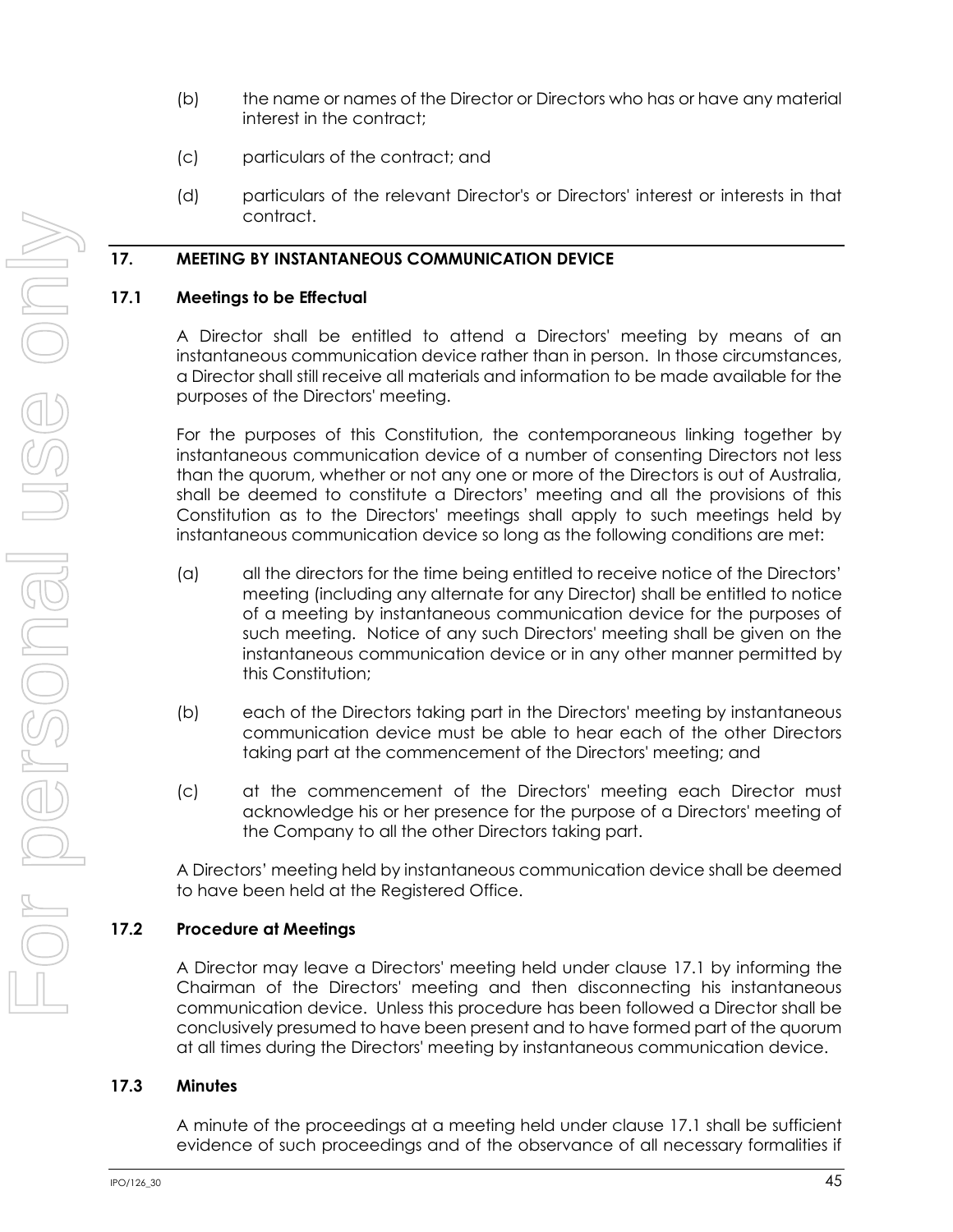certified as a correct minute by the chairman or the person taking the chair at the meeting under clause [17.1.](#page-51-0)

## **17.4 Definition**

For the purposes of this Constitution, "**instantaneous communication device**" shall include telephone, television or any other audio or visual device which permits instantaneous communication.

## **18. MANAGING AND EXECUTIVE DIRECTORS AND SECRETARIES**

## **18.1 Appointment**

The Directors may from time to time appoint one or more of their number to the office of managing director (**Managing Director**) of the Company or to any other office, (except that of auditor), or employment under the Company, either for a fixed term or at will, but not for life and, subject to the terms of any agreement entered into in a particular case, may revoke any such appointment. A Director other than a Managing Director so appointed is in this Constitution referred to as an executive director (**Executive Director**). The appointment of a Managing Director or Executive Director so appointed automatically terminates if he ceases for any reason to be a Director.

## **18.2 Remuneration**

Subject to clause [14.7,](#page-44-1) a Managing Director or Executive Director shall, subject to the terms of any agreement entered into in a particular case, receive remuneration (whether by way of salary, commission or participation in profits, or partly in one way and partly in another) as the Directors may determine.

## **18.3 Powers**

The Directors may, upon such terms and conditions and with such restrictions as they think fit, confer upon a Managing Director or Executive Director any of the powers exercisable by them. Any powers so conferred may be concurrent with, or be to the exclusion of, the powers of the Directors. The Directors may at any time withdraw or vary any of the powers so conferred on a Managing Director or Executive Director.

## <span id="page-52-0"></span>**18.4 Rotation**

Subject to claus[e 14.2,](#page-42-2) a Managing Director shall not retire by rotation, but Executive Directors shall.

## **18.5 Secretary**

A Secretary of the Company shall hold office on such terms and conditions, as to remuneration and otherwise, as the Directors determine. There must be at least one Secretary of the Company at all times.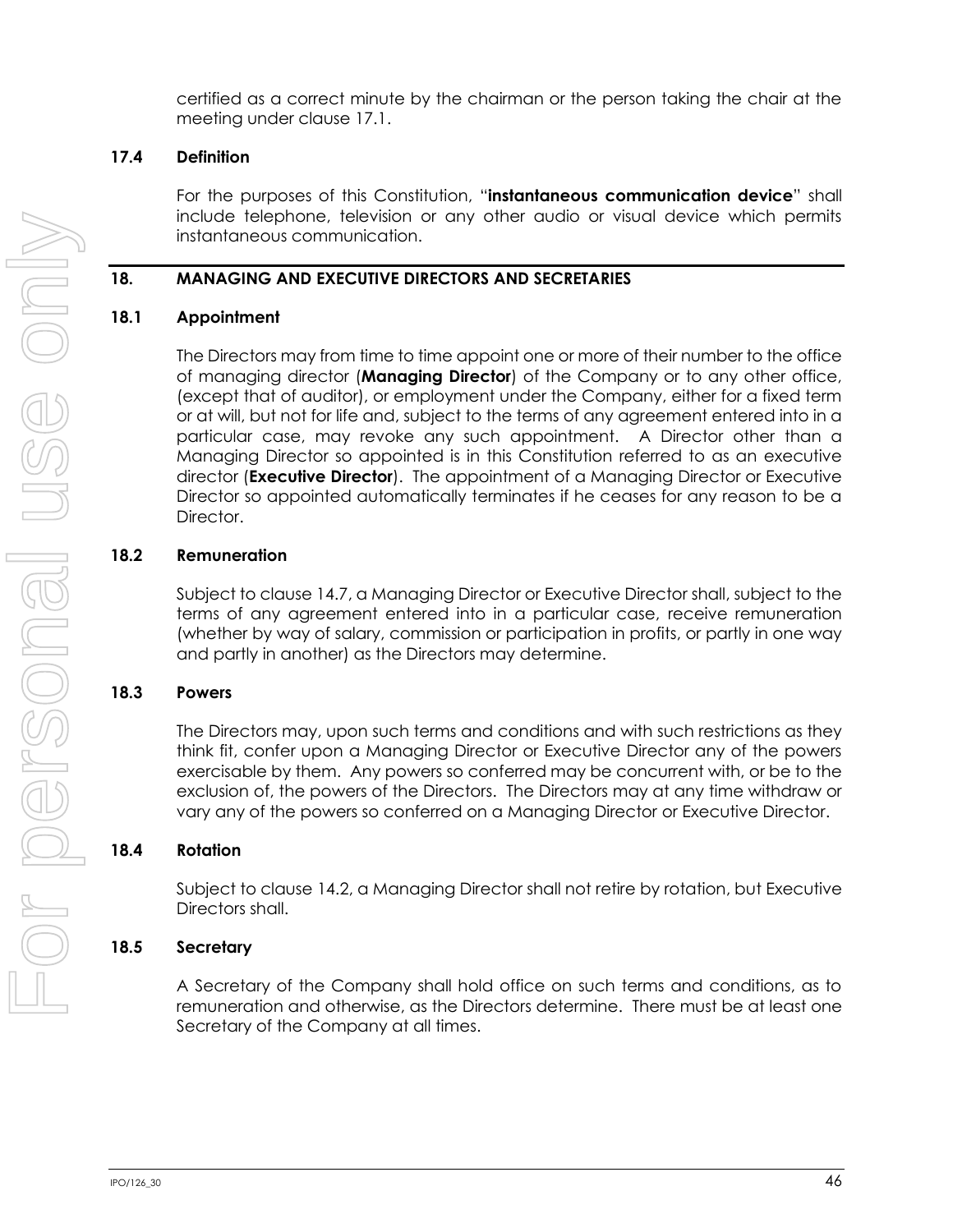## **19. SEALS**

## <span id="page-53-1"></span>**19.1 Common Seal**

Subject to the Corporations Act, the Company may have a Seal. The Directors shall provide for the safe custody of the Seal. The Seal shall only be used by the authority of the Directors, or of a committee of the Directors authorised by the Directors to authorise the use of the Seal. Every document to which the Seal is affixed shall be signed by a Director and countersigned by another Director, (who may be an alternate Director) a Secretary or another person appointed by the Directors to countersign that document or a class of documents in which that document is included.

## **19.2 Execution of Documents Without a Seal**

Without limiting the ways a document can be signed under the Corporations Act, the Company may execute a document without using the Seal if the document is signed by:

- (a) two Directors;
- (b) a Director and a Secretary; or
- (c) any person or persons authorised by the Directors for the purposes of executing that document or the class of document to which that document belongs.

## <span id="page-53-0"></span>**19.3 Share Seal**

Subject to the Corporations Act, the Company may have a duplicate Seal, known as the Share Seal, which shall be a facsimile of the Seal with the addition on its face of the words "**Share Seal**", and the following provisions shall apply to its use:

- (a) any certificate for Shares may be issued under the Share Seal and if so issued shall be deemed to be sealed with the Seal;
- (b) subject to the following provisions of this clause [19.3,](#page-53-0) the signatures required by clause [19.1](#page-53-1) on a document to which the Seal is affixed may be imposed by some mechanical means;
- (c) subject to the following provisions of this clause [19.3,](#page-53-0) the Directors may determine the manner in which the Share Seal shall be affixed to any document and by whom a document to which the Share Seal is affixed shall be signed, and whether any signature so required on such a document must be actually written on the document or whether it may be imposed by some mechanical means;
- <span id="page-53-2"></span>(d) the only documents on which the Share Seal may be used shall be Share or stock unit certificates, debentures or certificates of debenture stock, secured or unsecured notes, option certificates and any certificates or other documents evidencing any Share Options or rights to take up any Shares in or debenture stock or debentures or notes of the Company; and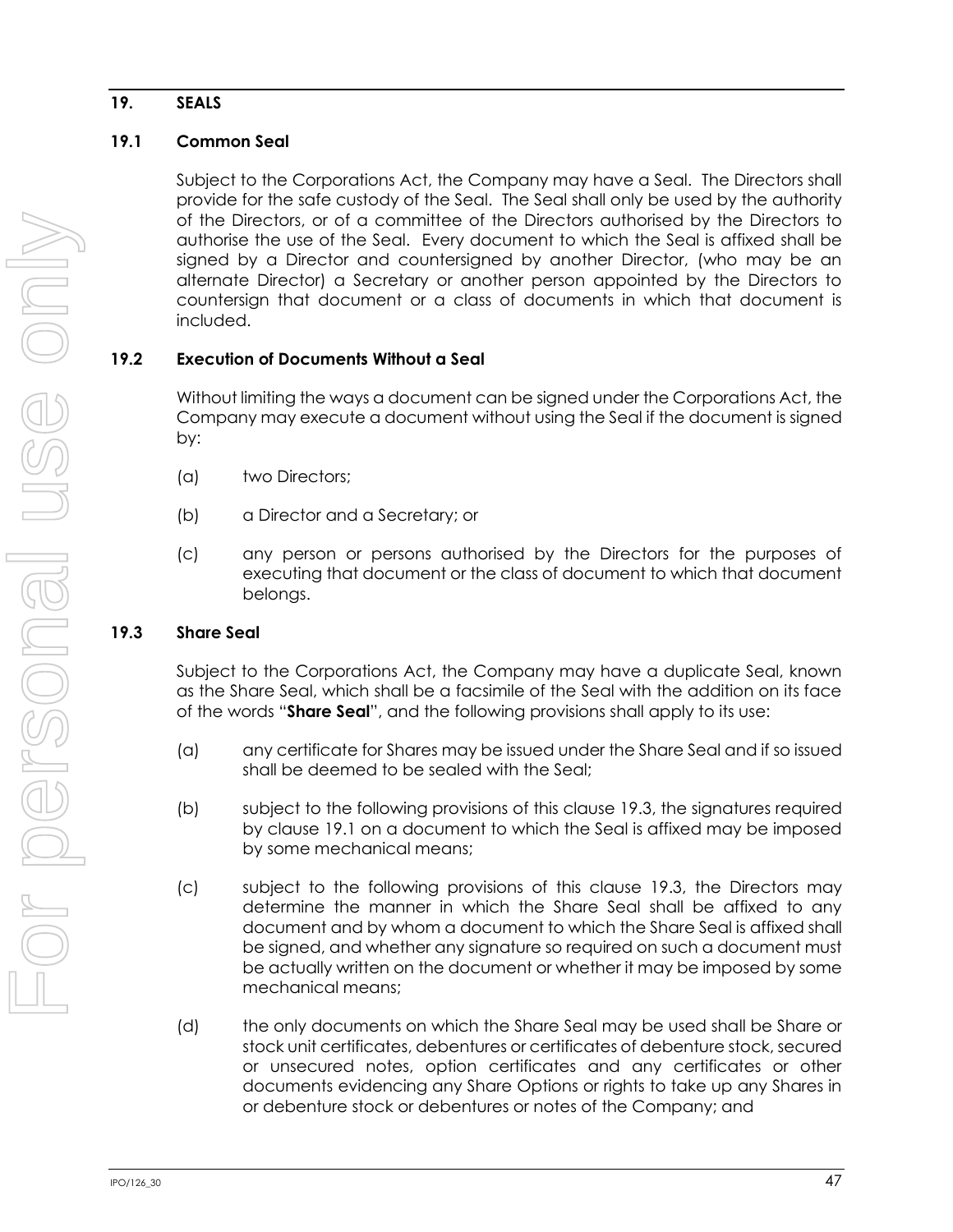(e) signatures shall not be imposed by mechanical means nor (except when the requirements of clause [19.1](#page-53-1) as to signatures are complied with) shall the Share Seal be used on any certificate or other document mentioned in clause [19.3\(d\)](#page-53-2) unless the certificate or other document has first been approved for sealing or signature (as the case may be) by the Board or other authorised person or persons.

### **20. ACCOUNTS, AUDIT AND RECORDS**

#### **20.1 Accounting records to be kept**

The Directors shall cause proper accounting and other records to be kept by the Company and shall distribute copies of the Company's accounts and reports as required by the Corporations Act and the Listing Rules.

### **20.2 Audit**

The Company shall comply with the requirements of the Corporations Act and the Listing Rules as to the audit of accounts, registers and records.

#### **20.3 Inspection**

The Directors shall determine whether and to what extent, and at what time and places and under what conditions, the accounting records and other documents of the Company or any of them will be open to the inspection of Shareholders other than Directors. A Shareholder other than a Director shall not be entitled to inspect any document of the Company except as provided by law or authorised by the Directors or by the Company in general meeting.

### **21. MINUTES**

#### **21.1 Minutes to be Kept**

The Directors shall cause to be kept, in accordance with section 1306 of the Corporations Act, minutes of:

- (a) all proceedings of general meetings and Directors meetings; and
- (b) all appointments of Officers and persons ceasing to be Officers.

#### **21.2 Signature of Minutes**

All minutes shall be signed by the chairman of the meeting at which the proceedings took place or by the chairman of the next succeeding meeting.

### **21.3 Requirements of the Corporations Act**

The Company and the Officers shall comply with the requirements of Part 2G.3 of Chapter 2G of the Corporations Act.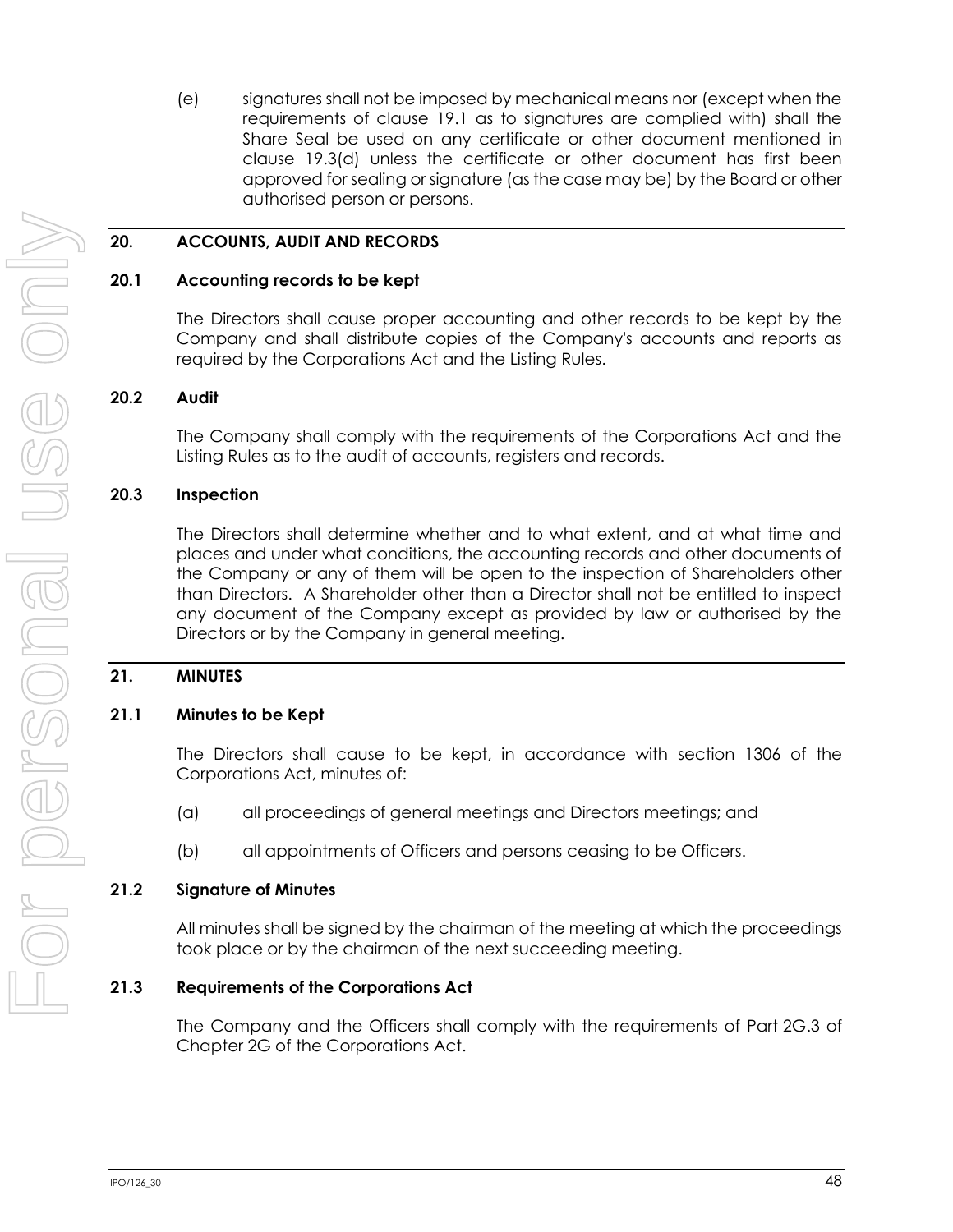### <span id="page-55-0"></span>**22. DIVIDENDS AND RESERVES**

### **22.1 Dividends**

Subject to and in accordance with the Corporations Act, the Listing Rules, the rights of any preference Shareholders and to the rights of the holders of any shares created or raised under any special arrangement as to dividend, the Directors may from time to time decide to pay a dividend to the Shareholders entitled to the dividend which shall be payable on all Shares according to the proportion that the amount paid (not credited) is of the total amounts paid and payable (excluding amounts credited) in respect of such Shares. The Directors may rescind a decision to pay a dividend if they decide, before the payment date, that the Company's financial position no longer justifies the payment.

## **22.2 Interim Dividend**

The Directors may from time to time pay to the Shareholders any interim dividends that they may determine.

## **22.3 No Interest**

No dividend shall carry interest as against the Company.

## **22.4 Reserves**

The Directors may set aside out of the profits of the Company any amounts that they may determine as reserves, to be applied at the discretion of the Directors, for any purpose for which the profits of the Company may be properly applied. Pending any application of the reserves, the Directors may invest or use the reserves in the business of the Company or in other investments as they think fit. Any amount set aside as a reserve is not required to be held separately from the Company's other assets and may be used by the Company or invested as the Directors think fit.

## **22.5 Carrying forward profits**

The Directors may carry forward any part of the profits of the Company that it decides not to distribute as dividends without transferring those profits to a reserve.

## **22.6 Alternative Method of Payment of Dividend**

When declaring any dividend and subject at all times to the Corporations Act and the Listing Rules, the Directors may:

(a) direct payment of the dividend to be made wholly or in part by the distribution of specific assets or documents of title (including, without limitation, paid-up Shares, debentures or debenture stock of this or any other company, gold, gold or mint certificates or receipts and like documents) or in any one or more of these ways, and where any difficulty arises with regard to the distribution the Directors may settle it as they think expedient and in particular may issue fractional certificates and may fix the value for distribution of specific assets or any part of them and may determine that cash payments shall be made to any Shareholders upon the basis of the value so fixed in order to adjust the rights of all parties and may vest any of these specific assets in trustees upon trusts for the persons entitled to the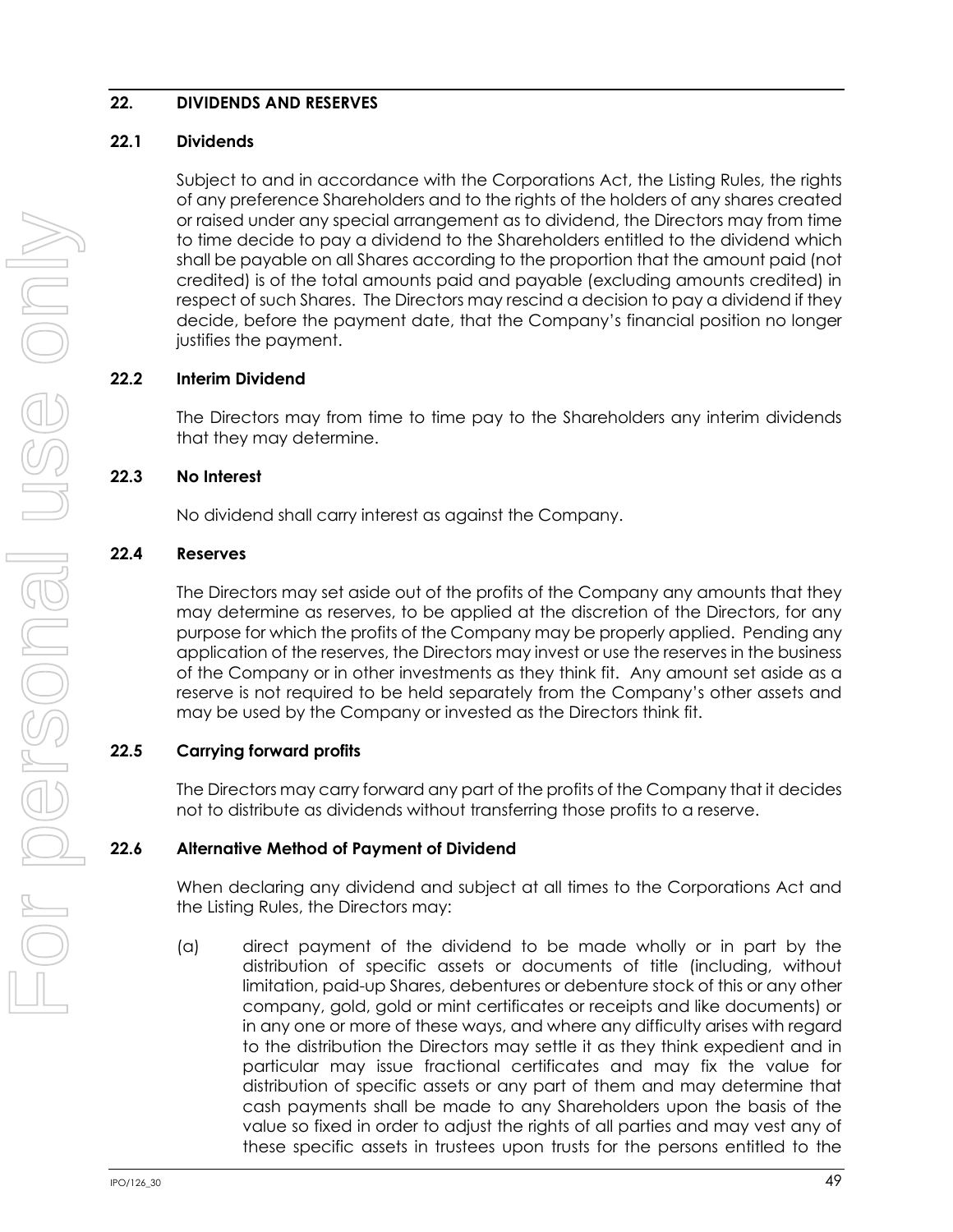dividend as may seem expedient to the Directors; or

(b) direct that a dividend be payable to particular Shareholders wholly or partly out of any particular fund or reserve or out of profits derived from any particular source and to the remaining Shareholders wholly or partly or of any other particular fund or reserve or out of profits derived from any other particular source and may so direct notwithstanding that by so doing the dividend will form part of the assessable income for taxation purposes of some Shareholders and will not form part of the assessable income of others.

For the purposes of this clause, the Company is authorised to distribute securities of another body corporate by way of dividend and, on behalf of the Shareholders, provide the consent of each Shareholder to becoming a member of that body corporate and the agreement of each Shareholder to being bound by the constitution of that body corporate.

## **22.7 Shareholders entitled to dividend**

Subject to this Constitution, a dividend in respect of a Share is payable to the person registered as the holder of that share:

- (a) if the Directors have fixed a time for determining entitlements to the dividend, at that time; and
- (b) in any other case, on the date on which the dividend is paid.

### **22.8 Payment of Dividends**

Any dividend payable may be paid by:

- (a) cheque sent through the mail directed to:
	- (i) the address of the Shareholder shown in the Register or to the address of the joint holders of Shares shown first in the Register; or
	- (ii) an address which the Shareholder has, or joint holders have, in writing notified the Company as the address to which dividends should be sent;
- (b) electronic funds transfer to an account with a bank or other financial institution nominated by the Shareholder and acceptable to the Company; or
- (c) any other means determined by the Directors.

### **22.9 Unclaimed Dividends**

Except as otherwise provided by statute, all dividends unclaimed for one year after having been declared may be invested or otherwise made use of by the Directors for the benefit of the Company until claimed.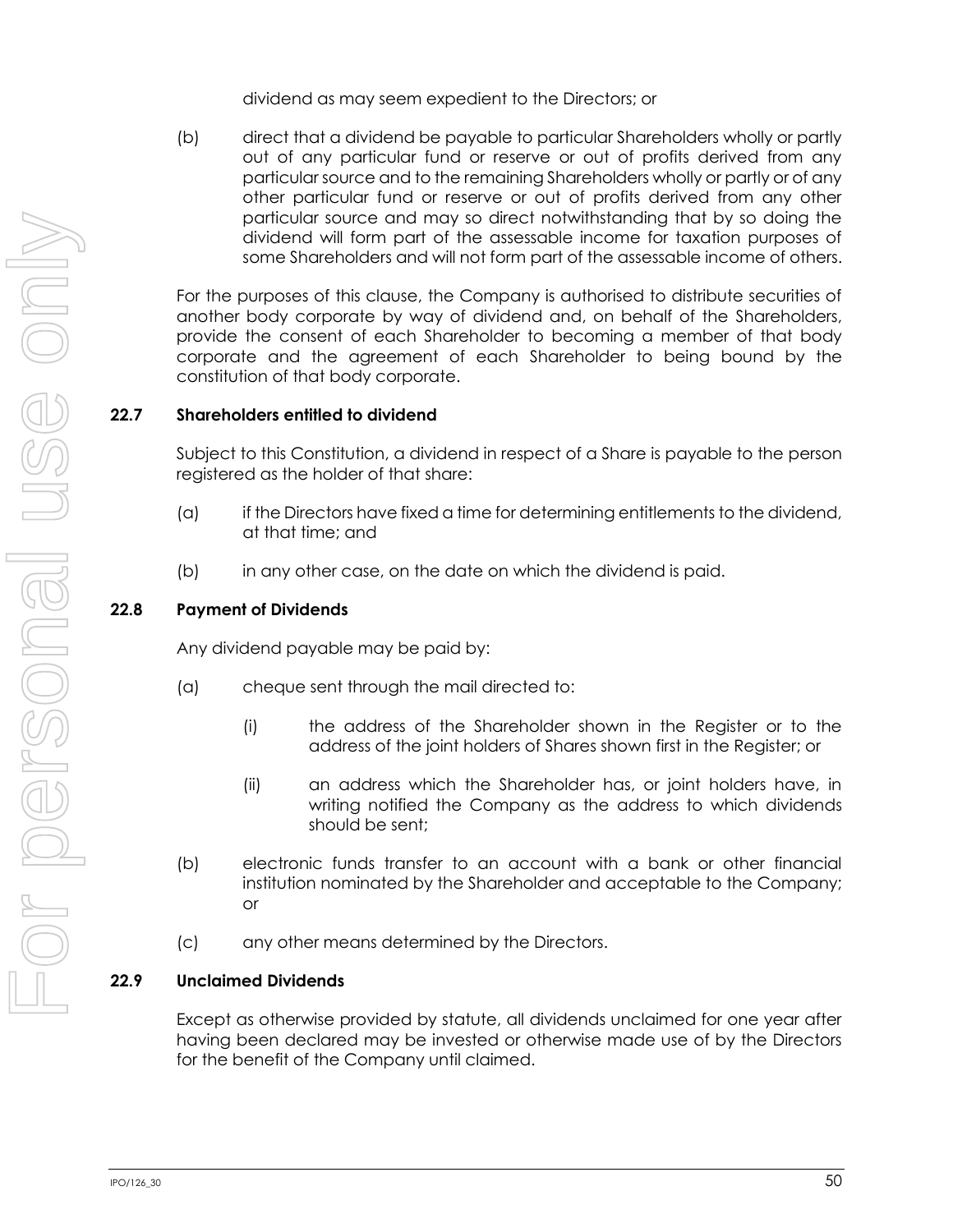### **22.10 Breach of Restriction Agreement**

In the event of a breach of the Listing Rules relating to Restricted Securities or of any escrow arrangement entered into by the Company under the Listing Rules in relation to any Shares which are classified under the Listing Rules or by ASX as Restricted Securities, the Shareholder holding the Shares in question shall cease to be entitled to be paid any dividends in respect of those Shares for so long as the breach subsists.

## **23. CAPITALISATION OF PROFITS**

## <span id="page-57-1"></span>**23.1 Capitalisation**

The Directors, subject to the Listing Rules and any rights or restrictions for the time being attached to any class or class of shares, may from time to time resolve to capitalise any amount, being the whole or a part of the amount for the time being standing to the credit of any reserve account or the profit and loss account or otherwise available for distribution to Shareholders, and that that amount be applied, in any of the ways mentioned in clause [23.2](#page-57-0) for the benefit of Shareholders in the proportions to which those Shareholders would have been entitled in a distribution of that amount by way of dividend.

## <span id="page-57-0"></span>**23.2 Application of Capitalised Amounts**

The ways in which an amount may be applied for the benefit of Shareholders under claus[e 23.1](#page-57-1) are:

- <span id="page-57-2"></span>(a) in paying up any amounts unpaid on Shares held by Shareholders;
- <span id="page-57-3"></span>(b) in paying up in full, at an issue price decided by Director's resolution, unissued Shares or debentures to be issued to Shareholders as fully paid; or
- (c) partly as mentioned in paragraph [\(a\)](#page-57-2) and partly as mentioned in paragraph [\(b\).](#page-57-3)

## **23.3 Procedures**

The Directors shall do all things necessary to give effect to the resolution referred to in clause [23.1](#page-57-1) and, in particular, to the extent necessary to adjust the rights of the Shareholders among themselves, may:

- (a) issue fractional certificates or make cash payments in cases where Shares or debentures could only be issued in fractions; and
- <span id="page-57-4"></span>(b) authorise any person to make, on behalf of all the Shareholders entitled to any further Shares or debentures upon the capitalisation, an agreement with the Company providing for the issue to them, credited as fully paid up, of any further Shares or debentures or for the payment up by the Company on their behalf of the amounts or any part of the amounts remaining unpaid on their existing Shares by the application of their respective proportions of the sum resolved to be capitalised,

and any agreement made under an authority referred to in paragraph [\(b\)](#page-57-4) is effective and binding on all the Shareholders concerned.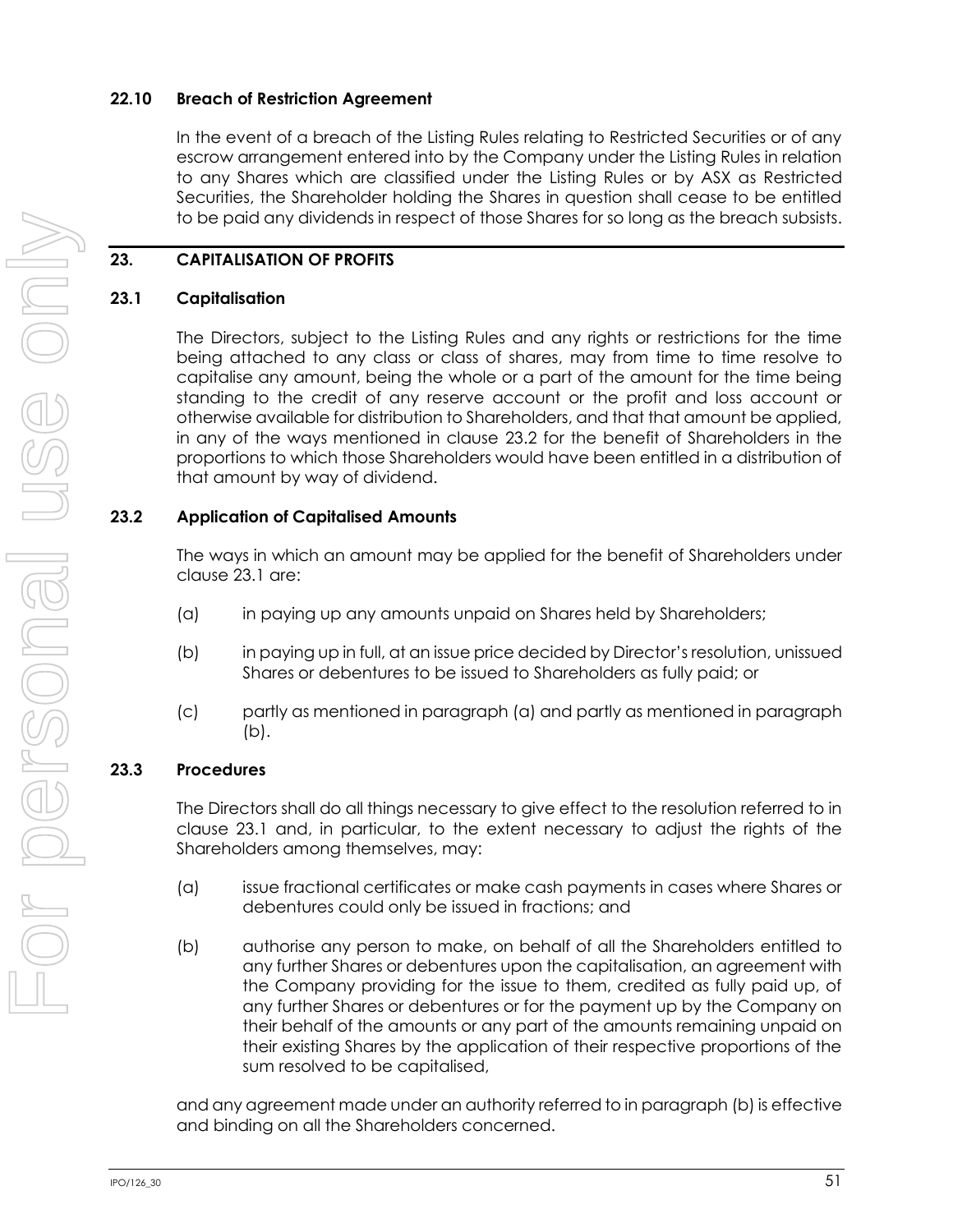## **24. BONUS SHARE PLAN**

### <span id="page-58-0"></span>**24.1 Authorisation of Bonus Share Plan**

Subject to the Listing Rules and the Corporations Act, the Company may, by ordinary resolution in general meeting, authorise the Directors to implement a Bonus Share Plan on such terms and conditions as are referred to in the resolution and which plan provides for any dividend which the Directors may declare from time to time under clause [22,](#page-55-0) less any amount which the Company shall either pursuant to this Constitution or any law be entitled or obliged to retain, not to be payable on Shares which are participating Shares in the Bonus Share Plan but for those Shares to carry instead an entitlement to receive an allotment of additional fully paid ordinary Shares to be issued as bonus Shares.

## **24.2 Amendment and Revocation**

Any resolution passed by the Company in general meeting pursuant to clause [24.1](#page-58-0) may, at any time, be amended or revoked by the Company by ordinary resolution in general meeting.

## **25. DIVIDEND REINVESTMENT PLAN**

## <span id="page-58-1"></span>**25.1 Authorisation of Dividend Reinvestment Plan**

Subject to the Listing Rules and the Corporations Act, the Company may, by resolution of the Directors, implement a Dividend Reinvestment Plan on such terms and conditions as are referred to in the resolution and which plan provides for any dividend which the Directors may declare from time to time under clause [22](#page-55-0) and payable on Shares which are participating Shares in the Dividend Reinvestment Plan, less any amount which the Company shall either pursuant to this Constitution or any law be entitled or obliged to retain, to be applied by the Company to the payment of the subscription price of ordinary fully paid Shares.

## **25.2 Amendment and Revocation**

Any resolution passed by the Directors pursuant to clause [25.1](#page-58-1) may, at any time, be amended or revoked by the Company by ordinary resolution in general meeting.

## **26. NOTICES**

### **26.1 Service by the Company to Shareholders**

A notice may be given by the Company to any Shareholder either by:

- (a) serving it on him or her personally; or
- (b) sending it by post to the Shareholder at his or her address as shown in the Register of Shareholders or the address supplied by the Shareholder to the Company for the giving of notices to this person. Notices to Shareholders whose registered address is outside Australia shall be sent by airmail or, where applicable, by the means provided for by clause [26.9;](#page-60-0) or
- (c) sending it by fax or other electronic means (including providing a URL link to any document or attachment) to the fax number or electronic address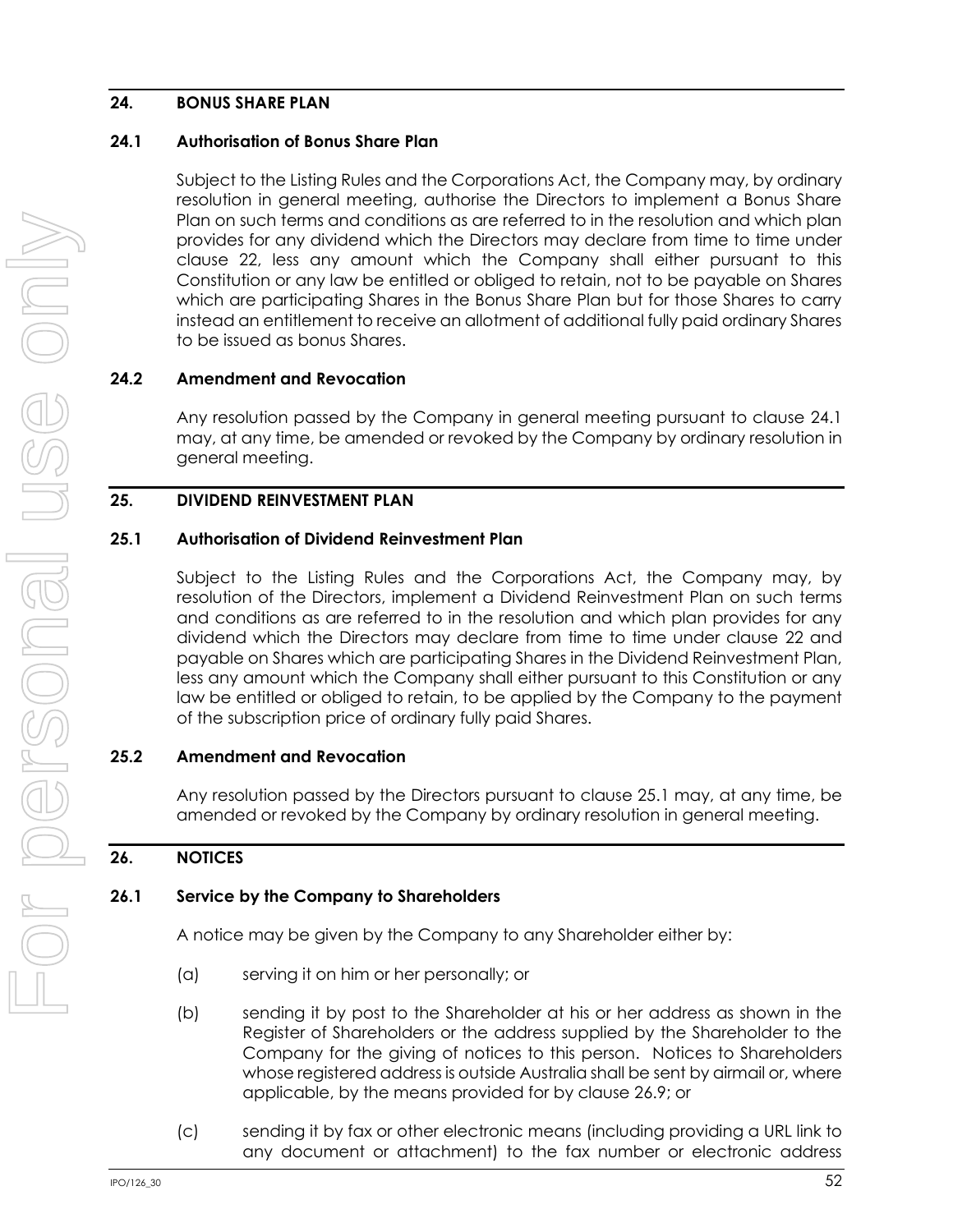nominated by the Shareholder for giving notices.

### **26.2 Service of notices by the Company to Directors**

A notice may be given by the Company to a Director or Alternate Director by:

- (a) serving it on him or her personally;
- (b) sending it by ordinary post to his or her usual residential or business address, or any other address he or she has supplied to the Company for giving notices;
- (c) sending it by fax or other electronic means (including providing a URL link to any document or attachment) to the fax number or electronic address he or she has supplied to the Company for giving notices.

### **26.3 Service of notices by Directors, Alternate Directors and Shareholders to the Company**

Without limiting any other way that a communication may be given under the Corporations Act, a notice may be given by a Director or Alternate Director or a Shareholder to the Company by:

- (a) delivering it to the Company's registered office;
- (b) sending it by ordinary post to the Company's registered office;
- (c) sending it by fax or other electronic means to the principal fax number or electronic address at the Company's registered office.

### **26.4 Deemed receipt of Notice**

A notice will be deemed to be received by a Shareholder when:

- (a) where a notice is served personally, service of the notice shall be deemed to be effected when hand delivered to the member in person;
- (b) where a notice is sent by post, service of the notice shall be deemed to be effected by properly addressing, pre-paying and posting a letter containing the notice, and to have been effected, in the case of a notice of a meeting, on the date after the date of its posting and, in any other case, at the time at which the letter would be delivered in the ordinary course of post;
- (c) where a notice is sent by facsimile, service of the notice shall be deemed to be effected upon confirmation being received by the Company that all pages of the notice have been successfully transmitted to the Shareholder's facsimile machine at the facsimile number nominated by the Shareholder; and
- (d) where a notice is sent to an electronic address by electronic means, service of the notice shall be deemed to be effected once sent by the Company to the electronic address nominated by the Shareholder (regardless of whether or not the notice is actually received by the Shareholder).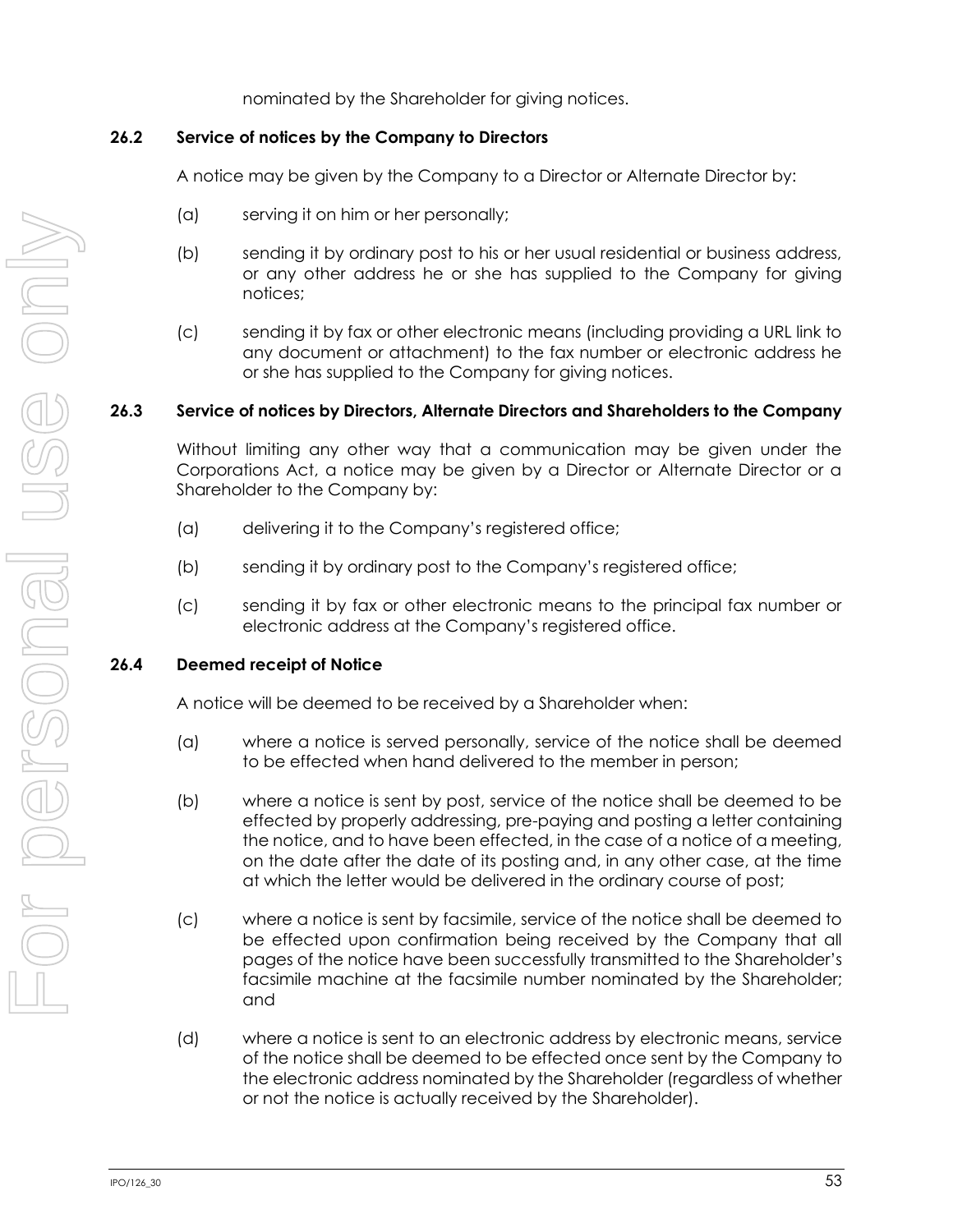## **26.5 Notice to Joint Holders**

A notice may be given by the Company to the joint holders of a Share by giving the notice to the joint holder first named in the Register of Shareholders in respect of the Share.

## **26.6 Notices to Personal Representatives and Others**

A notice may be given by the Company to a person entitled to a Share in consequence of the death or bankruptcy of a Shareholder by serving it on him or her or by sending it to him or her by post addressed to the person by name or by the title or representative of the deceased or assignee of the bankrupt, or by any like description, at the address (if any) supplied for the purpose by the person or, if such an address has not been supplied, at the address to which the notice might have been sent if the death or bankruptcy had not occurred.

## **26.7 Persons Entitled to Notice**

Notice of every general meeting shall be given to each person who at the time of giving the notice is:

- (a) a Shareholder;
- (b) a person entitled to a Share in consequence of the death or bankruptcy of a Shareholder who, but for his death or bankruptcy, would be entitled to receive notice of the meeting;
- (c) a Director or Alternate Director;
- (d) the auditor for the time being of the Company; and
- (e) if the Company has issued and there are currently any Listed Securities, the Home Branch,

unless that person waives the right to receive notice by written notice to the Company. No other person is entitled to receive notices of general meetings.

### **26.8 Change of Address**

The Company shall acknowledge receipt of all notifications of change of address by Shareholders.

### <span id="page-60-0"></span>**26.9 Incorrect Address**

Where the Company has bona fide reason to believe that a Shareholder is not known at his or her registered address, and the Company has subsequently made an enquiry in writing at that address as to the whereabouts of the Shareholder and this enquiry either elicits no response or a response indicating that the Shareholder or his present whereabouts are unknown, all future notices will be deemed to be given to the Shareholder if the notice is exhibited in the Registered Office (or, in the case of a Shareholder registered on a Branch Register, in a conspicuous place in the place where the Branch Register is kept) for a period of 48 hours (and shall be deemed to be duly served at the commencement of that period) unless and until the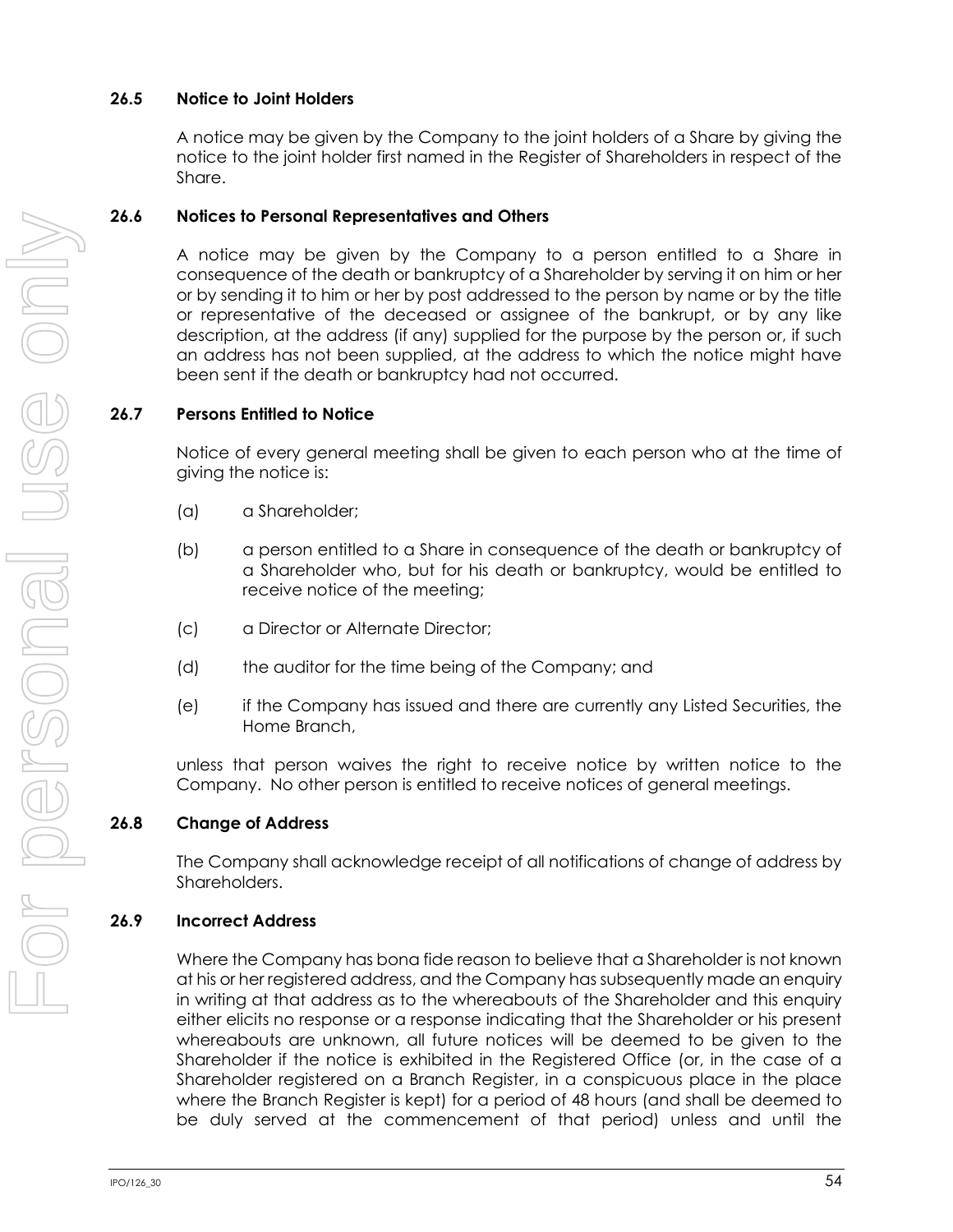Shareholder informs the Company of a new address to which the Company may send him notices (which new address shall be deemed his registered address).

## **27. WINDING UP**

## **27.1 Distribution in Kind**

If the Company is wound up, the liquidator may, with the authority of a special resolution, divide among the Shareholders in kind the whole or any part of the property of the Company, and may for that purpose set a value as the liquidator considers fair upon any property to be so decided, and may determine how the division is to be carried out as between the Shareholders or different classes of Shareholders. No member is obliged to accept any Shares, securities or other assets in respect of which there is any liability.

### **27.2 Trust for Shareholders**

The liquidator may, with the authority of a special resolution, vest the whole or any part of any property in trustees upon such trusts for the benefit of the contributories as the liquidator thinks fit, but so that no Shareholder is compelled to accept any Shares or other securities in respect of which there is any liability.

## **27.3 Distribution in Proportion to Shares Held**

Subject to the rights of Shareholders (if any) entitled to Shares with special rights in a winding-up and the Corporations Act all monies and property that are to be distributed among Shareholders on a winding-up, shall be distributed in proportion to the Shares held by them respectively, irrespective of the amount paid-up or credited as paid-up on the Shares.

## <span id="page-61-0"></span>**28. INDEMNITIES AND INSURANCE**

### **28.1 Liability to Third Parties**

To the extent permitted by law, the Company:

- (a) indemnifies and agrees to keep indemnified every Director, executive officer or Secretary of the Company; and
- (b) may, by deed, indemnify or agree to indemnify an officer (other than a Director, executive officer or Secretary) of the Company,

against a liability to another person, other than the Company or a related body corporate of the Company, PROVIDED THAT:

- (c) the provisions of the Corporations Act (including, but not limited to, Chapter 2E) are complied with in relation to the giving of the indemnity; and
- (d) the liability does not arise in respect of conduct involving a lack of good faith on the part of the officer.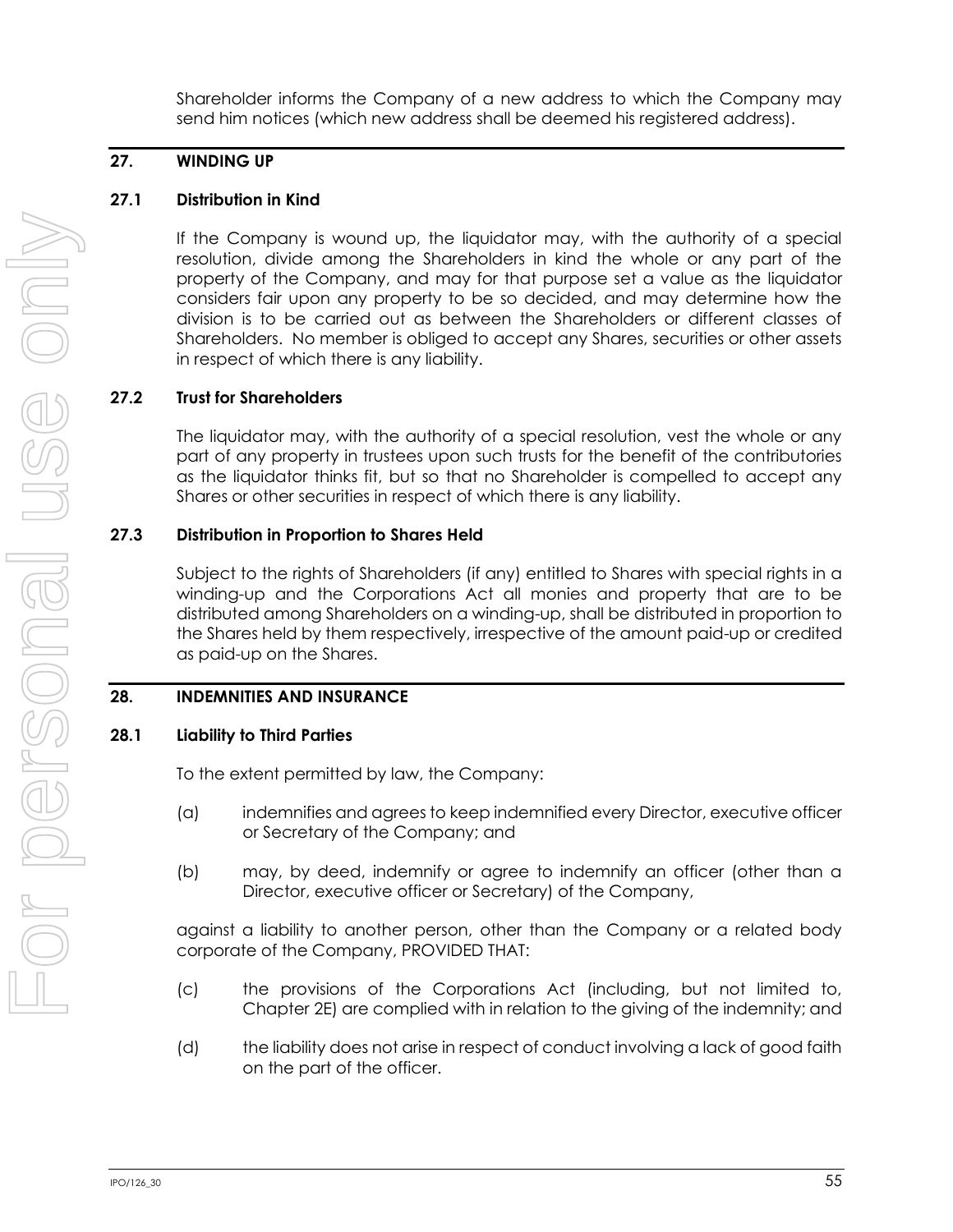## **28.2 Defending Proceedings**

To the extent permitted by law, the Company:

- (a) hereby indemnifies and agrees to keep indemnified every Director, executive officer and Secretary of the Company; and
- (b) may, by deed, indemnify or agree to indemnify an officer of the Company (other than a director, executive officer or secretary);

out of the property of the Company in relation to the period during which that officer held his or her office against a liability for costs and expenses incurred by that officer in that capacity:

- <span id="page-62-0"></span>(c) in defending proceedings, whether civil or criminal, in which:
	- (i) judgment is given in favour of that officer; or
	- (ii) that officer is acquitted; or
- (d) in connection with an application in relation to any proceedings referred to in clause [28.2\(c\)](#page-62-0) in which relief is granted to that officer by the Court under the Corporations Act.

## **28.3 Insurance**

To the extent permitted by law, the Company or a related body corporate of the Company may pay, or agree to pay, a premium under a contract insuring an officer in relation to the period during which that officer held that office, including in respect of a liability for costs and expenses incurred by a person in defending civil or criminal proceedings whether or not the officer has successfully defended himself or herself in these proceedings, provided that:

- (a) the provisions of the Corporations Act (including, but not limited to, Chapter 2E) are complied with in relation to the payment of the premium; and
- (b) the liability does not arise out of conduct involving a wilful breach of duty to the Company or a contravention of sections 182 or 183 of the Corporations Act.

### **28.4 Disclosure**

Subject to any exception provided for in the Corporations Act, full particulars of the Company's indemnities and insurance premiums in relation to the officers must be included each year in the Directors' Report.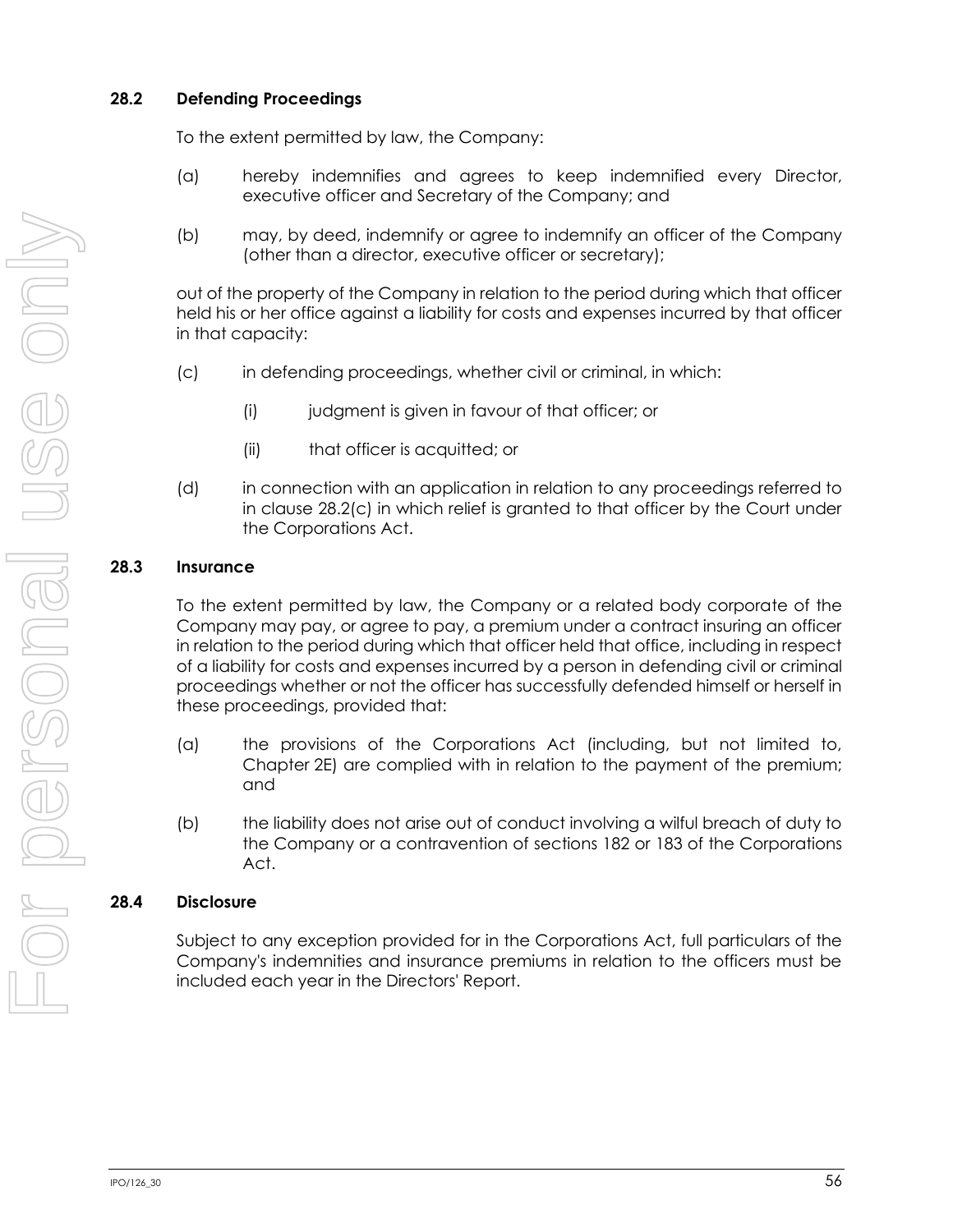### **28.5 Definition**

For the purposes of this clause [28](#page-61-0), "**officer**" means:

- (a) a Director, Secretary or executive officer of the Company, whether past, present or future by whatever name called and whether or not validly appointed to occupy or duly authorised to act in such a position; and
- (b) any person who by virtue of any applicable legislation or law is deemed to be a Director or officer of the Company, including without limitation, the persons defined as an officer of a company by section 9 of the Corporations Act.

Nothing in this clause [28](#page-61-0) precludes the Company from indemnifying employees (other than officers) and consultants or sub-contractors where the Directors consider it is necessary or appropriate in the exercise of their powers to manage the Company.

## **29. DIRECTORS' ACCESS TO INFORMATION**

Where the Directors consider it appropriate, the Company may:

- (a) give a former Director access to certain papers, including documents provided or available to the Directors and other papers referred to in those documents; and
- (b) bind itself in any contract with a Director or former Director to give the access.

### **30. OVERSEAS SHAREHOLDERS**

Each Shareholder with a registered address outside Australia acknowledges that, with the approval of the Home Branch, the Company may, as contemplated by the Listing Rules, arrange for a nominee to dispose of any of its entitlement to participate in any issue of Shares or Share Options by the Company to Shareholders.

### **31. LOCAL MANAGEMENT**

### <span id="page-63-1"></span>**31.1 Local Management**

The Directors may from time to time provide for the management and transaction of the affairs of the Company in any specified locality whether in or outside the State in such manner as it thinks fit and the provisions contained in clauses [31.2,](#page-63-0) [31.3](#page-64-0) an[d 31.4](#page-64-1) shall be without prejudice to the general powers conferred by this clause [31.1.](#page-63-1)

### <span id="page-63-0"></span>**31.2 Local Boards or Agencies**

The Directors may at any time and from time to time establish any local boards or agencies for managing any of the affairs of the Company in any specified locality and appoint any persons to be Shareholders of a local board or any managers or agents and may fix their remuneration. The Directors may from time to time and at any time delegate to any person so appointed any of the powers, authorities and discretions for the time being vested in the Directors other than the power of making calls and may authorise the Shareholders for the time being of any local board or any of them to fill up any vacancies on a local board and to act notwithstanding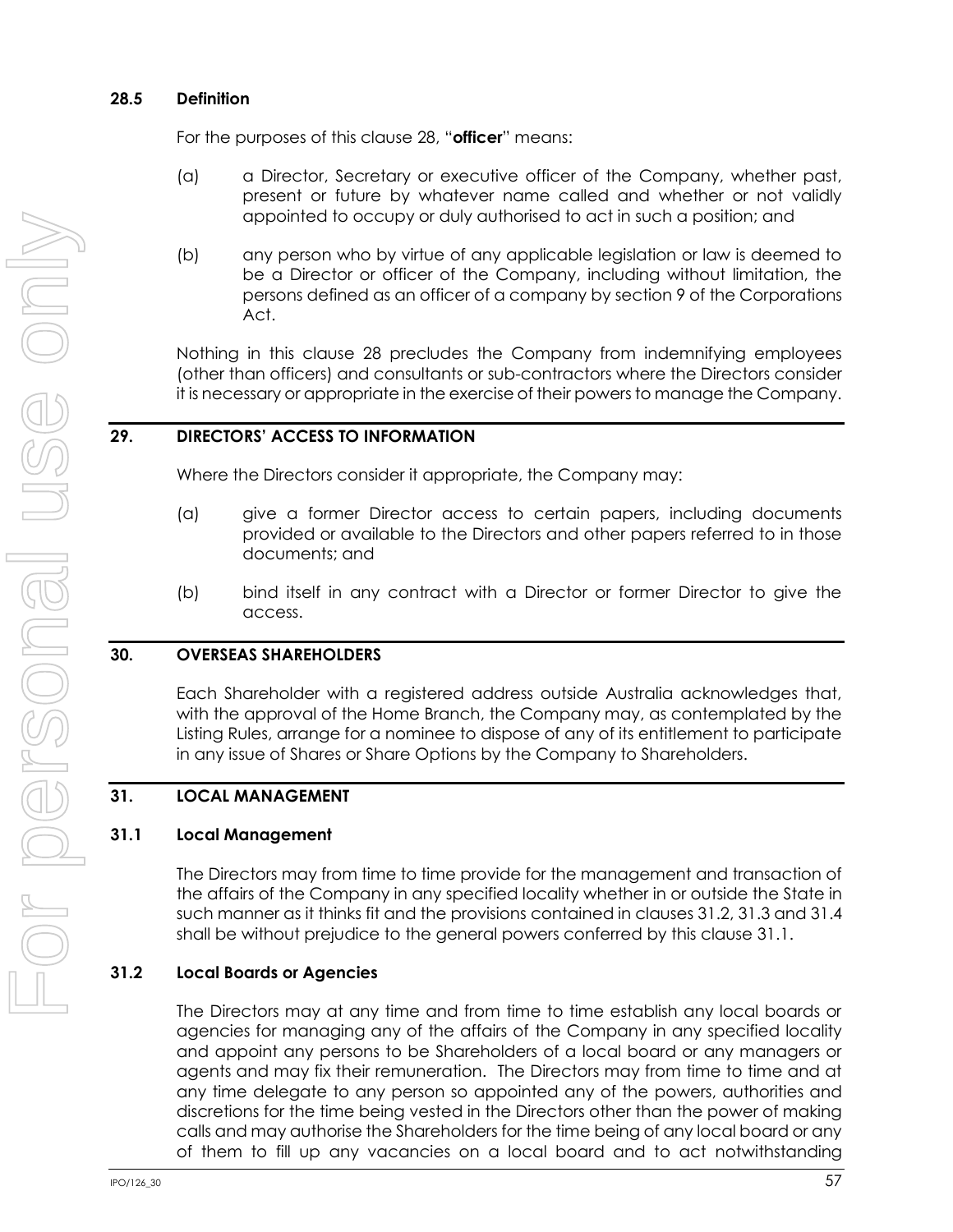vacancies. This appointment or delegation may be made on the terms and subject to the conditions that the Directors think fit and the Directors may at any time remove any person so appointed and may annul or vary any or all of this delegation.

### <span id="page-64-0"></span>**31.3 Appointment of Attorneys**

The Company may at any time and from time to time by power of attorney appoint any person or persons to be the attorney or attorneys of the Company for purposes and with powers, authorities and discretions (not exceeding those vested in or exercisable by the Company) and for the period and subject to the conditions that the Company may from time to time think fit. This appointment may (if the Company thinks fit) be made in favour of the Shareholders or any of the Shareholders of any local board established under clause [31.2](#page-63-0) or in favour of any company or of the Shareholders, directors, nominees or managers of any company or firm or in favour of any fluctuating body of persons whether or not nominated directly by the Company. The power of attorney may contain any provisions for the protection or convenience of persons dealing with such attorney or attorneys that the Company thinks fit.

## <span id="page-64-1"></span>**31.4 Authority of Attorneys**

Any such delegates or attorneys as appointed under this Constitution may be authorised by the Company to sub-delegate all or any of the powers, authorities and discretions for the time being vested in them.

## **32. DISCOVERY**

Save as provided by the Corporations Act or the Listing Rules no Shareholder shall be entitled to require discovery of any information in respect of any details of the Company's trading or any matter which is or may be in the nature of a trade secret, mystery of trade or technical process which may relate to the business of the Company and which in the opinion of the Directors it would be expedient in the interests of the Shareholders of the Company to communicate.

### **33. COMPLIANCE (OR INCONSISTENCY) WITH THE LISTING RULES**

- (a) In this Constitution, a reference to the Listing Rules is to have effect if, and only if, at the relevant time, the Company has been admitted to and remains on the Official List and is otherwise to be disregarded.
- (b) If the Company is admitted to the Official List, the following clauses apply:
	- (i) notwithstanding anything contained in this Constitution, if the Listing Rules prohibit an act being done, the act shall not be done;
	- (ii) nothing contained in this Constitution prevents an act being done that the Listing Rules require to be done;
	- (iii) if the Listing Rules require an act to be done or not to be done, authority is given for that act to be done or not to be done (as the case may be);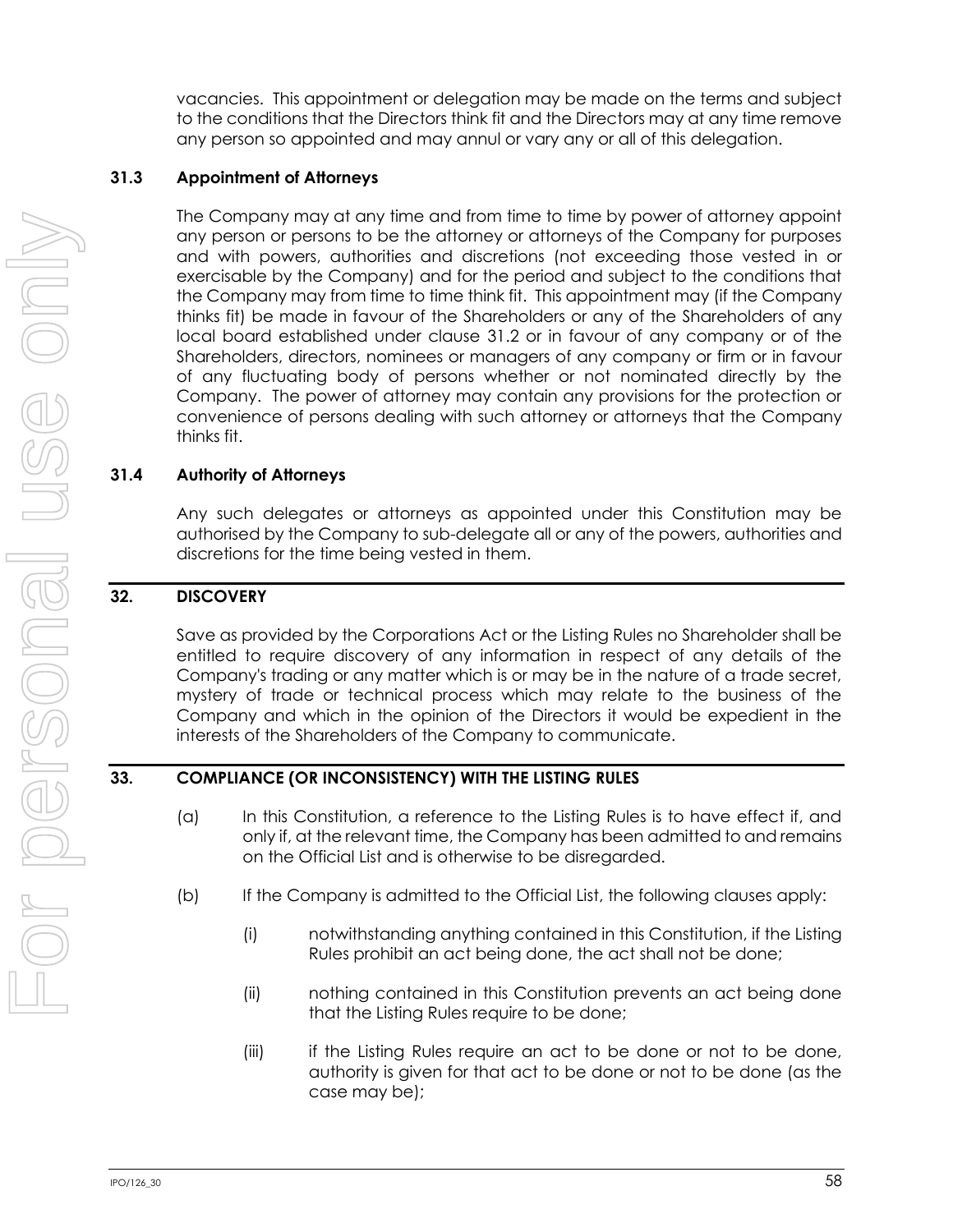- (iv) if the Listing Rules require this Constitution to contain a provision and it does not contain such a provision, this Constitution is deemed to contain that provision;
- (v) if the Listing Rules require this Constitution not to contain a provision and it contains such a provision, this Constitution is deemed not to contain that provision; and
- (vi) if any provision of this Constitution is or becomes inconsistent with the Listing Rules, this Constitution is deemed not to contain that provision to the extent of inconsistency.

## <span id="page-65-0"></span>**34. CONSISTENCY WITH CHAPTER 2E OF THE CORPORATIONS ACT**

### **34.1 Requirements of Chapter 2E**

Notwithstanding any other provision to the contrary contained in this Constitution:

- (a) the Company shall not give a financial benefit to a related party except as permitted by Chapter 2E of the Corporations Act;
- (b) all notices convening general meetings for the purposes of section 208 of the Corporations Act shall comply with the requirements of sections 217 to 227 of the Corporations Act;
- (c) all meetings convened pursuant to section 221 shall be held in accordance with the requirements of section 225 of the Corporations Act; and
- (d) no holder of Shares or person on their behalf shall be entitled to vote or vote on a proposed resolution under Part 2E.1 of the Corporations Act if that holder of Shares is a related party of the public company to whom the resolution would permit a financial benefit to be given or an associate of such a related party.

### **34.2 Definitions**

For the purposes of this clause [34](#page-65-0) the terms:

- (a) "**financial benefit**" and "related party" shall have the meanings given or indicated by Part 2E.1 and Part 2E.2 of the Corporations Act; and
- (b) "**associate**" shall have the meaning given to it in Division 2 of Part 1.2 of the Corporations Act.

### **35. INADVERTENT OMISSIONS**

If some formality required by this Constitution is inadvertently omitted or is not carried out the omission does not invalidate any resolution, act, matter or thing which but for the omission would have been valid unless it is proved to the satisfaction of the Directors that the omission has directly prejudiced any Shareholder financially. The decision of the Directors is final and binding on all Shareholders.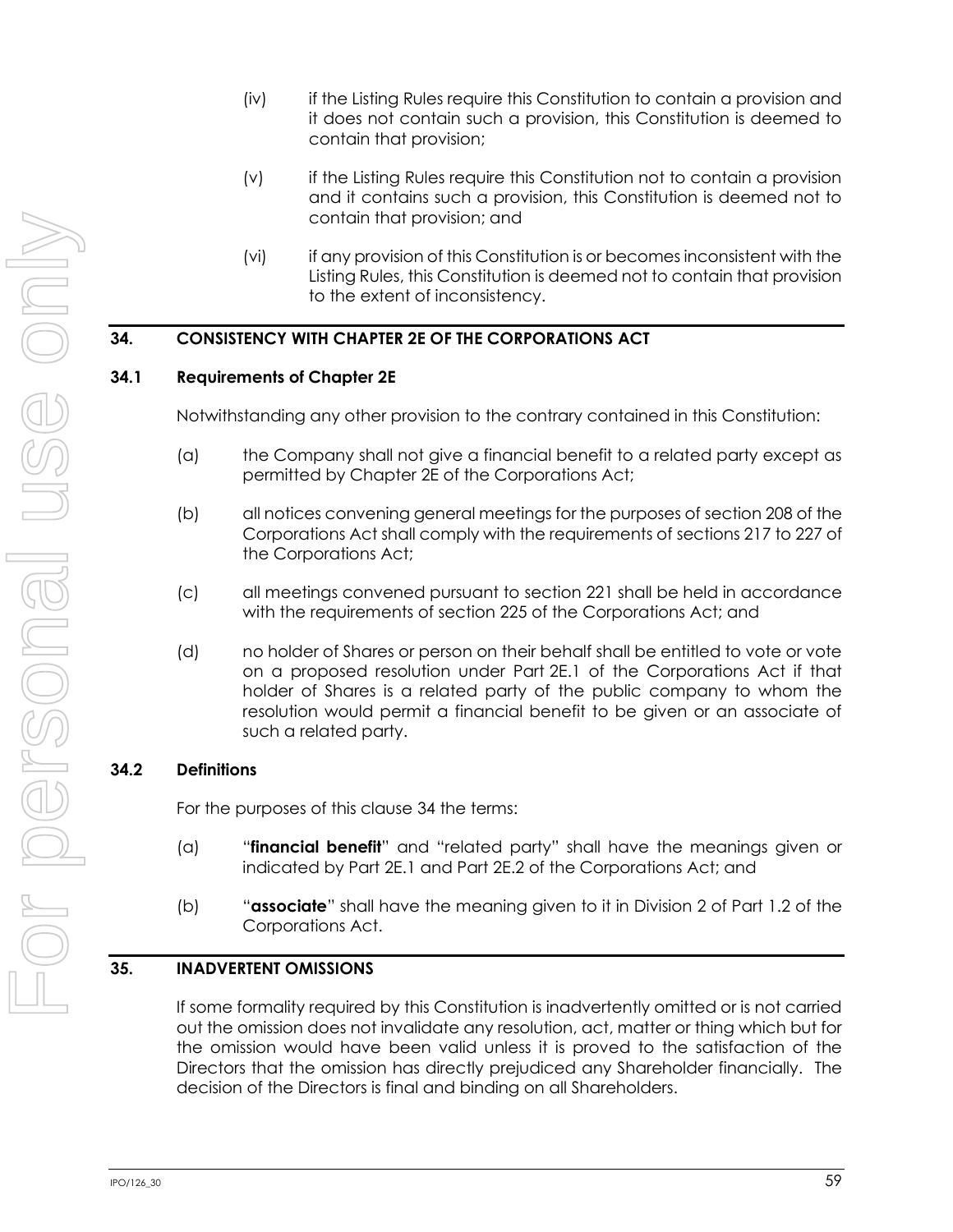## <span id="page-66-0"></span>**36. PARTIAL TAKEOVER PLEBISCITES**

### **36.1 Resolution to Approve Proportional Off-Market Bid**

- (a) Where offers have been made under a proportional off-market bid in respect of a class of securities of the Company ("**bid class securities**"), the registration of a transfer giving effect to a contract resulting from the acceptance of an offer made under the proportional off-market bid is prohibited unless and until a resolution (in this clause [36](#page-66-0) referred to as a "**prescribed resolution**") to approve the proportional off-market bid is passed in accordance with the provisions of this Constitution.
- (b) A person (other than the bidder or a person associated with the bidder) who, as at the end of the day on which the first offer under the proportional offmarket bid was made, held bid class securities is entitled to vote on a prescribed resolution and, for the purposes of so voting, is entitled to one vote for each of the bid class securities.
- (c) A prescribed resolution is to be voted on at a meeting, convened and conducted by the Company, of the persons entitled to vote on the prescribed resolution.
- (d) A prescribed resolution that has been voted on is to taken to have been passed if the proportion that the number of votes in favour of the prescribed resolution bears to the total number of votes on the prescribed resolution is greater than one half, and otherwise is taken to have been rejected.

## <span id="page-66-1"></span>**36.2 Meetings**

- (a) The provisions of this Constitution that apply in relation to a general meeting of the Company apply, with modifications as the circumstances require, in relation to a meeting that is convened pursuant to this clause [36.2](#page-66-1) as if the last mentioned meeting was a general meeting of the Company.
- (b) Where takeover offers have been made under a proportional off-market bid, the Directors are to ensure that a prescribed resolution to approve the proportional off-market bid is voted on in accordance with this clause [36](#page-66-0) before the 14<sup>th</sup> day before the last day of the bid period for the proportional off-market bid (the "**resolution deadline**").

## **36.3 Notice of Prescribed Resolution**

Where a prescribed resolution to approve a proportional off-market bid is voted on in accordance with this clause [36](#page-66-0) before the resolution deadline, the Company is, on or before the resolution deadline:

- (a) to give the bidder; and
- (b) if the Company is listed each relevant financial market (as defined in the Corporations Act) in relation to the Company;

a notice in writing stating that a prescribed resolution to approve the proportional off-market bid has been voted on and that the prescribed resolution has been passed, or has been rejected, as the case requires.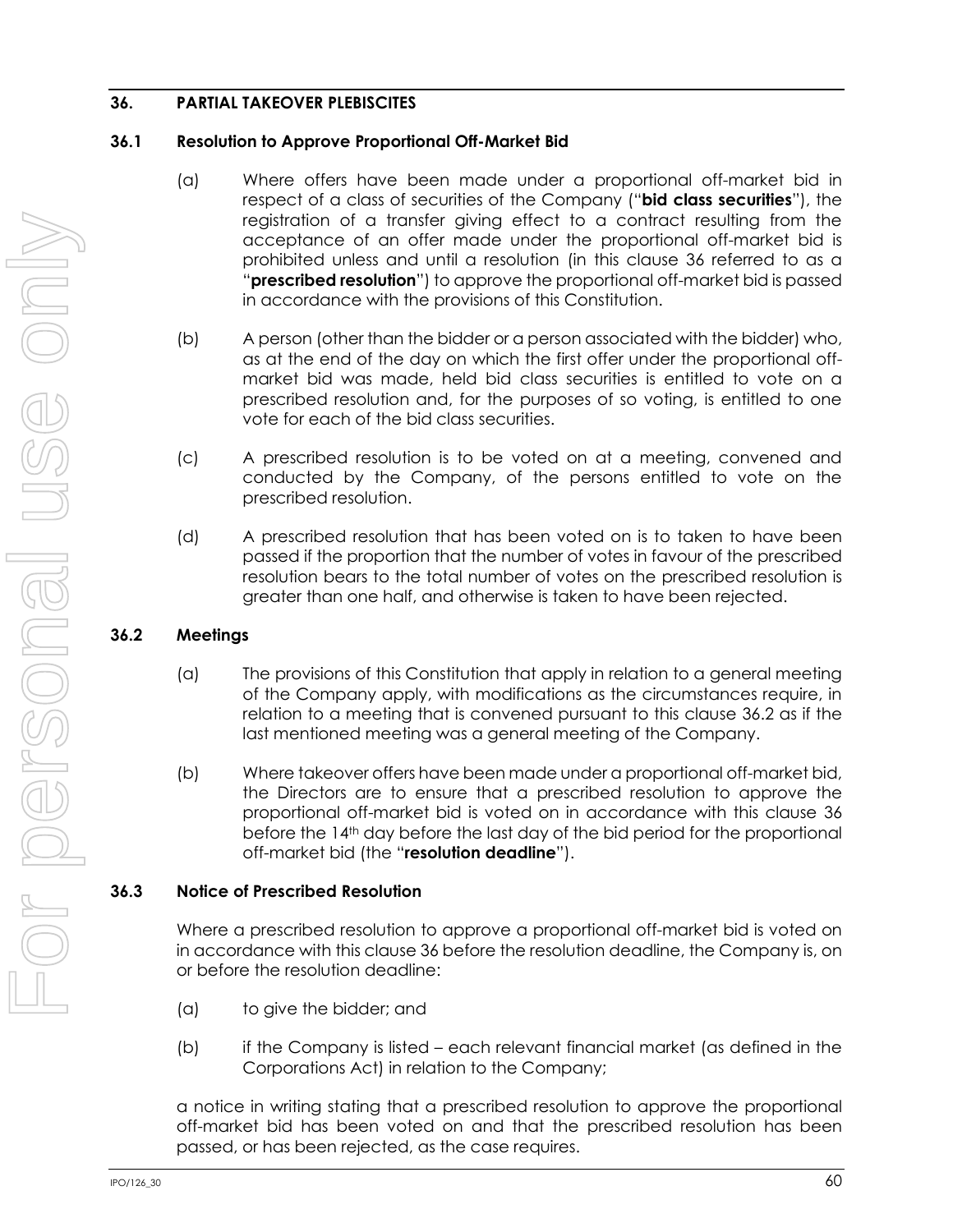### **36.4 Takeover Resolution Deemed Passed**

Where, at the end of the day before the resolution deadline, no prescribed resolution to approve the proportional off-market bid has been voted on in accordance with this clause [36,](#page-66-0) a resolution to approve the proportional off-market bid is to be, for the purposes of this clause [36,](#page-66-0) deemed to have been passed in accordance with this clause [36.](#page-66-0)

## **36.5 Takeover Resolution Rejected**

Where a prescribed resolution to approve a proportional off-market bid under which offers have been made is voted on in accordance with this clause [36](#page-66-0) before the resolution deadline, and is rejected, then:

- <span id="page-67-0"></span>(a) despite section 652A of the Corporations Act:
	- (i) all offers under the proportional off-market bid that have not been accepted as at the end of the resolution deadline; and
	- (ii) all offers under the proportional off-market bid that have been accepted and from whose acceptance binding contracts have not resulted as at the end of the resolution deadline,

are deemed to be withdrawn at the end of the resolution deadline;

- (b) as soon as practicable after the resolution deadline, the bidder must return to each person who has accepted any of the offers referred to in clause [36.5\(a\)\(ii\)](#page-67-0) any documents that were sent by the person to the bidder with the acceptance of the offer;
- (c) the bidder:
	- (i) is entitled to rescind; and
	- (ii) must rescind as soon as practicable after the resolution deadline,

each binding takeover contract resulting from the acceptance of an offer made under the proportional off-market bid; and

(d) a person who has accepted an offer made under the proportional offmarket bid is entitled to rescind the takeover contract (if any) resulting from the acceptance.

## **36.6 Renewal**

This clause [36](#page-66-0) ceases to have effect on the third anniversary of the date of the adoption of the last renewal of this clause [36.](#page-66-0)

## **37. TRANSITIONAL**

## <span id="page-67-1"></span>**37.1 Provisions Relating to Official Quotation of Securities**

Subject to clause [37.2](#page-68-0) the provisions of this Constitution which relate to the official quotation of the Company's securities on ASX (**Official Quotation**), including but not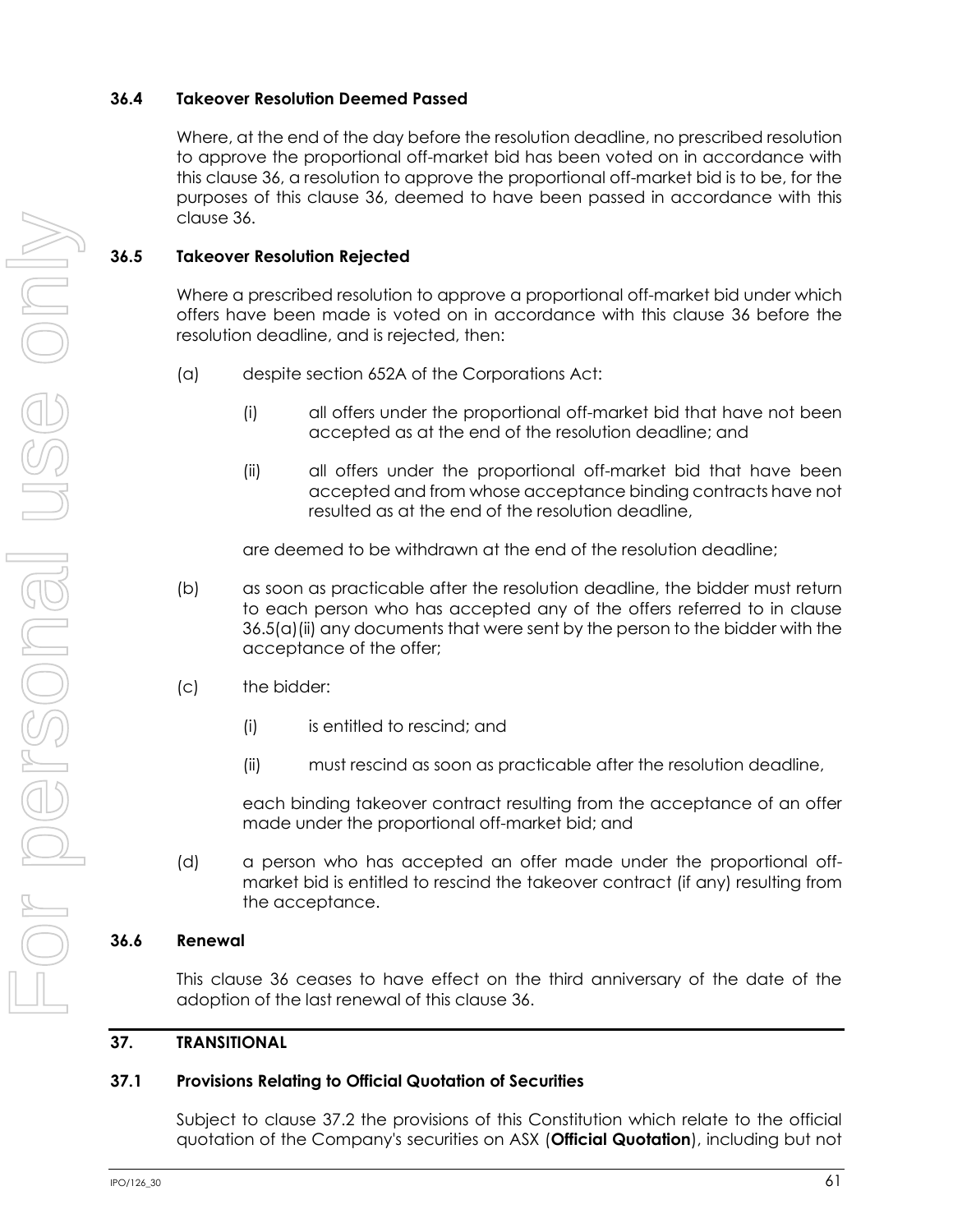limited to clauses which refer to ASX, the Listing Rules, the ASX Settlement Operating Rules, the Home Exchange, CHESS, Restricted Securities or Listed Securities shall not have effect except while the Company is admitted to the official list of entities that ASX has admitted and not removed.

## <span id="page-68-0"></span>**37.2 Severance**

To the extent that any of the provisions of this Constitution referred to in clause [37.1](#page-67-1) above can continue to have effect following severance of the matters relating to Official Quotation, then such provisions shall be valid and effectual, notwithstanding clause [37.1,](#page-67-1) as from the date of adoption of this Constitution by special resolution of the Shareholders of the Company.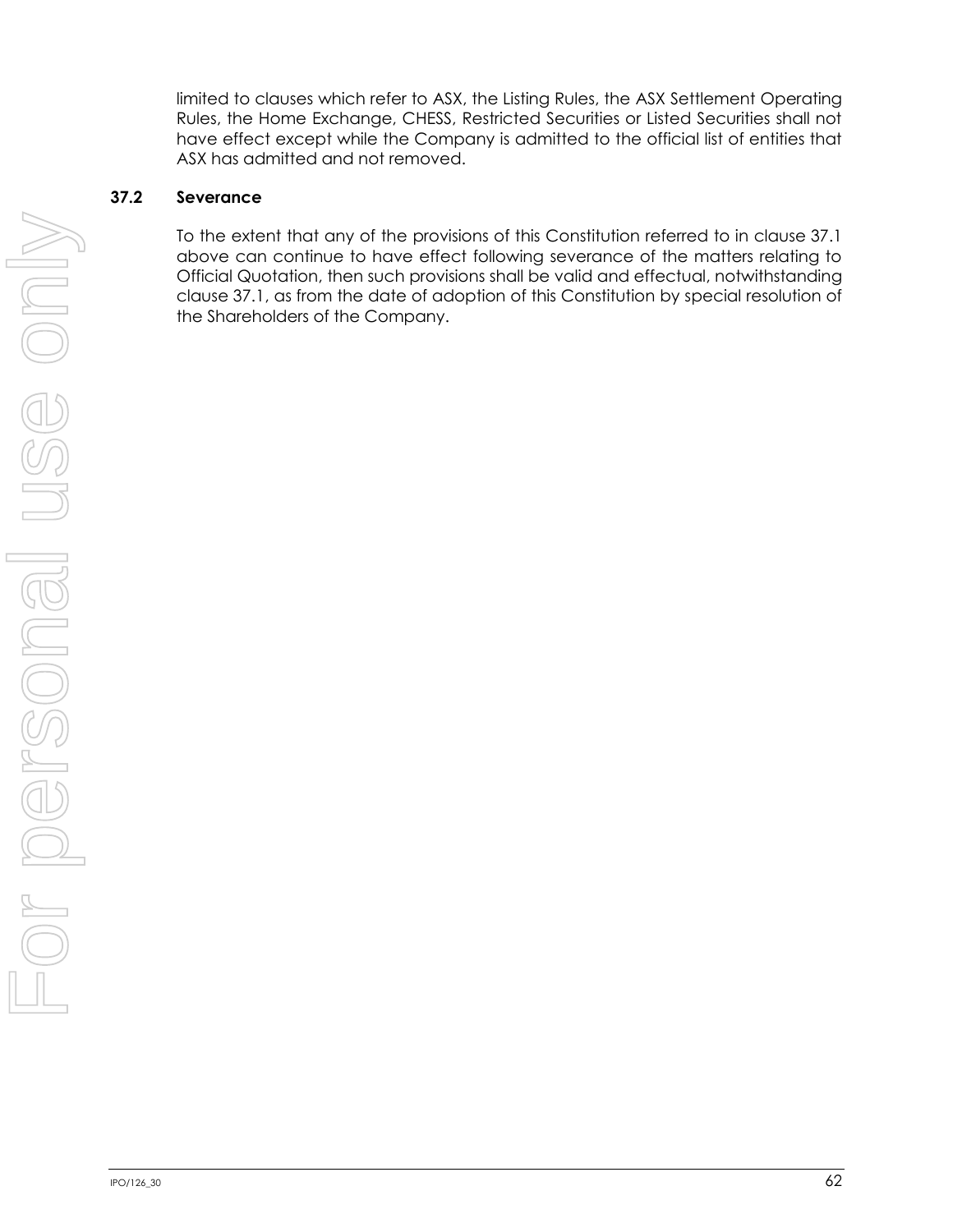# **SCHEDULE 1 – PREFERENCE SHARES (CLAUSE [2.6\)](#page-12-0)**

1. In this schedule, unless the context otherwise requires:

**Dividend Date** means, in relation to a Preference Share, a date specified in the Issue Resolution on which a dividend in respect of that Preference Share is payable.

**Dividend Rate** means, in relation to a Preference Share, the term specified in the Issue Resolution for the calculation of the amount of dividend to be paid in respect of that Preference Share on any Dividend Date, which calculation may be wholly or partly established by reference to an algebraic formula.

**Franked Dividend** has the same meaning ascribed to Franked Distribution in Part 3-6 of the Tax Act.

**Issue Resolution** means the resolution specified in clause [4](#page-70-0) of this schedule.

**Preference Share** means a preference share issued under clause [2.6.](#page-12-0)

**Redeemable Preference Share** means a Preference Share which the Issue Resolution specified as being, or being at the option of the Company to be, liable to be redeemed.

**Redemption Amount** means, in relation to a Redeemable Preference Share, the amount specified to be paid on redemption of the Redeemable Preference Share.

**Redemption Date** means, in relation to a Redeemable Preference Share, the date specified in the Issue Resolution for the redemption of that Preference Share.

**Tax Act** means the *Income Tax Assessment Act 1997*.

- <span id="page-69-0"></span>2. Each Preference Share confers upon its holder:
	- (a) the right in a winding up to payment in cash of the capital (including any premium) then paid up on it, and any arrears of dividend in respect of that Preference Share, in priority to any other class of Shares;
	- (b) the right in priority to any payment of dividend to any other class of Shares to a cumulative preferential dividend payable on each Dividend Date in relation to that Preference Share calculated in accordance with the Dividend Rate in relation to that Preference Share; and
	- (c) no right to participate beyond the extent elsewhere specified in clause [2](#page-69-0) of this schedule in surplus assets or profits of the Company, whether in a winding up or otherwise.
- <span id="page-69-1"></span>3. Each Preference Share also confers upon its holder the same rights as the holders of ordinary Shares to receive notices, reports, audited accounts and balance sheets of the Company and to attend general meetings and confers upon its holder the right to vote at any general meeting of the Company in each of the following circumstances and in no others:
	- (a) during a period during which a dividend (or part of a dividend) in respect of the Preference Share is in arrears;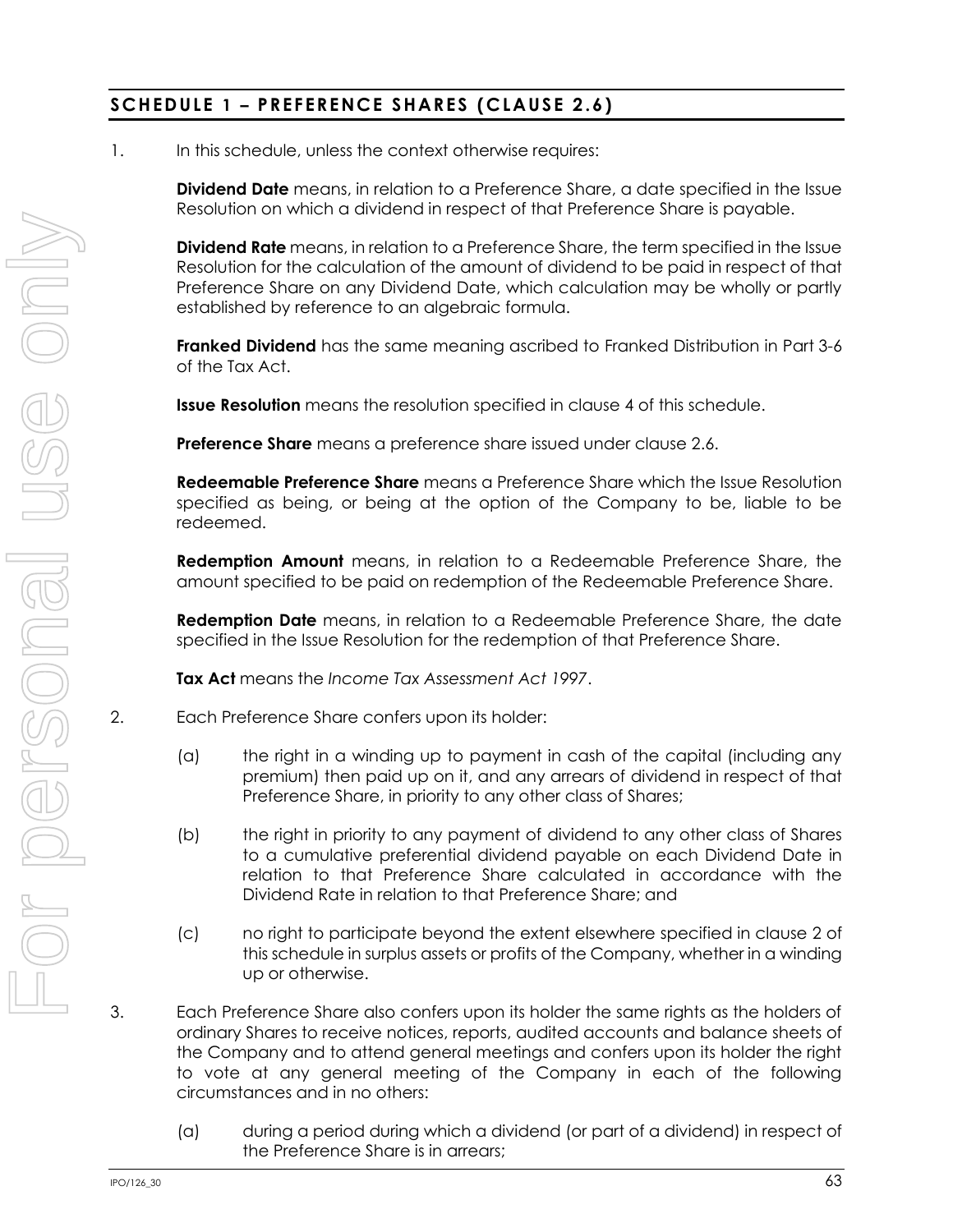- (b) on a proposal to reduce the Company's share capital;
- (c) on a resolution to approve the terms of a buy-back agreement;
- (d) on a proposal that affects rights attached to the Preference Share;
- (e) on a proposal to wind up the Company;
- (f) on a proposal for the disposal of the whole of the Company's property, business and undertaking;
- (g) during the winding up of the Company; and
- (h) in any other circumstances in which the Listing Rules require holders of preference shares to vote.
- <span id="page-70-0"></span>4. The Board may only allot a Preference Share where by resolution it specifies the Dividend Date, the Dividend Rate, and whether the Preference Share is or is not, or at the option of the Company is to be, liable to be redeemed, and, if the Preference Share is a Redeemable Preference Share, the Redemption Amount and Redemption Date for that Redeemable Preference Share and any other terms and conditions to apply to that Preference Share.
- 5. The Issue Resolution in establishing the Dividend Rate for a Preference Share may specify that the dividend is to be one of:
	- (a) fixed;
	- (b) variable depending upon any variation of the respective values of any factors in an algebraic formula specified in the Issue Resolution; or
	- (c) variable depending upon such other factors as the Board may specify in the Issue Resolution,

and may also specify that the dividend is to be a Franked Dividend or not a Franked Dividend.

- 6. Where the Issue Resolution specifies that the dividend to be paid in respect of the Preference Share is to be a Franked Dividend the Issue Resolution may also specify:
	- (a) the extent to which such dividend is to be franked (within the meaning of the Tax Act); and
	- (b) the consequences of any dividend paid not being so franked, which may include a provision for an increase in the amount of the dividend to such an extent or by reference to such factors as may be specified in the Issue Resolution.
- 7. Subject to the Corporations Act, the Company must redeem a Redeemable Preference Share on issue:
	- (a) on the specified date where the Company, at least 15 Business Days before that date, has given a notice to the holder of that Redeemable Preference